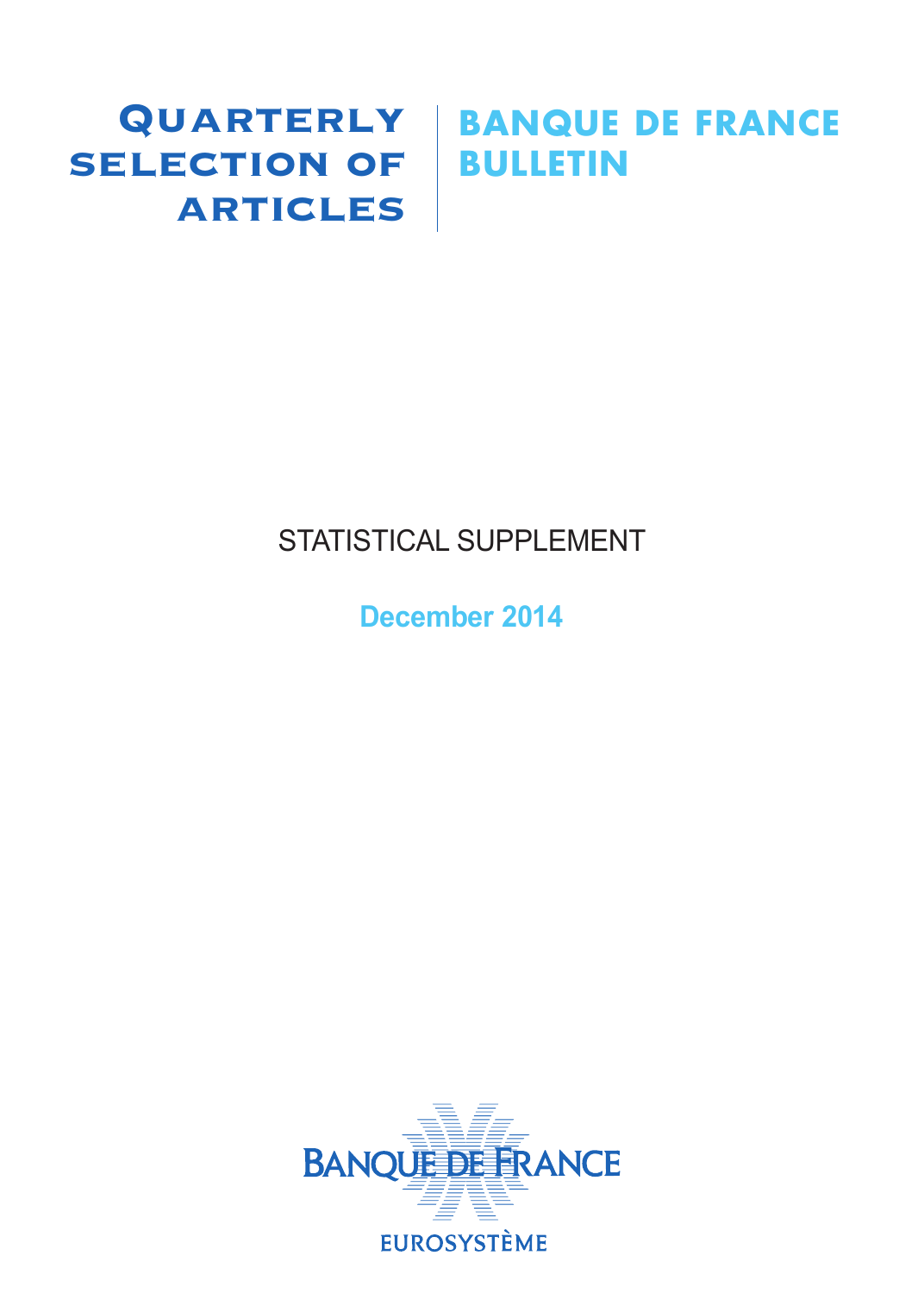# **STATISTICS**

# **Contents**

# **Economic developments**

|                 | Industrial activity indicators - Monthly Business Survey - France                                               |                 |
|-----------------|-----------------------------------------------------------------------------------------------------------------|-----------------|
| 2               | Industrial activity indicators — Monthly Business Survey — France (NAF revision 2, seasonally-adjusted data) S4 |                 |
| 3               | Consumer price index                                                                                            | S5              |
| 4               | The competitiveness of France's economy                                                                         | S6              |
| 5               | Balance of payments $-$ Main components (quarterly data) $-$ France                                             | 57              |
| 6               | Balance of payments $-$ Current account (main components) $-$ France                                            | S8              |
| $\mathcal{I}$   | Balance of payments $-$ Financial flows (quarterly data) $-$ France                                             | S9              |
| 8               | Balance of payments $-$ Geographical breakdown (quarterly data) $-$ France                                      | SIO             |
| 9               | Balance of payments (monthly data) $-$ France                                                                   | SH.             |
| $\overline{10}$ | France's international investment position                                                                      |                 |
|                 | (direct investment measured at mixed value)                                                                     | SI <sub>2</sub> |

# **Money, investment and financing**

| $\mathbf{H}$ | Main monetary and financial aggregates $-$ France and the euro area                            | SI3             |
|--------------|------------------------------------------------------------------------------------------------|-----------------|
| 12           | Banque de France Monthly Statement                                                             | S <sub>14</sub> |
| 13           | Deposits - France                                                                              | SI5             |
| 4            | $Time$ deposits $-$ France                                                                     | S16             |
| 15           | Loans extended by credit institutions established in France to French residents $-$ France     | SI7             |
| 16           | New loans to residents, (excl. overdrafts) $-$ France                                          | S18             |
| 17           | Investment and financing $-$ Insurance corporations and pension funds $-$ Euro area and France | S19             |
| 8            | Investment and financing $-$ Households $-$ Euro area                                          | \$20            |
| $ 9\rangle$  | Investment and financing $-$ Households $-$ France                                             | $\Omega$        |
| 20           | Investment and financing $-$ Non-financial corporations $-$ Euro area                          | S <sub>2</sub>  |
| 21           | Investment and financing $-$ Non-financial corporations $-$ France                             | 523             |
| 22           | Interest rates on bank deposits $-$ France and the euro area                                   | \$24            |
| 23           | Interest rates on bank loans $-$ France and the euro area                                      | \$25            |
| 24           | Usury rates on loans to households and cost of business credit $-$ France                      | \$26            |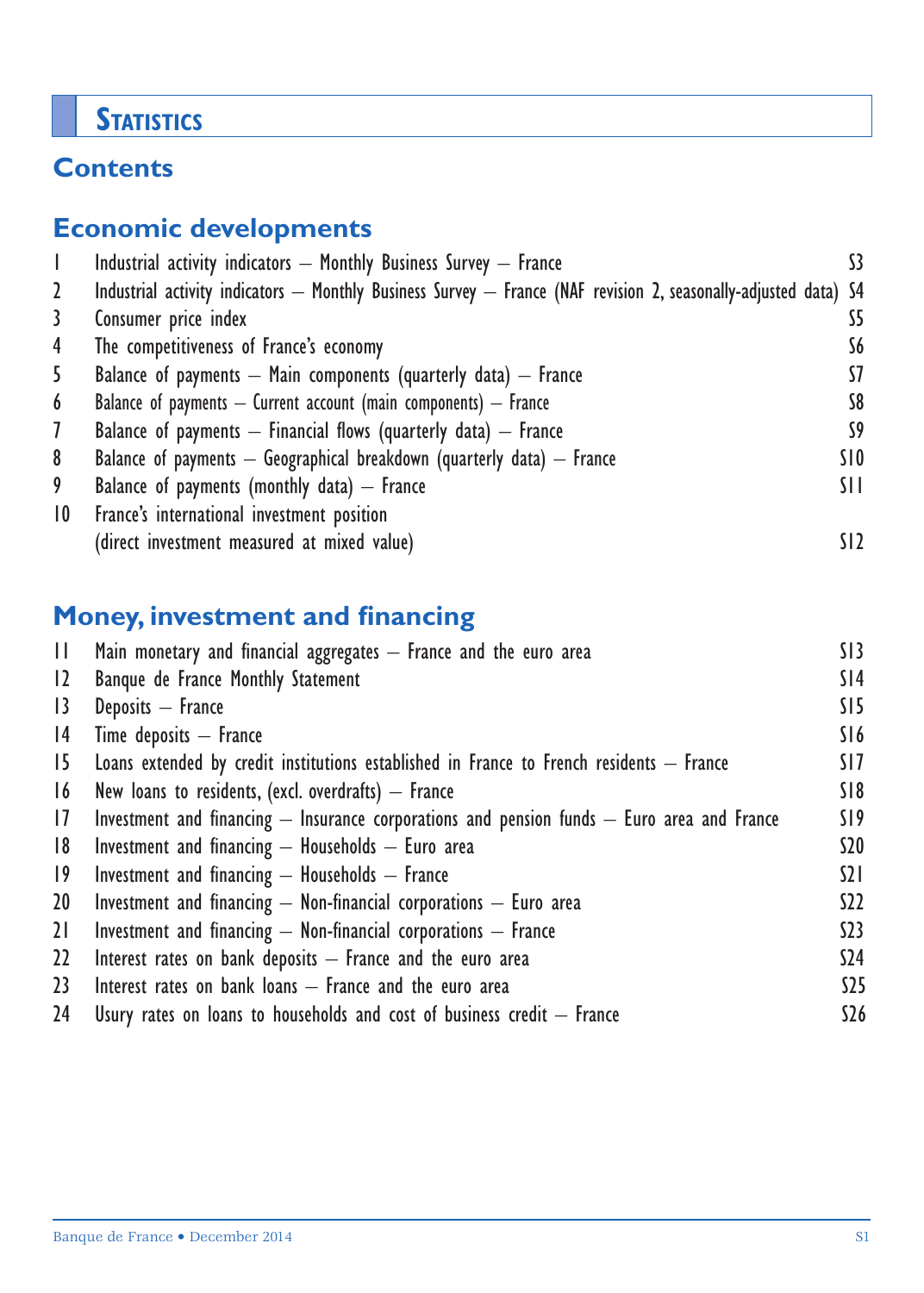#### **STATISTICS** *Contents*

# **Financial markets and interest rates**

| 25 Interest rates                                                          | S27     |
|----------------------------------------------------------------------------|---------|
| $26$ Banking system liquidity and refinancing operations $-$ Euro area     | $528$   |
| 27 Eurosystem key rates; minimum reserves                                  | S29     |
| $28/29$ Negotiable debt securities $-$ France                              | \$30/31 |
| 30 Investment fund shares/units - France                                   | \$32    |
| 31 Debt securities and quoted shares issued by French residents            | \$33    |
| 32 Debt securities and quoted shares issued by French residents, by sector | \$34    |

# **Other statistics**

| 33 Company failures by economic sector $-$ France | S35    |
|---------------------------------------------------|--------|
| 34 Retail payment systems – France                | S36    |
| $35/36$ Large-value payment systems $-$ EU        | S37/38 |
| $37$ Large-value payment systems $-$ France       |        |
|                                                   |        |

# **Time series** S40

# **Nota bene**

*Statistical data are updated monthly on the Banque de France's website.*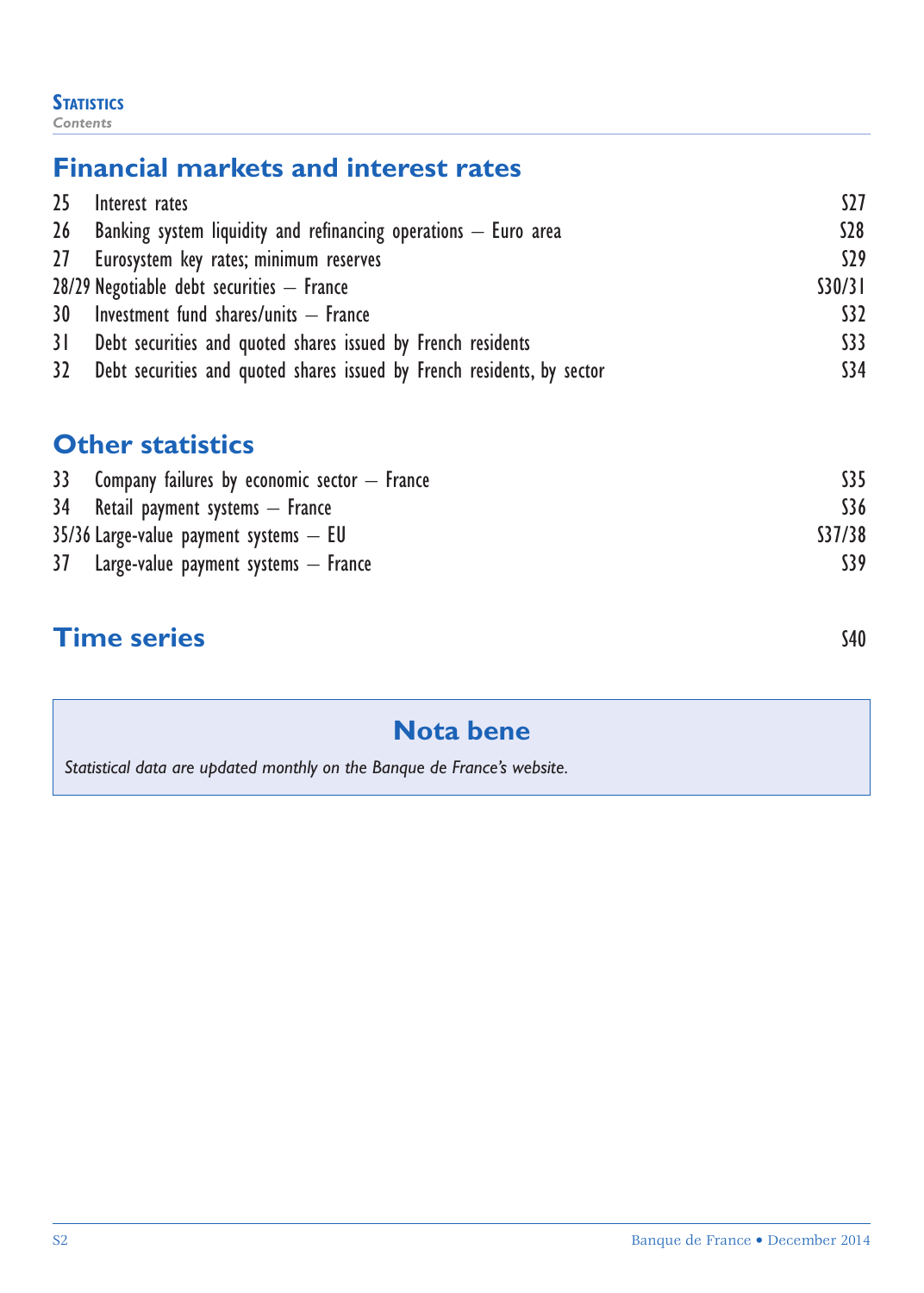**Industrial activity indicators – Monthly Business Survey – France** 

#### *(NAF revision 2; seasonally-adjusted data)*

|                                                             | 2014           |                |                |                          |                |                |                         |
|-------------------------------------------------------------|----------------|----------------|----------------|--------------------------|----------------|----------------|-------------------------|
|                                                             | May            | June           | July           | Aug.                     | Sept.          | Oct.           | Nov.                    |
| Changes in production from the previous month <sup>a)</sup> |                |                |                |                          |                |                |                         |
| <b>Total manufacturing</b>                                  | 0              | 3              | 3              | 5                        | I              | 3              | $\overline{\mathbf{4}}$ |
| Food products and beverages                                 | $\overline{3}$ | $\overline{7}$ | 10             | 5                        | 6              | 9              | 8                       |
| Electrical, electronic and computer equipment               |                |                |                |                          |                |                |                         |
| and other machinery                                         | $-5$           | 4              | $-2$           | $\mathbf{H}$             | $-2$           | 6              | ı                       |
| Automotive industry                                         | $-14$          | $\cdot$        | 5              | 5                        | $-7$           | $-4$           | 20                      |
| Other transport equipment                                   | $-12$          | 8              | $-3$           | $\overline{2}$           | $-2$           | 10             | $ 0\rangle$             |
| Other manufacturing                                         | 3              | 1              | $\overline{2}$ | 5                        | $\overline{2}$ | 0              | $\overline{2}$          |
| Production forecasts <sup>a)</sup>                          |                |                |                |                          |                |                |                         |
| <b>Total manufacturing</b>                                  | $\overline{7}$ | 6              | $-2$           | 5                        | 4              | 2              | $-4$                    |
| Food products and beverages                                 | 9              | 4              | $\overline{7}$ | $\overline{7}$           | П              | 7              | $\overline{7}$          |
| Electrical, electronic and computer equipment               | 6              | $\overline{2}$ | $\overline{2}$ | 3                        | 6              | 3              | 1                       |
| and other machinery                                         |                |                |                |                          |                |                |                         |
| Automotive industry                                         | 8              | 3              | 4              | $\overline{\phantom{a}}$ | $\mathbf 0$    | 9              | -8                      |
| Other transport equipment                                   | 15             | $-3$           | -1             | 5                        | 4              | 9              | $-7$                    |
| Other manufacturing                                         | $\overline{7}$ | 6              | $-2$           | 9                        | 3              | $\overline{2}$ | $\mathbf{0}$            |
| Changes in orders from the previous month <sup>a)</sup>     |                |                |                |                          |                |                |                         |
| <b>Total manufacturing</b>                                  | 3              | 2              | 3              | 4                        | 2              | 3              | 7                       |
| Foreign                                                     | 5              | $\mathbf{I}$   | 4              | $\overline{7}$           | 4              | 3              | 6                       |
| Order books <sup>a)</sup>                                   |                |                |                |                          |                |                |                         |
| <b>Total manufacturing</b>                                  | 3              | т              | T              | -1                       | I              | т              | Т                       |
| Food products and beverages                                 | $-2$           | 0              | $-2$           | $-9$                     | $-2$           | $\cdot$        | $\mathbf{0}$            |
| Electrical, electronic and computer equipment               | - 1            | $-3$           | -8             | -8                       | $-7$           | $-13$          | $-14$                   |
| and other machinery                                         |                |                |                |                          |                |                |                         |
| Automotive industry                                         | -9             | -8             | $-6$           | $-11$                    | $-3$           | $-6$           | $-4$                    |
| Other transport equipment                                   | 49             | 49             | 47             | 49                       | 48             | 46             | 47                      |
| Other manufacturing                                         | 3              | $-1$           | $\overline{2}$ | 0                        | $\cdot$        | T              | $-1$                    |
| Inventories of finished goods <sup>a)</sup>                 |                |                |                |                          |                |                |                         |
| <b>Total manufacturing</b>                                  | $\overline{a}$ | 3              | 3              | 3                        | 3              | 4              | 3                       |
| Food products and beverages                                 | $\overline{2}$ | $-4$           | $\mathsf{I}$   | $\overline{4}$           | 2              | 6              | 3                       |
| Electrical, electronic and computer equipment               | 5              | 8              | 5              | 6                        | 6              | 6              | 6                       |
| and other machinery                                         |                |                |                |                          |                |                |                         |
| Automotive industry                                         | $-2$           | -4             | 5              | 8                        | 0              | -1             | -1                      |
| Other transport equipment                                   | 8              | 5              | 9              | $\overline{2}$           | 6              | 6              | 9                       |
| Other manufacturing                                         | L              | 5              | 3              | $\overline{3}$           | T              | 4              | $\overline{3}$          |
| Capacity utilisation rate <sup>b)</sup>                     |                |                |                |                          |                |                |                         |
| <b>Total manufacturing</b>                                  | 75.9           | 76.0           | 75.9           | 75.5                     | 76.I           | 76.3           | 76.4                    |
| Staff levels (total manufacturing) <sup>a)</sup>            |                |                |                |                          |                |                |                         |
| Changes from the previous month                             | $-1$           | 0              | $\mathbf 0$    | -1                       | 0              | 0              | -1                      |
| Forecast for the coming months                              | $-1$           | $-1$           | $-3$           | 0                        | -1             | 0              | $\mathbf{0}$            |
| Business sentiment indicator <sup>c)</sup>                  |                |                |                |                          |                |                |                         |
|                                                             | 97             | 97             | 96             | 97                       | 96             | 96             | 97                      |

*a) Data given as a balance of opinions. Forecast series are adjusted for bias when it is statistically significant.* 

*b) Data given as a percentage.* 

*c) The indicator summarises industrial managers' sentiment regarding business conditions. The higher the indicator is, the more positive the assessment. The indicator is calculated using a principal component analysis of survey data smoothed over three months. By construction, the average is 100.*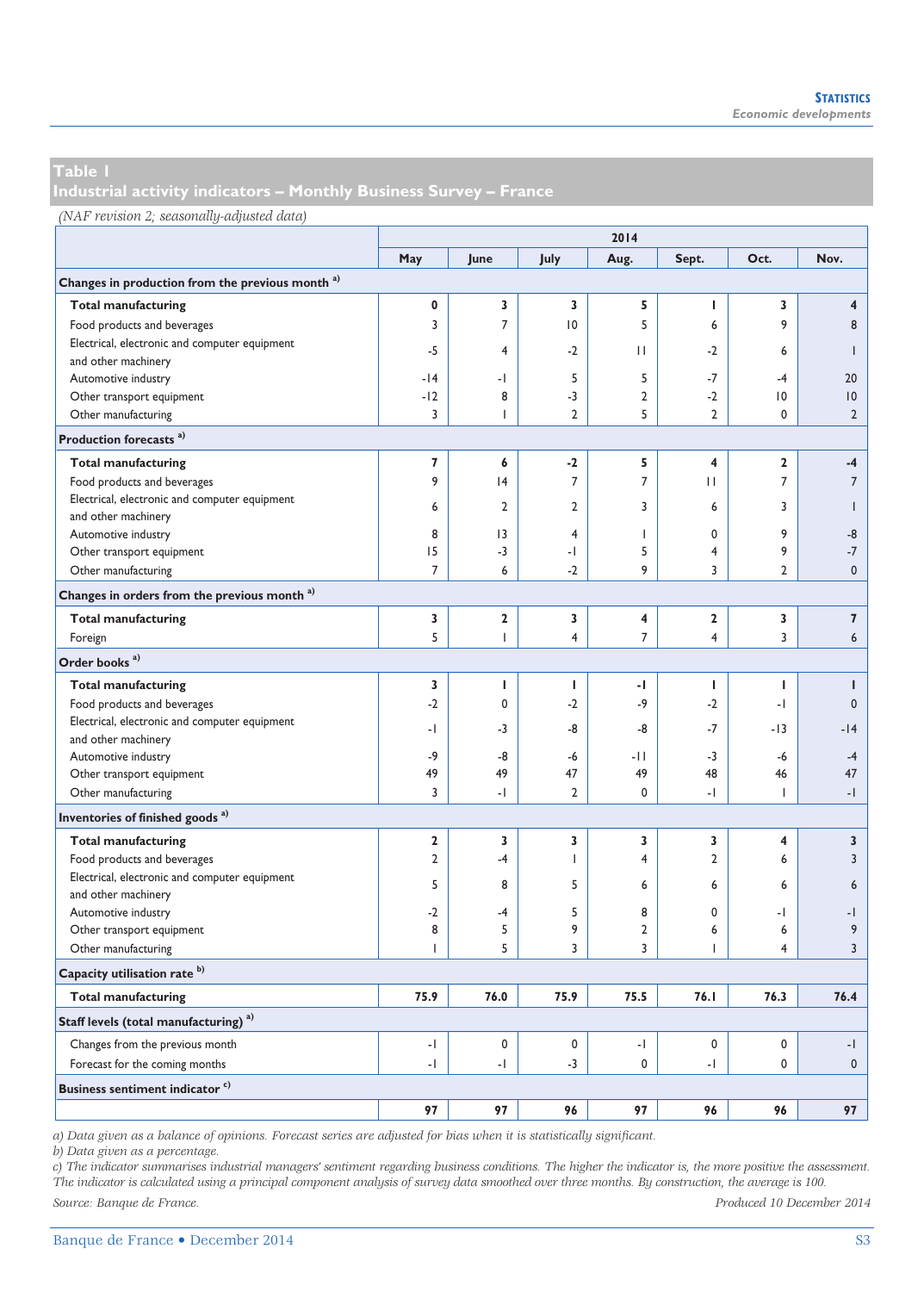**Industrial activity indicators – Monthly Business Survey – France (NAF revision 2; seasonally-adjusted data)** 











*a) Manufacturing.* 

#### **Orders a) Production a)**



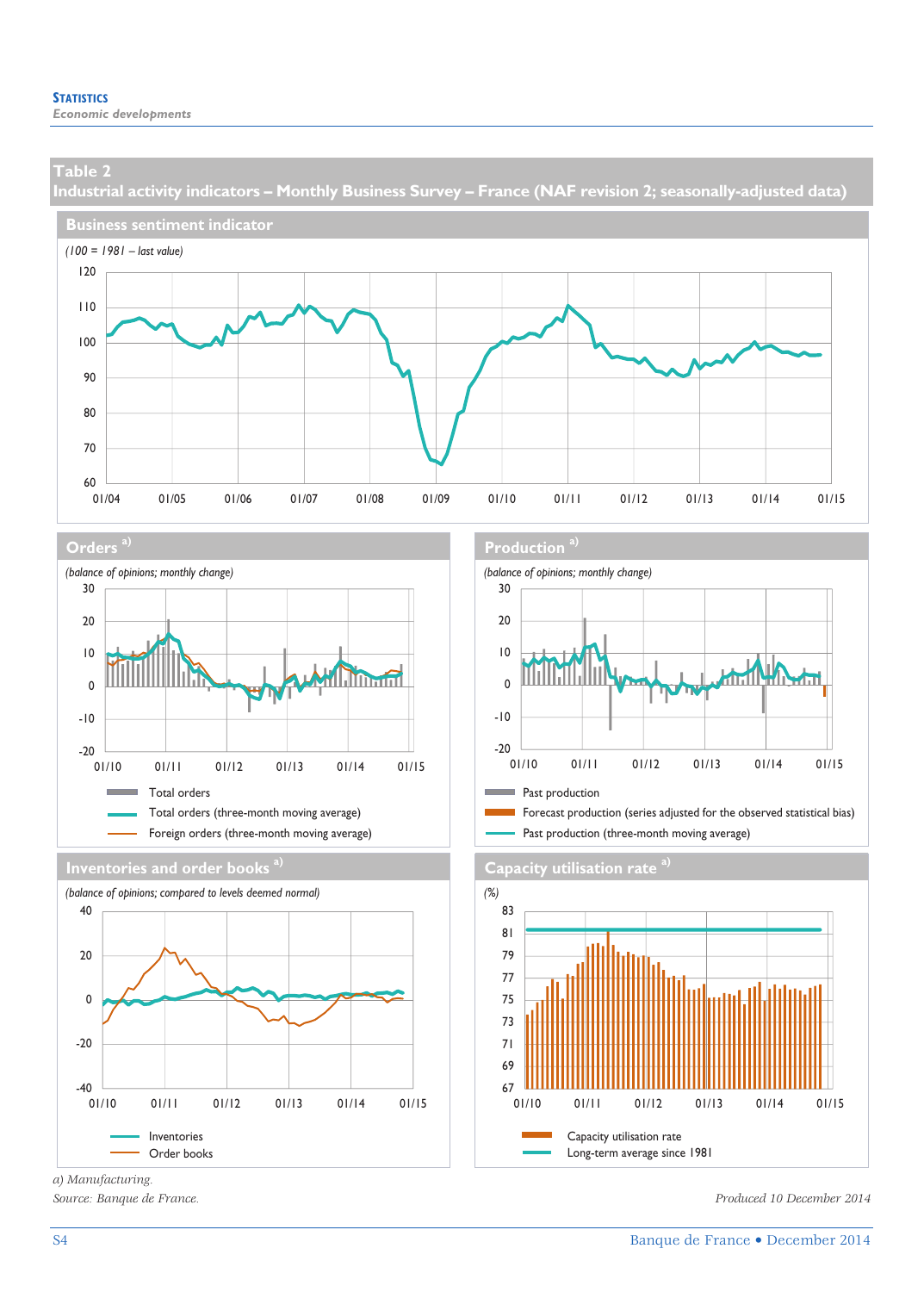**Consumer price index a)**

|                      | (annual % change) |              |     |                  |      |        |        |                  |      |  |  |
|----------------------|-------------------|--------------|-----|------------------|------|--------|--------|------------------|------|--|--|
|                      |                   | 2014         |     |                  |      |        |        |                  |      |  |  |
|                      | March             | <b>April</b> | May | June             | July | Aug.   | Sept.  | Oct.             | Nov. |  |  |
| France               | 0.7               | 0.8          | 0.8 | 0.6              | 0.6  | 0.5    | 0.4    | 0.5              | na   |  |  |
| Germany              | 0.9               | $\mathsf{L}$ | 0.6 | $\overline{0}$ . | 0.8  | 0.8    | 0.8    | 0.7              | 0.5  |  |  |
| Italy                | 0.3               | 0.5          | 0.4 | 0.2              | 0.0  | $-0.2$ | $-0.1$ | 0.2              | 0.2  |  |  |
| Euro area            | 0.5               | 0.7          | 0.5 | 0.5              | 0.4  | 0.4    | 0.3    | 0.4              | 0.3  |  |  |
| United Kingdom       | 1.6               | .8           | 1.5 | 1.9              | 1.6  | 1.5    | 1.2    | $\overline{1.3}$ | na   |  |  |
| European Union       | 0.6               | 0.8          | 0.6 | 0.7              | 0.5  | 0.5    | 0.4    | 0.5              | na   |  |  |
| <b>United States</b> | 1.5               | 2.0          | 2.1 | 2.1              | 2.0  | 1.7    | 1.7    | 1.7              | na   |  |  |
| Japan                | 6. ا              | 3.4          | 3.7 | 3.6              | 3.4  | 3.3    | 3.3    | 2.9              | na   |  |  |



*(annual average) (monthly % change)*

|                      |        |         | 2011<br>2012<br>2013 |        | 2014   |        |                  |        |        |  |
|----------------------|--------|---------|----------------------|--------|--------|--------|------------------|--------|--------|--|
|                      |        |         |                      | lune   | July   | Aug.   | Sept.            | Oct.   | Nov.   |  |
| France               | 2.3    | 2.2     | 0.1                  | 0.0    | $-0.4$ | 0.5    | $-0.4$           | 0.0    | na     |  |
| Germany              | 2.5    | 2.1     | 1.6                  | 0.4    | 0.3    | 0.0    | 0.0              | $-0.3$ | na     |  |
| Italy                | 2.9    | 3.3     | 1.3                  | 0.1    | $-2.1$ | $-0.2$ | $\overline{1.9}$ | 0.3    | $-0.3$ |  |
| Euro area            | 2.7    | $2.5\,$ | $\overline{1.4}$     | 0.1    | $-0.7$ | 0.1    | 0.4              | $-0.1$ | na     |  |
| United Kingdom       | 4.5    | 2.8     | 2.6                  | 0.2    | $-0.4$ | 0.4    | 0.1              | 0.1    | na     |  |
| European Union       | 3.1    | 2.6     | 1.5                  | 0.1    | $-0.5$ | 0.1    | 0.3              | 0.0    | na     |  |
| <b>United States</b> | 3.2    | 2.1     | 1.5                  | 0.2    | 0.0    | $-0.2$ | 0.1              | $-0.3$ | na     |  |
| Japan                | $-0.3$ | 0.0     | 0.4                  | $-0.1$ | 0.0    | 0.2    | 0.3              | $-0.3$ | na     |  |



**France and the euro area International comparisons** 



*a) Harmonised indices except for the United States and Japan (national indices).* 

*b) Gap between the extreme values of harmonised price indices observed in the euro area (changing composition).*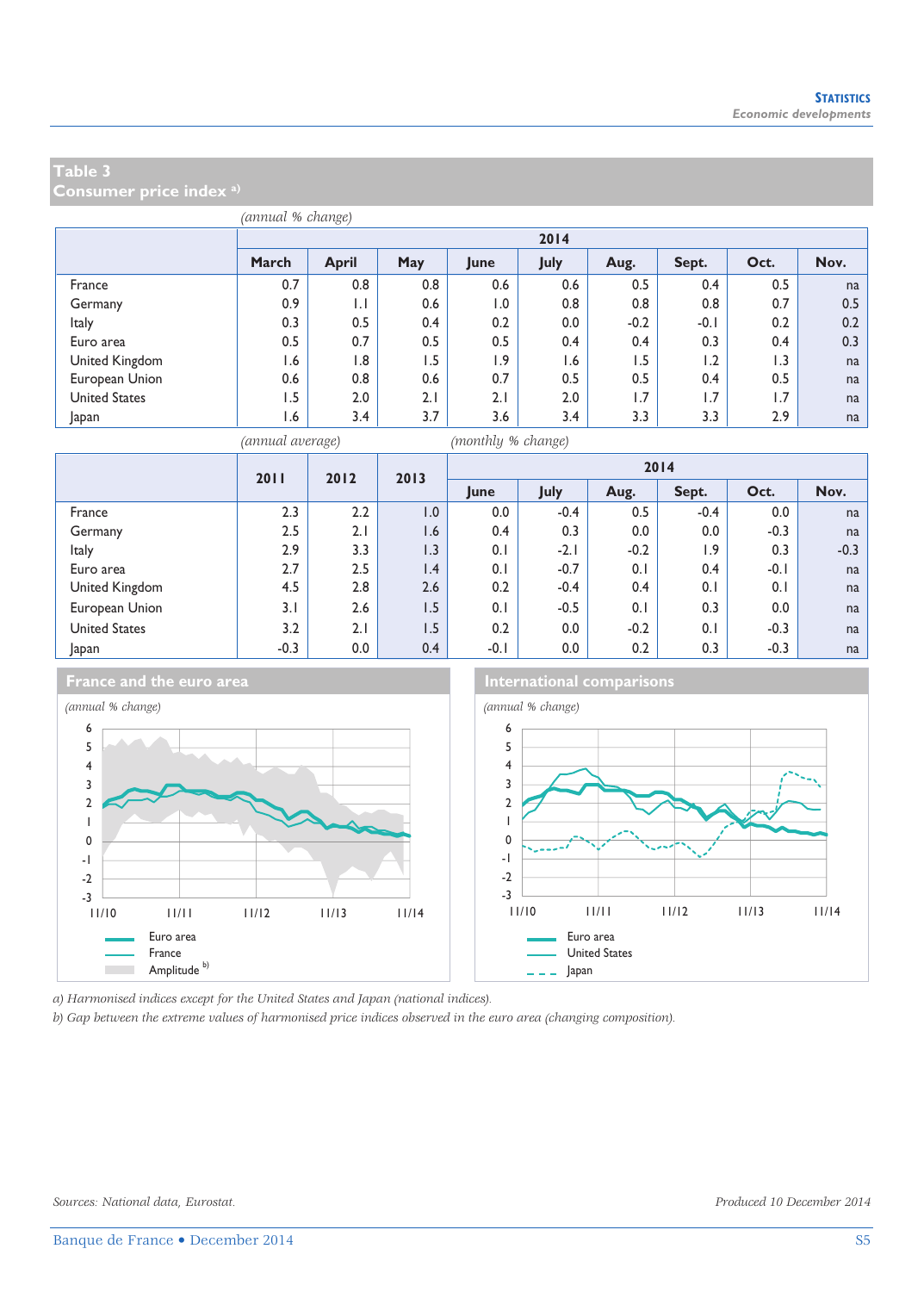

*Grey area: change in competitiveness compared to long-term average less than 5%. Sources: National data, Banque de France, ECB, IMF, OECD, Thomson Financial Datastream.* 

*Calculations: Banque de France. Produced 10 December 2014*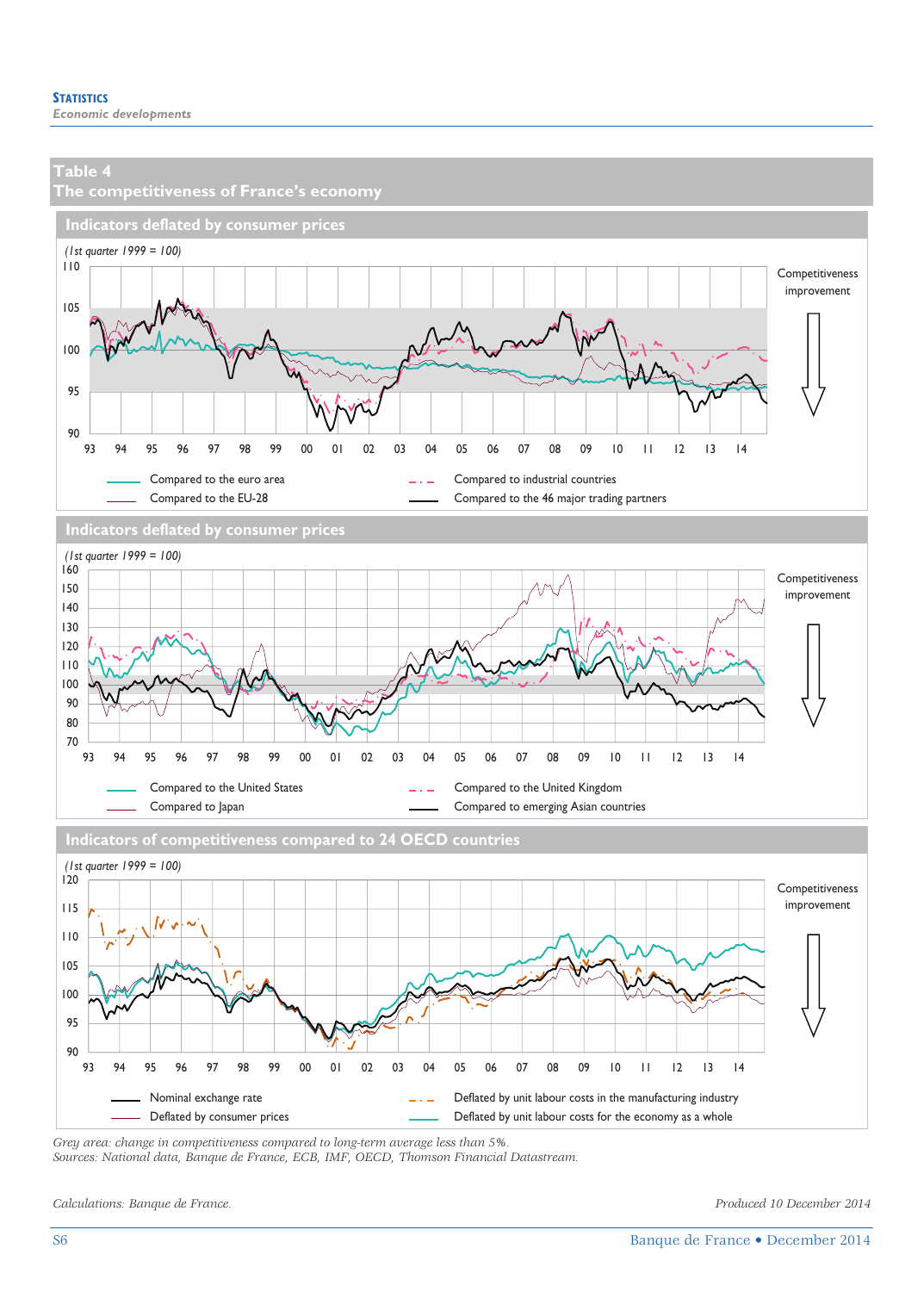**Balance of payments – Main components (quarterly data) – France** 

*(unadjusted data, EUR billions)*

|                                     | 2012    | 2013    | 2013           |                |                | 2014    |                |
|-------------------------------------|---------|---------|----------------|----------------|----------------|---------|----------------|
|                                     |         |         | Q <sub>2</sub> | Q <sub>3</sub> | Q <sub>4</sub> | QI      | Q <sub>2</sub> |
| <b>Current account</b>              | $-31.8$ | $-30.3$ | $-6.7$         | $-7.0$         | $-7.0$         | $-10.5$ | $-11.4$        |
| Goods                               | $-54.6$ | $-42.5$ | $-9.4$         | $-12.3$        | $-9.8$         | $-11.9$ | $-10.9$        |
| <b>Services</b>                     | 24.7    | 18.3    | 5.6            | 7.2            | 4.0            | 1.5     | 4.9            |
| Primary income                      | 40.7    | 39.3    | 8.5            | 8.7            | 7.3            | 15.7    | 8.9            |
| Secondary income                    | $-42.6$ | $-45.3$ | $-11.4$        | $-10.6$        | $-8.6$         | $-15.7$ | $-14.3$        |
| Capital account                     | 0.5     | 1.8     | 1.1            | 0.1            | 0.6            | 0.8     | 0.1            |
| <b>Financial account</b>            | $-21.0$ | $-14.2$ | $-5.7$         | $-4.3$         | $-12.9$        | $-8.2$  | $-15.2$        |
| Direct investment                   | 4.1     | $-5.1$  | $-1.8$         | $-4.2$         | $-2.1$         | 6.1     | 4.1            |
| French direct investment abroad     | 37.7    | $-0.2$  | $-2.3$         | 2.9            | $-3.2$         | 9.6     | 5.2            |
| Foreign direct investment in France | 23.6    | 4.9     | $-0.5$         | 7.1            | $-1.1$         | 3.5     | 1.0            |
| Portfolio investment                | $-26.5$ | $-69.8$ | $-23.7$        | $-4.3$         | $-52.0$        | $-20.6$ | 7.6            |
| Assets                              | $-1.7$  | 66.3    | 10.4           | 16.6           | $-13.7$        | 30.4    | 43.3           |
| <b>Liabilities</b>                  | 24.9    | 136.1   | 34.1           | 20.9           | 38.3           | 51.0    | 35.7           |
| Financial derivatives               | $-14.3$ | $-16.8$ | $-6.1$         | 0.7            | $-7.0$         | $-4.7$  | $-9.7$         |
| Other investment <sup>a)</sup>      | 1.7     | 79.0    | 26.2           | 1.6            | 50.7           | 9.4     | $-18.6$        |
| Reserve assets                      | 4.0     | $-1.5$  | $-0.3$         | 1.9            | $-2.6$         | 1.6     | 1.3            |
| Net errors and omissions            | 10.3    | 14.3    | $-0.2$         | 2.5            | $-6.5$         | 1.4     | $-4.0$         |



*The balance of payments has been compiled in accordance with the 6th* Balance of Payments Manual*. a) Loans and deposits transactions.*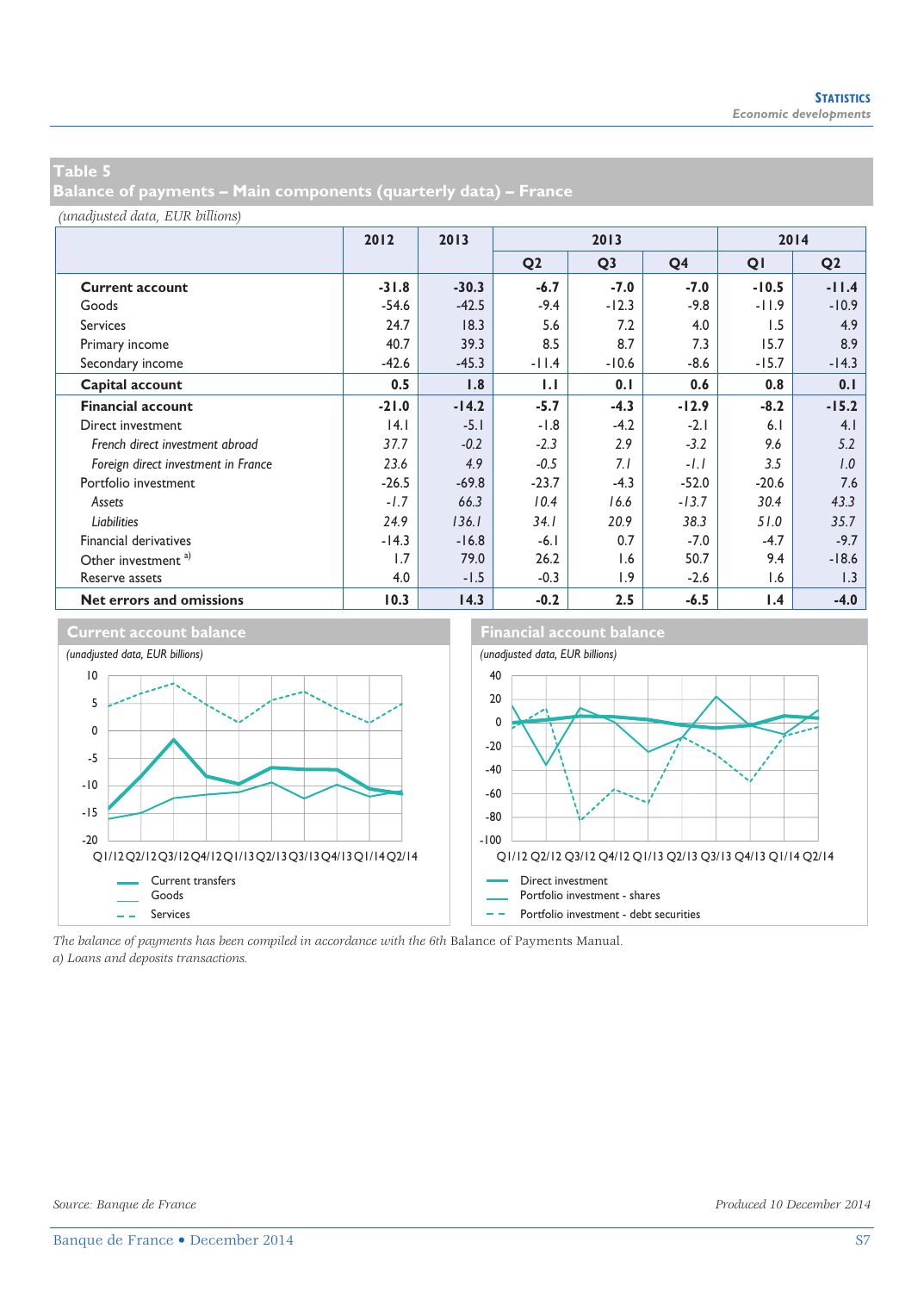*Economic developments* 

**Balance of payments - Current account (main components) - France** 

*(unadjusted data, EUR billions)*

|                                                    | 2012    | 2013    | 2013           |                |                | 2014    |                |  |
|----------------------------------------------------|---------|---------|----------------|----------------|----------------|---------|----------------|--|
|                                                    |         |         | Q <sub>2</sub> | Q <sub>3</sub> | Q <sub>4</sub> | QI      | Q <sub>2</sub> |  |
| <b>Current account</b>                             | $-31.8$ | $-30.3$ | $-6.7$         | $-7.0$         | $-7.0$         | $-10.5$ | $-11.4$        |  |
| Goods                                              | $-54.6$ | $-42.5$ | $-9.4$         | $-12.3$        | $-9.8$         | $-11.9$ | $-10.9$        |  |
| Exports                                            | 435.9   | 437.3   | 111.8          | 104.2          | 111.6          | 108.2   | 108.5          |  |
| <i>Imports</i>                                     | 490.6   | 479.9   | 121.2          | 116.5          | 121.4          | 120.1   | 119.4          |  |
| General merchandise                                | $-72.4$ | $-64.1$ | $-15.1$        | $-16.7$        | $-15.3$        | $-16.4$ | $-16.0$        |  |
| Merchanting                                        | 17.8    | 21.6    | 5.7            | 4.5            | 5.6            | 4.4     | 5.1            |  |
| <b>Services</b>                                    | 24.7    | 18.3    | 5.6            | 7.2            | 4.0            | 1.5     | 4.9            |  |
| Exports                                            | 184.0   | 192.0   | 48.9           | 52.9           | 48.6           | 44.2    | 51.0           |  |
| <i>Imports</i>                                     | 159.2   | 173.7   | 43.3           | 45.8           | 44.6           | 42.7    | 46.1           |  |
| Manufacturing services on physical inputs owned by |         |         |                |                |                |         |                |  |
| others                                             | 1.4     | 1.6     | 0.4            | 0.3            | 0.4            | 0.5     | 0.3            |  |
| Maintenance and repair services                    | 2.8     | 2.0     | 0.5            | 0.5            | 0.5            | 0.4     | 0.5            |  |
| Transport                                          | $-0.3$  | $-1.7$  | $-0.3$         | $-0.5$         | $-0.4$         | $-0.5$  | $-0.4$         |  |
| Travel                                             | 10.7    | 10.4    | 3.8            | 5.3            | 0.5            | 0.5     | 2.5            |  |
| Construction                                       | 1.1     | 0.7     | $-0.1$         | 0.0            | 0.8            | $-0.1$  | $-0.1$         |  |
| Insurance and pension services                     | 1.0     | 0.1     | $-0.1$         | 0.1            | 0.0            | $-0.4$  | 0.3            |  |
| Financial services                                 | 4.3     | 4.6     | 1.1            | $\mathsf{L}$   | 1.2            | 1.4     | 1.4            |  |
| Charges for the use of intellectual property       | 3.1     | 1.1     | 0.3            | 0.2            | 0.5            | $-0.1$  | 0.4            |  |
| Telecommunications, computer and information       |         |         |                |                |                |         |                |  |
| services                                           | 0.5     | $-1.1$  | $-0.3$         | $-0.4$         | $-0.2$         | $-0.2$  | $-0.5$         |  |
| Other business services                            | 0.5     | 1.2     | 0.3            | 0.6            | 0.6            | 0.1     | 0.7            |  |
| Personal, cultural and recreational services       | $-0.7$  | $-0.9$  | $-0.3$         | $-0.2$         | $-0.2$         | $-0.2$  | $-0.2$         |  |
| Government services                                | 0.4     | 0.4     | 0.1            | 0.1            | 0.1            | 0.1     | 0.1            |  |
| Other services                                     |         |         |                |                |                |         |                |  |
| <b>Primary income</b>                              | 40.7    | 39.3    | 8.5            | 8.7            | 7.3            | 15.7    | 8.9            |  |
| Compensation of employees                          | 15.7    | 15.9    | 4.0            | 4.0            | 4.0            | 4.2     | 4.2            |  |
| Investment income                                  | 16.7    | 4.1     | 4.3            | 5.1            | 1.5            | 4.1     | 4.9            |  |
| Direct investment                                  | 39.1    | 34.2    | 16.2           | 7.3            | 5.7            | 5.8     | 15.9           |  |
| Portfolio investment                               | $-18.7$ | $-17.2$ | $-11.2$        | $-1.4$         | $-3.5$         | $-0.9$  | $-10.3$        |  |
| Other investment <sup>a)</sup>                     | $-4.1$  | $-3.3$  | $-0.8$         | $-0.8$         | $-0.7$         | $-0.9$  | $-0.9$         |  |
| Reserve assets                                     | 0.4     | 0.5     | 0.1            | 0.1            | 0.1            | 0.1     | 0.1            |  |
| Other primary income                               | 8.4     | 9.3     | 0.2            | $-0.3$         | 1.8            | 7.5     | $-0.2$         |  |
| <b>Secondary income</b>                            | $-42.6$ | $-45.3$ | $-11.4$        | $-10.6$        | $-8.6$         | $-15.7$ | $-14.3$        |  |
| General government                                 | $-28.6$ | $-30.5$ | $-7.8$         | $-6.8$         | $-4.8$         | $-11.2$ | $-6.5$         |  |
| Other sectors                                      | $-14.0$ | $-14.8$ | $-3.6$         | $-3.8$         | $-3.8$         | $-4.6$  | $-7.8$         |  |
| of which workers' remittances                      | $-8.2$  | $-8.4$  | $-2.1$         | $-2.1$         | $-2.1$         | $-2.1$  | $-2.1$         |  |
| Capital account                                    | 0.5     | 1.8     | 1.1            | 0.1            | 0.6            | 0.8     | 0.1            |  |

*The balance of payments has been compiled in accordance with the 6th* Balance of Payments Manual*. a) Loans and deposits transactions.*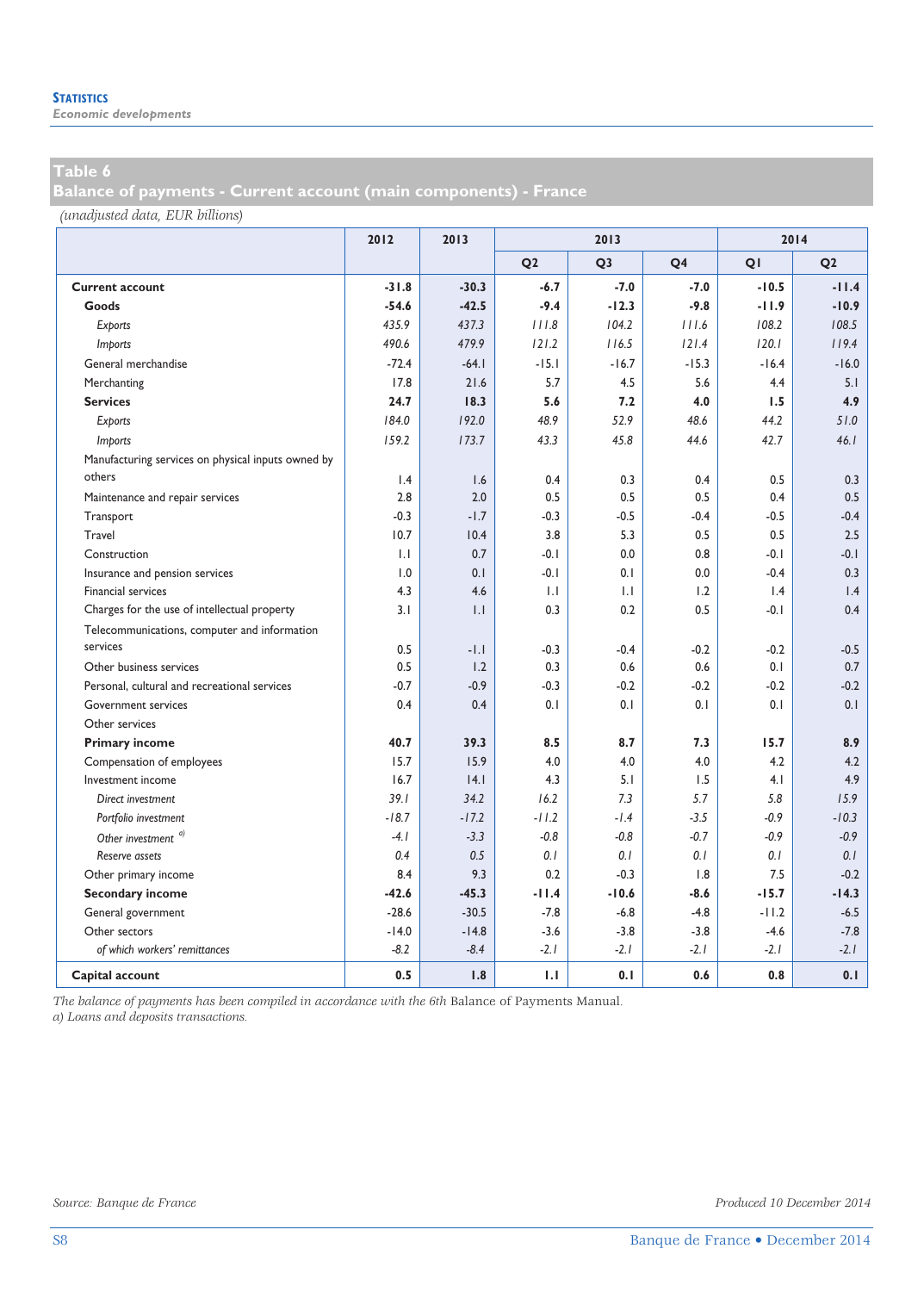**Balance of payments - Financial flows (quarterly data) – France** 

#### *(unadjusted data, EUR billions)*

|                                     | 2012    | 2013    | 2013           |                |                | 2014    |                |  |
|-------------------------------------|---------|---------|----------------|----------------|----------------|---------|----------------|--|
|                                     |         |         | Q <sub>2</sub> | Q <sub>3</sub> | Q <sub>4</sub> | QI      | Q <sub>2</sub> |  |
| <b>Financial account</b>            | $-21.0$ | $-14.2$ | $-5.7$         | $-4.3$         | $-12.9$        | $-8.2$  | $-15.2$        |  |
| Direct investment                   | 4.1     | $-5.1$  | $-1.8$         | $-4.2$         | $-2.1$         | 6.1     | 4.1            |  |
| French direct investment abroad     | 37.7    | $-0.2$  | $-2.3$         | 2.9            | $-3.2$         | 9.6     | 5.2            |  |
| of which Equity capital             | 45.9    | 9.1     | $-0.2$         | 2.6            | 3.3            | 7.0     | 0.9            |  |
| Foreign direct investment in France | 23.6    | 4.9     | $-0.5$         | 7.1            | $-1.1$         | 3.5     | 1.0            |  |
| of which Equity capital             | 12.3    | 17.5    | 4.1            | 4.5            | 4.0            | 3.7     | 4.5            |  |
| Portfolio investment                | $-26.5$ | $-69.8$ | $-23.7$        | $-4.3$         | $-52.0$        | $-20.6$ | 7.6            |  |
| Assets                              | $-1.7$  | 66.3    | 10.4           | 16.6           | $-13.7$        | 30.4    | 43.3           |  |
| Equity and investment fund shares   | 54.3    | 48.8    | $-4.5$         | 20.4           | 15.6           | $-13.3$ | 19.5           |  |
| Long-term debt securities (> lyr)   | $-79.6$ | 36.3    | 7.9            | 3.2            | 5.1            | 29.5    | 19.7           |  |
| Short-term debt securities (<1yr)   | 23.7    | $-18.8$ | 7.0            | $-7.0$         | $-34.3$        | 14.2    | 4.1            |  |
| Liabilities                         | 24.9    | 136.1   | 34.1           | 20.9           | 38.3           | 51.0    | 35.7           |  |
| Equity and investment fund shares   | 25.4    | 26.1    | 7.7            | $-2.0$         | 17.7           | $-3.8$  | 8.7            |  |
| Long-term debt securities (> lyr)   | 36.5    | 82.0    | 25.0           | 3.6            | 33.4           | 45.0    | 29.4           |  |
| Short-term debt securities (<1yr)   | $-36.9$ | 28.0    | 1.5            | 19.4           | $-12.8$        | 9.8     | $-2.4$         |  |
| Financial derivatives               | $-14.3$ | $-16.8$ | $-6.1$         | 0.7            | $-7.0$         | $-4.7$  | $-9.7$         |  |
| Other investment <sup>a)</sup>      | 1.7     | 79.0    | 26.2           | 1.6            | 50.7           | 9.4     | $-18.6$        |  |
| Reserve assets                      | 4.0     | $-1.5$  | $-0.3$         | 1.9            | $-2.6$         | 1.6     | 1.3            |  |
| Net errors and omissions            | 10.3    | 14.3    | $-0.2$         | 2.5            | $-6.5$         | 1.4     | $-4.0$         |  |



*The balance of payments has been compiledin accordance with the 6th* Balance of Payments Manual*. a) Loans and deposits transactions.*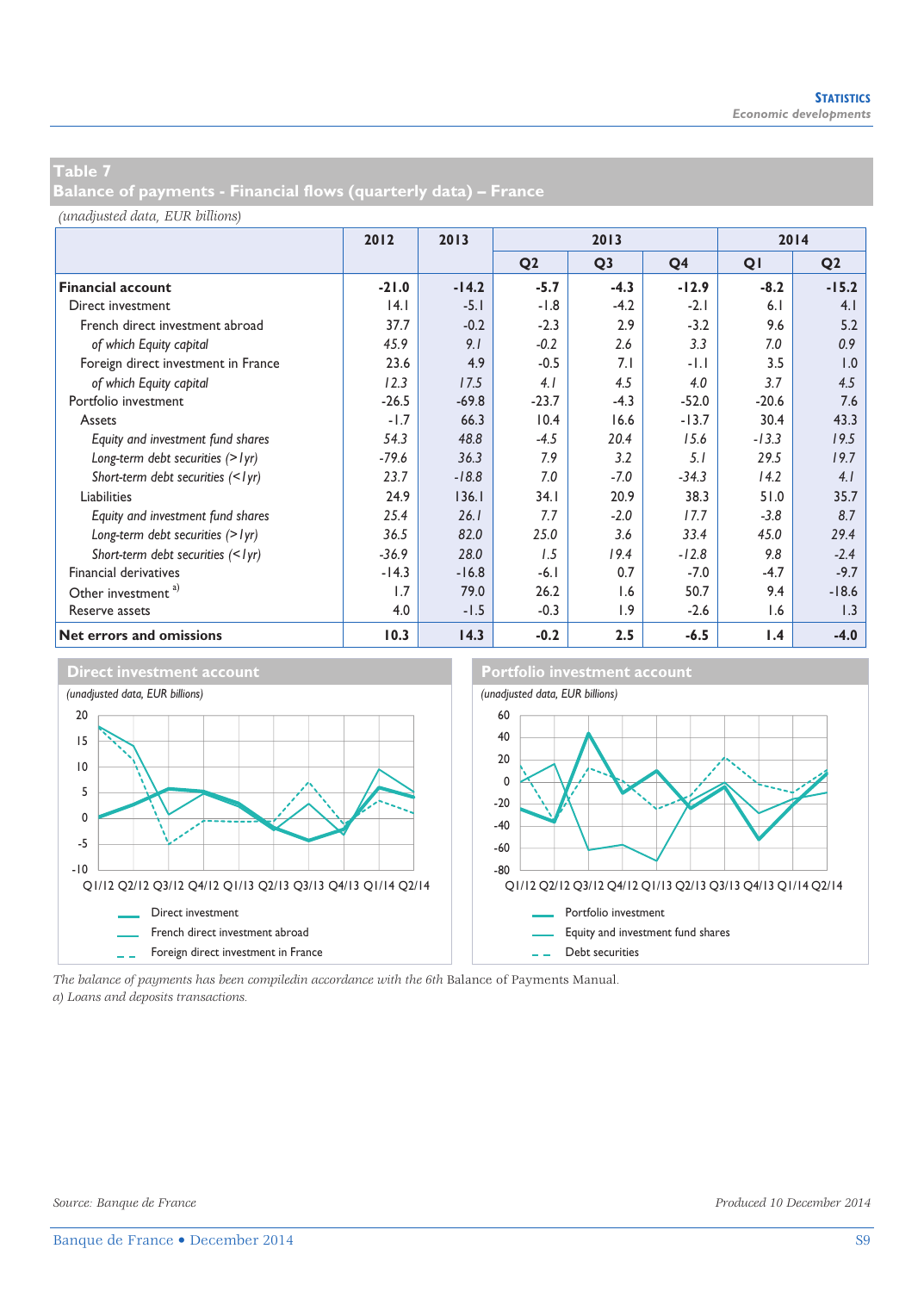**Balance of payments - Geographical breakdown (quarterly data) - France** 

*(unadjusted data, EUR billions)*

|                                             |                  | $2nd$ quarter 2014                         |            |        |                    |        |  |  |  |  |
|---------------------------------------------|------------------|--------------------------------------------|------------|--------|--------------------|--------|--|--|--|--|
|                                             | EMU <sup>a</sup> | <b>UE-28</b><br>excl.<br>EMU <sup>b)</sup> | <b>USA</b> | Japan  | <b>Switzerland</b> | China  |  |  |  |  |
| <b>Current account</b>                      | 9.1              | $-0.1$                                     | $-2.4$     | $-0.1$ | 4.3                | na     |  |  |  |  |
| Receipts                                    | 124.7            | 6.8                                        | 15.6       | 2.4    | 12.0               | 6.2    |  |  |  |  |
| Expenditure                                 | 115.6            | 7.0                                        | 18.0       | 2.4    | 7.7                | na     |  |  |  |  |
| Goods                                       | $-6.1$           | $-0.3$                                     | $-0.8$     | $-0.8$ | $-0.6$             | $-4.5$ |  |  |  |  |
| Receipts                                    | 63.4             | 5.0                                        | 6.5        | 1.1    | 2.5                | 4.6    |  |  |  |  |
| Expenditure                                 | 69.5             | 5.3                                        | 7.3        | 1.9    | 3.0                | 9.1    |  |  |  |  |
| Services                                    | 1.3              | $-0.6$                                     | 0.5        | 0.2    | 1.7                | 0.0    |  |  |  |  |
| Receipts                                    | 28.7             | 0.8                                        | 5.5        | 0.7    | 4.0                | 1.0    |  |  |  |  |
| Expenditure                                 | 27.4             | 1.5                                        | 4.9        | 0.5    | 2.3                | 1.0    |  |  |  |  |
| Primary income                              | 20.1             | 0.9                                        | 2.1        | 0.5    | 3.8                | na     |  |  |  |  |
| Receipts                                    | 31.0             | 1.0                                        | 3.3        | 0.6    | 4.9                | 0.5    |  |  |  |  |
| Exbenditure <sup>c)</sup>                   | 10.9             | 0.0                                        | 1.2        | 0.1    | 1.2                | na     |  |  |  |  |
| Secondary income                            | $-6.2$           | $-0.1$                                     | $-4.2$     | 0.0    | $-0.6$             | -0.1   |  |  |  |  |
| Receipts                                    | 1.6              | 0.0                                        | 0.3        | 0.0    | 0.6                | 0.0    |  |  |  |  |
| Expenditure                                 | 7.8              | 0.1                                        | 4.5        | 0.0    | 1.2                | 0.1    |  |  |  |  |
| <b>Financial account</b>                    |                  |                                            |            |        |                    |        |  |  |  |  |
| Direct investment                           | 0.6              | 0.7                                        | $-3.1$     | $-0.2$ | 3.8                | $-0.9$ |  |  |  |  |
| French direct investment abroad             | 5.2              | 0.4                                        | $-5.9$     | $-0.1$ | 4.1                | 0.2    |  |  |  |  |
| Foreign direct investment in France         | 4.6              | $-0.3$                                     | $-2.8$     | 0.1    | 0.3                | 1.2    |  |  |  |  |
| Portfolio investment - Assets <sup>d)</sup> | 39.6             | $-2.4$                                     | 3.4        | $-1.2$ | $-1.3$             | 1.3    |  |  |  |  |
| Equity and investment fund shares           | 18.2             | 0.0                                        | 0.5        | $-0.1$ | $-1.5$             | 1.2    |  |  |  |  |
| Long-term debt securities (> lyr)           | 20.6             | 0.0                                        | 2.9        | $-4.8$ | 0.2                | 0.2    |  |  |  |  |
| Short-term debt securities (<1yr)           | 0.8              | 0.0                                        | $-0.1$     | 3.7    | 0.0                | 0.0    |  |  |  |  |
| Other investment <sup>e)</sup>              | $-48.6$          | 0.0                                        | 26.9       | 6.5    | 3.9                | 6.1    |  |  |  |  |

*The balance of payments has been compiled in accordance with the 6th* Balance of Payments Manual*.* 

*a) 18 Member States.* 

*b) Denmark, United Kingdom, Sweden, European institutions and new Member States (Czech Republic, Hungary, Lithuania, Poland, Bulgaria, Romania, Croatia).* 

*c) Geographical breakdown of portfolio income based on data compiled by the IMF (Coordinated Portfolio Investment Survey); data for China not available.* 

*d) The geographical breakdown is not available for liabilities.* 

*e) Loans and deposits transactions.*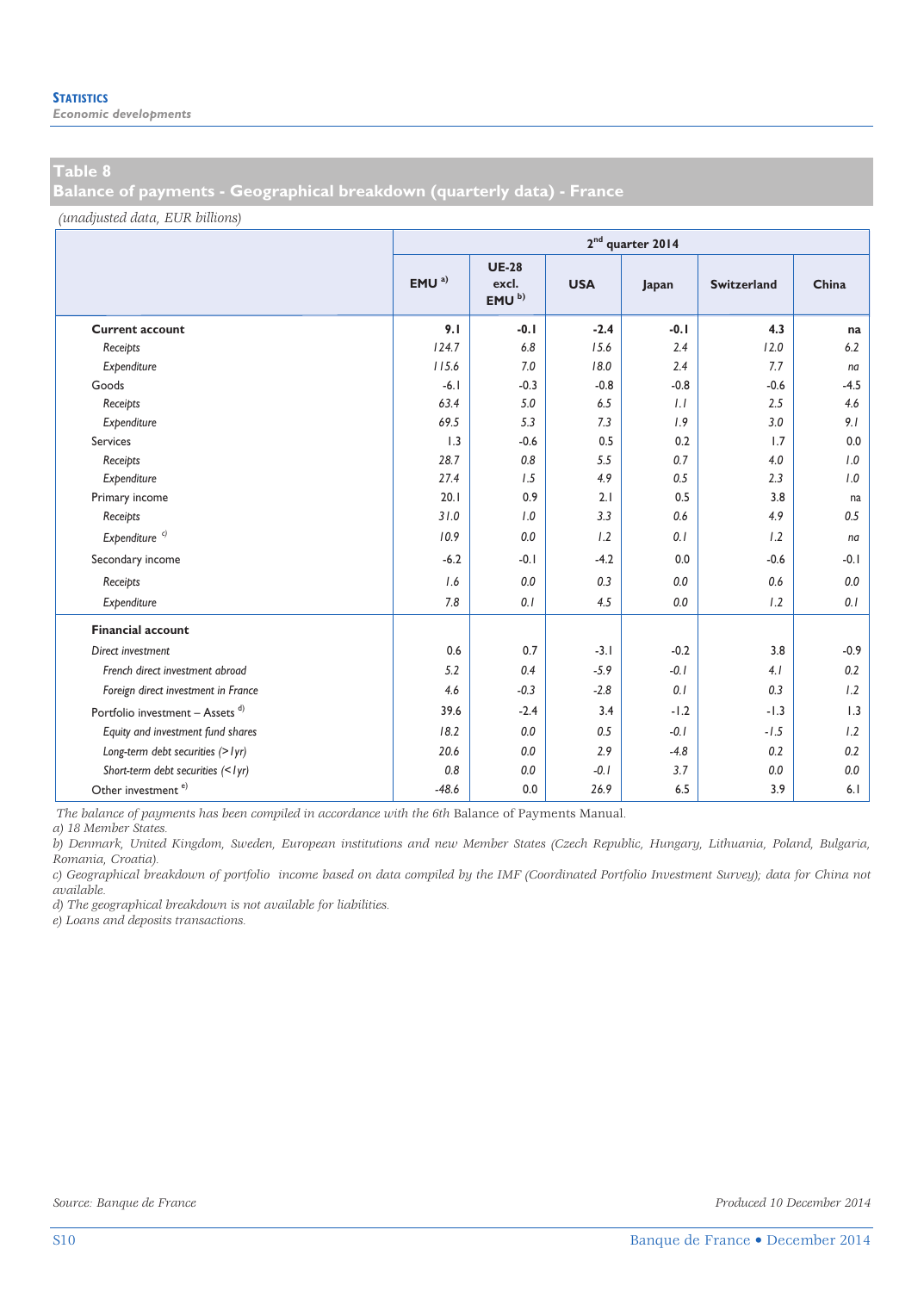**Balance of payments (monthly data) - France** 

*(unadjusted data, EUR billions)*

|                                                 | 2014   |         |        |         |  |
|-------------------------------------------------|--------|---------|--------|---------|--|
|                                                 | June   | July    | Aug.   | Sept.   |  |
| <b>Current account</b>                          | 0.6    | 0.7     | $-4.0$ | 3.0     |  |
| Goods                                           | $-3.8$ | $-3.8$  | $-4.6$ | $-3.1$  |  |
| <b>Services</b>                                 | 2.6    | 4.3     | 0.8    | 3.1     |  |
| Primary income                                  | 9.2    | 3.3     | 2.4    | 5.6     |  |
| Secondary income                                | $-7.5$ | $-3.1$  | $-2.5$ | $-2.6$  |  |
| Capital account                                 | 0.1    | 0.1     | 0.0    | 0.0     |  |
| <b>Financial account</b>                        | 38.0   | 16.8    | 15.1   | $-24.2$ |  |
| Direct investment                               | 2.0    | 5.5     | 2.6    | 5.0     |  |
| French direct investment abroad                 | 3.0    | $-0.7$  | 3.0    | 6.2     |  |
| Equity capital                                  | 0.4    | $-1.6$  | 1.6    | 4.9     |  |
| Reinvested earnings                             | 1.3    | 1.3     | 1.3    | 1.3     |  |
| Other capital (inter-company loans)             | 1.3    | $-0.4$  | 0.1    | 0.1     |  |
| Foreign direct investment in France             | 1.0    | $-6.3$  | 0.4    | 1.2     |  |
| Equity capital                                  | 1.5    | $-6.3$  | 0.5    | 1.0     |  |
| Reinvested earnings                             | 0.4    | 0.4     | 0.4    | 0.4     |  |
| Other capital (inter-company loans)             | $-0.9$ | $-0.4$  | $-0.4$ | $-0.2$  |  |
| Portfolio investment                            | $-1.9$ | $-11.9$ | 10.4   | $-6.3$  |  |
| Assets                                          | 29.0   | $-14.4$ | 17.5   | $-6.5$  |  |
| Equity and investment fund shares               | 7.4    | $-7.8$  | $-0.9$ | 6.4     |  |
| Long-term debt securities (> lyr)               | 9.6    | $-11.1$ | $-8.5$ | $-3.9$  |  |
| Short-term debt securities ( /> lyr)            | 12.0   | 4.5     | 26.9   | $-9.0$  |  |
| <b>Liabilities</b>                              | 30.9   | $-2.5$  | 7.1    | $-0.2$  |  |
| Equity and investment fund shares               | 14.8   | $-3.5$  | 0.5    | $-5.3$  |  |
| Long-term debt securities (> lyr)               | 8.0    | 0.7     | 1.2    | 5.7     |  |
| Short-term debt securities (<1yr)               | 8.0    | 0.2     | 5.3    | $-0.5$  |  |
| Financial derivatives                           | $-2.4$ | $-7.9$  | $-2.8$ | $-6.6$  |  |
| Other investment <sup>a)</sup>                  | 39.5   | 31.4    | 5.2    | $-14.8$ |  |
| of which IMF excl. Banque de France (net flows) | 17.0   | 32.9    | $-3.0$ | $-30.5$ |  |
| Reserve assets                                  | 0.8    | $-0.3$  | $-0.3$ | $-1.5$  |  |
| Net errors and omissions                        | 37.3   | 16.0    | 19.1   | $-27.3$ |  |

*The balance of payments has been compiled in accordance with the 6th* Balance of Payments Manual*.* 

*a) Loans and deposits transactions.*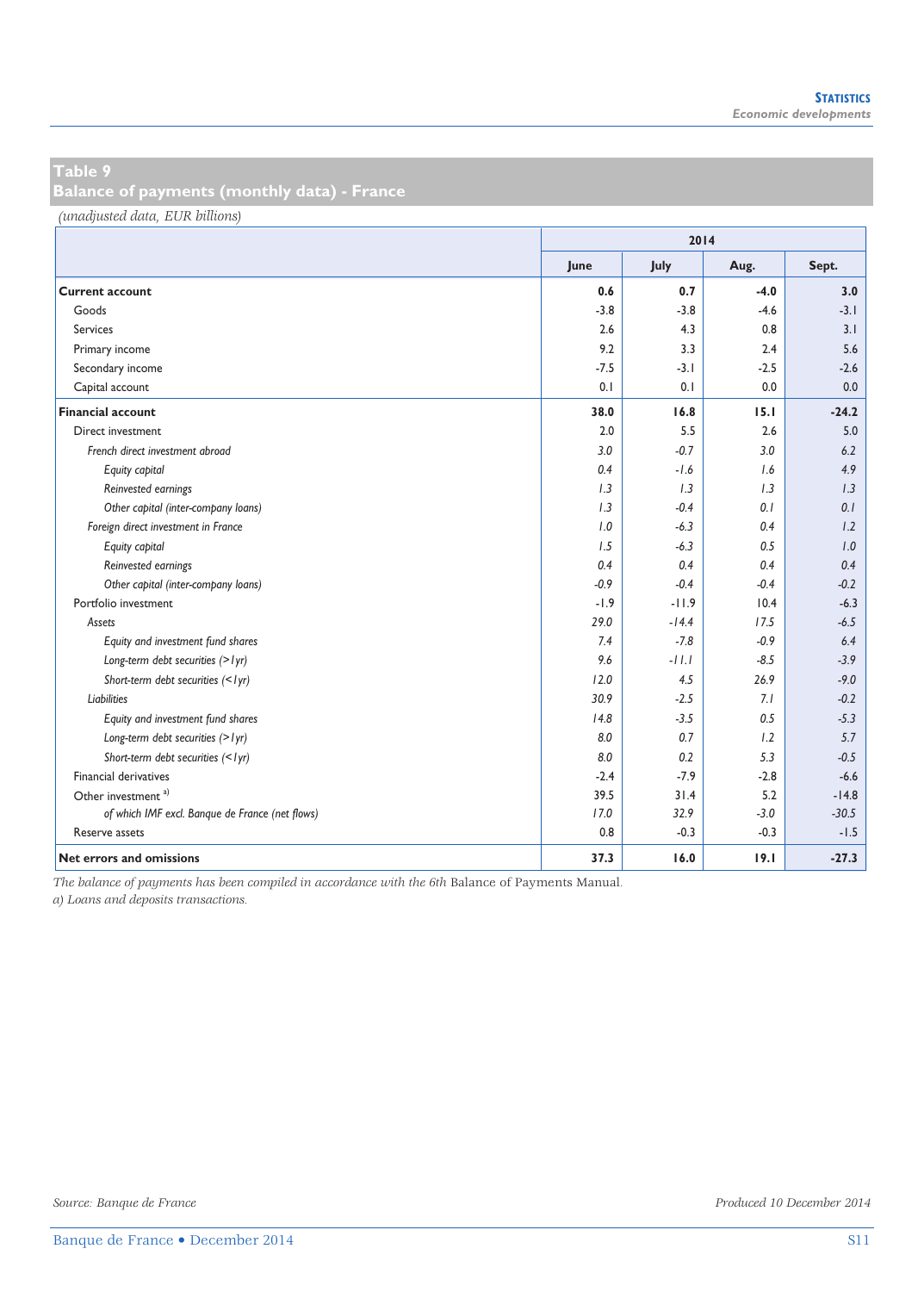*Economic developments* 

#### **Table 10**

**France's international investment position (direct investment measured at mixed value)** 

#### *(EUR billions)*

|                                        | 2009     | 2010     | 2011     | 2012     | 2013     | 2014           |
|----------------------------------------|----------|----------|----------|----------|----------|----------------|
|                                        | Dec.     | Dec.     | Dec.     | Dec.     | Dec.     | Q <sub>2</sub> |
| <b>Assets</b>                          | 5,427.2  | 5,731.9  | 5,962.1  | 6,016.3  | 5,741.4  | 6,069.5        |
| French direct investment abroad        | 1,024.0  | 1.140.1  | 1.238.6  | 1,268.5  | 1,235.9  | 1,280.9        |
| Equity capital and reinvested earnings | 736.3    | 839.1    | 874.5    | 914.6    | 897.3    | 949.7          |
| Other capital (inter-company loans)    | 287.6    | 301.0    | 364.1    | 353.9    | 338.6    | 346.5          |
| Portfolio investment                   | 2,070.8  | 2,100.1  | 1,865.6  | 1,991.0  | 2,094.7  | 2,234.7        |
| <b>Financial derivatives</b>           | 926.6    | 825.8    | 1,092.2  | 1,080.2  | 804.7    | 815.9          |
| Other investment <sup>a)</sup>         | 1,313.5  | 1,541.4  | 1,632.7  | 1,536.8  | 1,501.1  | 1,607.0        |
| Reserve assets                         | 92.4     | 124.5    | 133.1    | 139.9    | 105.1    | 115.7          |
| <b>Liabilities</b>                     | 5,696.1  | 5,900.3  | 6,117.4  | 6,236.2  | 6,070.2  | 6,414.0        |
| Foreign direct investment in France    | 690.8    | 733.1    | 811.2    | 824.8    | 825.2    | 866.4          |
| Equity capital and reinvested earnings | 408.4    | 434.5    | 443.1    | 442.3    | 460.0    | 506.7          |
| Other capital (inter-company loans)    | 282.5    | 298.6    | 368.1    | 382.5    | 365.2    | 362.7          |
| Portfolio investment                   | 2,290.0  | 2,420.9  | 2,412.2  | 2,612.1  | 2,819.3  | 2,989.3        |
| <b>Financial derivatives</b>           | 998.3    | 873.6    | 1,136.6  | 1,125.4  | 869.8    | 884.9          |
| Other investment <sup>a)</sup>         | 1,717.0  | 1,872.8  | 1,757.4  | 1,673.9  | 1,555.9  | 1,670.4        |
| <b>Net position</b>                    | $-268.8$ | $-168.4$ | $-155.3$ | $-219.9$ | $-328.7$ | $-344.4$       |



*The balance of payments has been compiled in accordance with the 6th* Balance of Payments Manual*. a) Loans and deposits transactions.*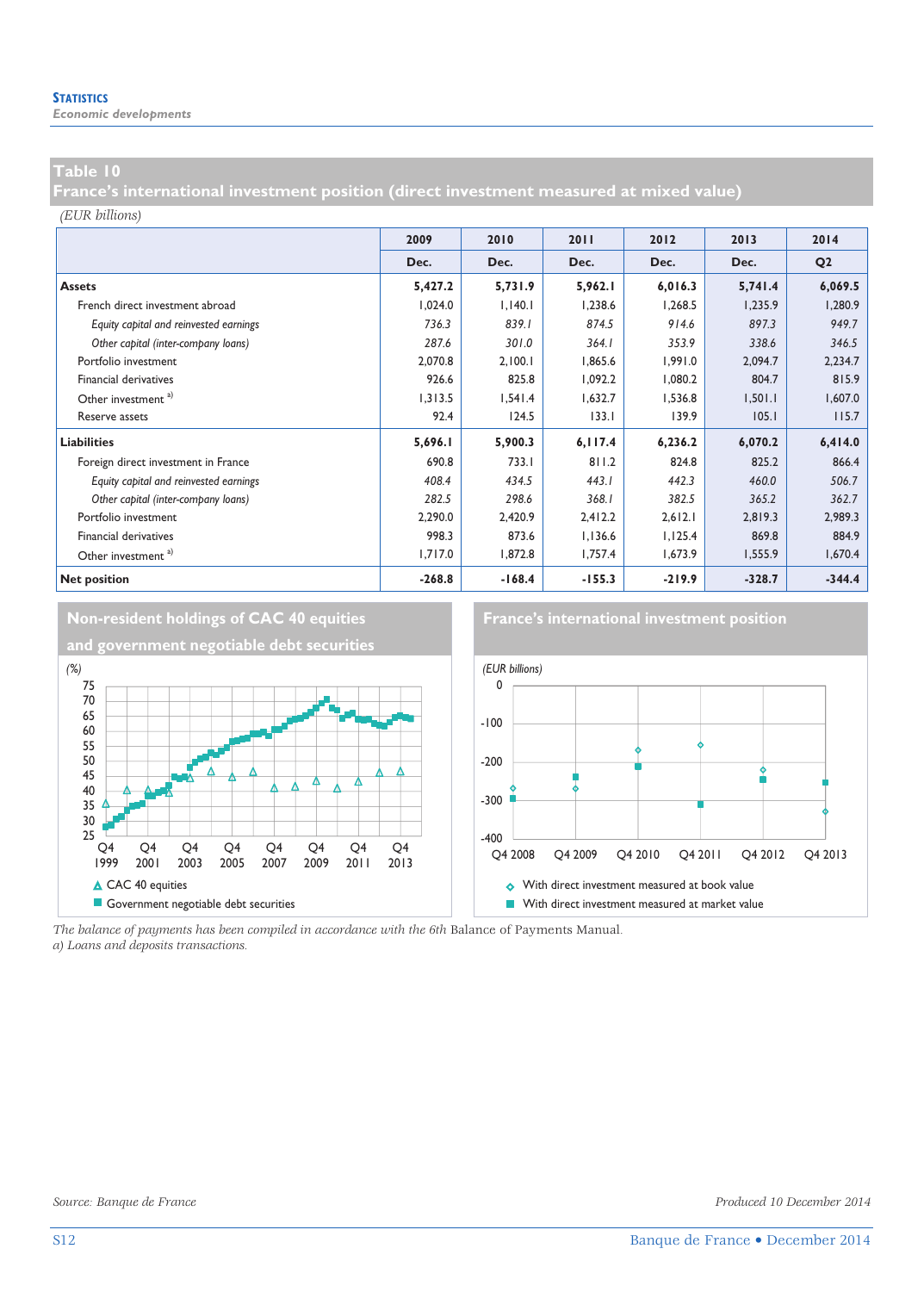**Main monetary and financial aggregates – France and the euro area** 

#### *(annual percentage growth rate)*

|                             | 2011 | 2012   | 2013   | 2013   | 2014   |                 |        |              |        |        |        |
|-----------------------------|------|--------|--------|--------|--------|-----------------|--------|--------------|--------|--------|--------|
|                             | Dec. | Dec.   | Dec.   | Oct.   | April  | May             | June   | July         | Aug.   | Sept.  | Oct.   |
| M <sub>1</sub>              |      |        |        |        |        |                 |        |              |        |        |        |
| Euro area <sup>a)</sup>     | 2.0  | 6.4    | 5.7    | 6.5    | 5.2    | 5.0             | 5.4    | 5.6          | 5.9    | 6.2    | 6.2    |
| France (contribution)       | 5.5  | 2.8    | 3.4    | 3.4    | 3.5    | 4.5             | 5.7    | 4.1          | 5.2    | 4.9    | 6.5    |
| M <sub>2</sub>              |      |        |        |        |        |                 |        |              |        |        |        |
| Euro area <sup>a)</sup>     | 1.9  | 4.5    | 2.5    | 3.2    | 2.0    | 2.1             | 2.4    | 2.5          | 2.7    | 3.0    | 2.7    |
| France (contribution)       | 6.8  | 5.2    | 2.3    | 2.5    | 0.6    | $\mathsf{I}$ .4 | 1.9    | $\mathbf{L}$ | 1.9    | 1.9    | 2.8    |
| M <sub>3</sub>              |      |        |        |        |        |                 |        |              |        |        |        |
| Euro area <sup>a)</sup>     | 1.6  | 3.5    | 1.0    | 1.4    | 0.8    | $\mathbf{L}$    | 1.6    | 1.8          | 2.0    | 2.5    | 2.5    |
| France (contribution)       | 3.0  | 2.6    | 1.3    | 1.4    | $-0.7$ | $-0.1$          | 0.8    | 0.9          | 1.2    | 1.5    | 3.1    |
| Loans to the private sector |      |        |        |        |        |                 |        |              |        |        |        |
| Euro area <sup>a)</sup>     | 1.0  | $-0.6$ | $-2.3$ | $-2.2$ | $-1.8$ | $-2.0$          | $-1.8$ | $-1.6$       | $-1.5$ | $-1.2$ | $-1.1$ |
| France <sup>b)</sup>        | 3.1  | 2.5    | 0.7    | 1.5    | 1.4    | 1.0             | 1.6    | 1.6          | 1.5    | 2.0    | 1.7    |











*a) Seasonal and calendar effect adjusted data.* 

*b) Loans extended by MFIs resident in France to euro area residents excluding MFIs and central government.* 

*Sources: Banque de France, European Central Bank. Produced 10 December 2014*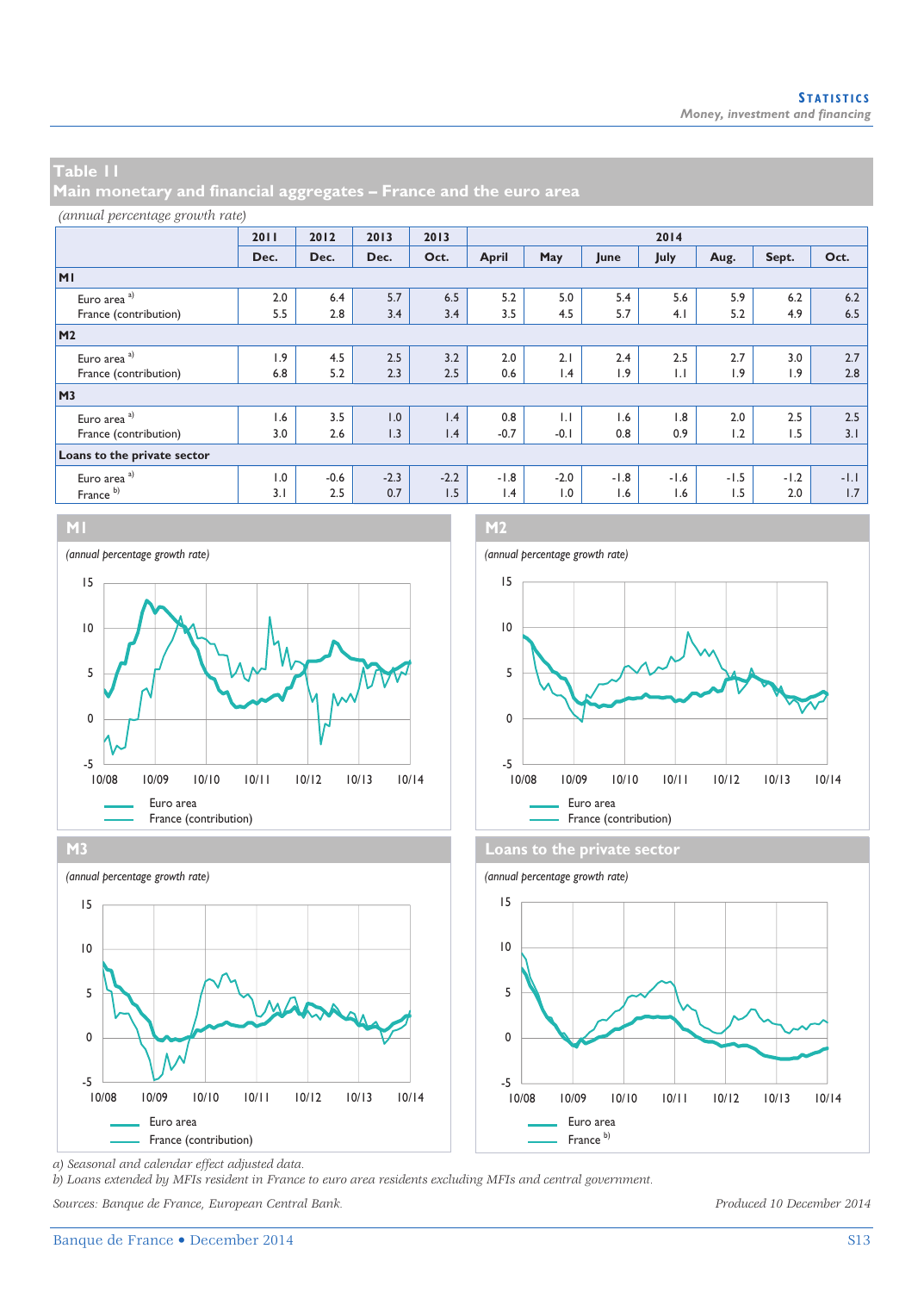*Money, investment and financing* 

#### **Table 12**

#### **Banque de France Monthly Statement a)**

*(outstanding amounts at the end of the period, EUR billions)*

|                                                    | 2011  | 2012  | 2013  | 2013  |       |       | 2014  |       |
|----------------------------------------------------|-------|-------|-------|-------|-------|-------|-------|-------|
|                                                    | Dec.  | Dec.  | Dec.  | Oct.  | July  | Aug.  | Sept. | Oct.  |
| <b>Assets</b>                                      |       |       |       |       |       |       |       |       |
| National territory                                 | 295.8 | 326.4 | 199.7 | 211.9 | 171.7 | 177.0 | 174.9 | 162.7 |
| Loans                                              | 218.4 | 234.2 | 127.1 | 135.4 | 104.2 | 109.3 | 105.8 | 93.8  |
| $MFls$ <sup>b)</sup>                               | 218.2 | 234.0 | 127.0 | 135.3 | 104.0 | 109.1 | 105.6 | 93.7  |
| General government                                 | 0.0   | 0.0   | 0.0   | 0.0   | 0.0   | 0.0   | 0.0   | 0.0   |
| Other sectors                                      | 0.2   | 0.2   | 0.2   | 0.2   | 0.2   | 0.2   | 0.2   | 0.2   |
| Securities other than shares                       | 76.9  | 92.1  | 72.5  | 76.4  | 67.4  | 67.6  | 69.1  | 68.7  |
| <b>MFIs</b>                                        | 34.1  | 32.2  | 25.2  | 25.2  | 27.5  | 27.5  | 28.0  | 28.6  |
| General government                                 | 42.9  | 59.9  | 47.3  | 51.2  | 40.0  | 40.1  | 41.1  | 40.1  |
| Other sectors                                      | 0.0   | 0.0   | 0.0   | 0.0   | 0.0   | 0.0   | 0.0   | 0.0   |
| Shares and other equity                            | 0.5   | 0.1   | 0.1   | 0.1   | 0.1   | 0.1   | 0.1   | 0.1   |
| Other euro area countries <sup>b)</sup>            | 106.8 | 87.6  | 91.4  | 91.1  | 89.4  | 88.7  | 88.2  | 86.9  |
| Rest of the world b)                               | 110.5 | 114.9 | 88.3  | 91.3  | 94.0  | 91.9  | 91.3  | 90.2  |
| Gold                                               | 95.3  | 98.8  | 68.2  | 76.1  | 75.2  | 76.4  | 75.3  | 72.9  |
| Not broken down by geographical area <sup>c)</sup> | 105.3 | 109.6 | 107.6 | 102.7 | 103.1 | 102.1 | 108.4 | 108.1 |
| Total                                              | 713.6 | 737.3 | 555.2 | 573.2 | 533.4 | 536.I | 538.I | 520.9 |
| <b>Liabilities</b>                                 |       |       |       |       |       |       |       |       |
| National territory - Deposits                      | 185.6 | 200.3 | 116.0 | 97.7  | 82.6  | 89.7  | 91.3  | 73.3  |
| <b>MFIs</b>                                        | 176.2 | 194.8 | 112.2 | 96.2  | 81.1  | 88.6  | 78.5  | 68.3  |
| General government                                 | 8.9   | 4.9   | 3.3   | 0.7   | 0.5   | 0.6   | 11.9  | 4.1   |
| Other sectors                                      | 0.5   | 0.6   | 0.6   | 0.8   | 1.0   | 0.6   | 0.9   | 0.9   |
| Other euro area countries - Deposits               | 79.6  | 73.9  | 34.1  | 60.1  | 30.9  | 22.3  | 14.5  | 26.8  |
| Rest of the world - Deposits                       | 143.4 | 146.0 | 112.6 | 121.1 | 119.1 | 122.6 | 125.4 | 115.0 |
| Not broken down by geographical area               | 305.0 | 317.1 | 292.5 | 294.4 | 300.9 | 301.4 | 306.8 | 305.8 |
| Banknotes and coins in circulation <sup>d)</sup>   | 169.0 | 173.5 | 181.7 | 175.7 | 183.8 | 184.1 | 184.1 | 184.8 |
| of which coins <sup>e)</sup>                       | 2.8   | 2.9   | 3.0   | 3.0   | 3.1   | 3.1   | 3.1   | 3.1   |
| Debt securities issued                             | 0.0   | 0.0   | 0.0   | 0.0   | 0.0   | 0.0   | 0.0   | 0.0   |
| Capital reserves and revaluation account           | 112.4 | 117.0 | 86.6  | 95.2  | 97.4  | 98.7  | 100.0 | 97.8  |
| Other liabilities                                  | 23.6  | 26.5  | 24.1  | 23.5  | 19.7  | 18.6  | 22.6  | 23.2  |
| Total $^{\rm f)}$                                  | 713.6 | 737.3 | 555.2 | 573.2 | 533.4 | 536.I | 538.I | 520.9 |

 *a) These statistics are transmitted to the European Central Bank, on the 15th working day following the end of the month to which they relate, within the production of the consolidated balance sheet of the monetary financial institutions (Regulation ECB/2008/32).* 

*b) This item includes the outstanding amounts of market operations.* 

*c) Including the adjustment linked to the method of accounting used for measuring the euro notes on the liability side of the balance sheet of the Banque de France since January 2002.* 

*d) Since January 2002, banknotes in circulation are treated according to specific euro area accounting conventions to bring them in line with the capital key share. 8% of the total value of euro banknotes in circulation is allocated to the European Central Bank. The remaining 92% is broken down between the NCBs in proportion to their share in the paid-up capital of the ECB.* 

*e) Coins in circulation are not a liability of MFIs in the participating Member States, but a liability of the central government. However, coins are part of the monetary aggregates and, by convention, this liability is to be entered under the category 'currency in circulation'. The counterpart to this liability is to be included within 'remaining assets'. (Regulation ECB/2008/32.)* 

*f) The total of the balance sheet at end 2013 published in March 2014 (550 bn) can be calculated by substracting from the total of the Monthly Statement at end December 2013 (552.2 bn): coins (3 bn) and miscellaneous amounts linked to the accounting gap between the statement established in the early January 2014 and the Annual Accounts, which include all the year-end entries (2.2 bn).*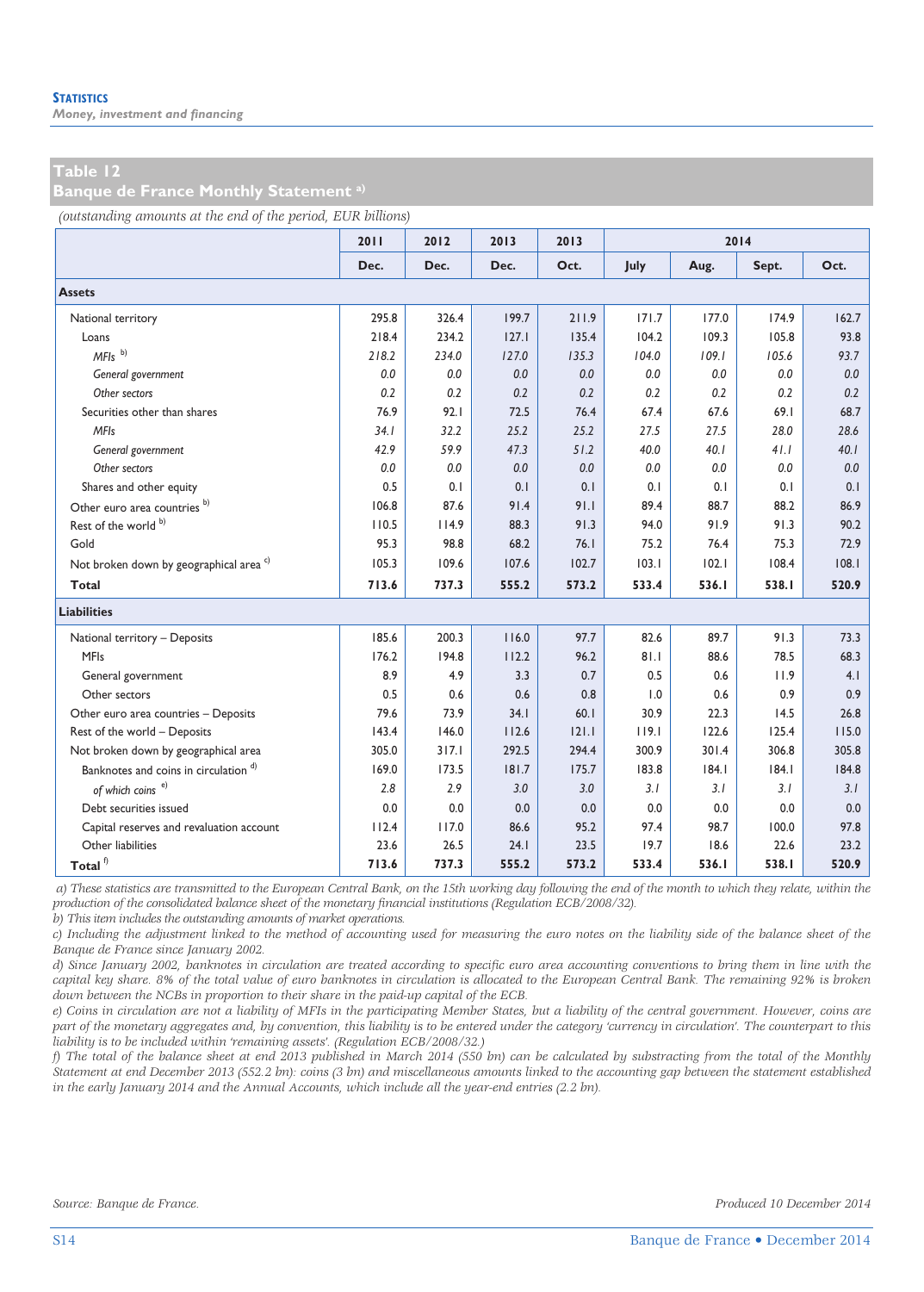**Deposits – France** 

*(outstanding amounts at the end of the period in EUR billions – % growth)*

|                                               | 2011  | 2012  | 2013  | 2013  | 2014   |        |       |        |
|-----------------------------------------------|-------|-------|-------|-------|--------|--------|-------|--------|
|                                               | Dec.  | Dec.  | Dec.  | Oct.  | July   | Aug.   | Sept. | Oct.   |
| <b>Overnight deposits</b>                     |       |       |       |       |        |        |       |        |
| Total non-financial sectors                   | 546.3 | 555.9 | 582.3 | 557.7 | 587.1  | 590.8  | 590.5 | 591.1  |
| (excluding central government)                |       |       |       |       |        |        |       |        |
| Households and similar                        | 284.4 | 279.2 | 295.5 | 292.2 | 307.1  | 309.7  | 307.5 | 303.5  |
| Non-financial corporations                    | 203.3 | 214.7 | 231.2 | 208.8 | 227.3  | 229.8  | 230.2 | 232.1  |
| General government (excl. central government) | 58.6  | 62.0  | 55.7  | 56.7  | 52.7   | 51.2   | 52.8  | 55.5   |
| Other sectors                                 | 39.3  | 42.5  | 35.7  | 41.1  | 43.6   | 40.6   | 39.9  | 47.8   |
| Total - Outstanding amounts                   | 585.I | 598.0 | 617.7 | 598.4 | 630.4  | 631.0  | 629.9 | 638.5  |
| Total - Growth rate                           | 5.3   | 2.8   | 3.3   | 3.7   | 4.1    | 5.5    | 5.1   | 6.7    |
| Passbook savings accounts                     |       |       |       |       |        |        |       |        |
| "A" and "Blue" passbooks                      | 214.7 | 247.2 | 263.2 | 259.8 | 264.5  | 264.0  | 261.7 | 258.7  |
| Housing savings accounts                      | 36.1  | 35.2  | 33.4  | 33.7  | 31.9   | 32.0   | 31.6  | 31.2   |
| Sustainable development passbook accounts     | 69.4  | 92.0  | 100.7 | 99.2  | 102.3  | 102.5  | 101.7 | 100.8  |
| People's savings passbooks                    | 52.4  | 51.7  | 48.3  | 49.3  | 46.1   | 46.2   | 46.1  | 45.9   |
| Youth passbooks                               | 7.0   | 7.0   | 6.9   | 6.9   | 6.7    | 6.8    | 6.8   | 6.8    |
| Taxable passbooks                             | 179.7 | 178.7 | 172.5 | 174.4 | 175.5  | 176.8  | 174.1 | 172.5  |
| <b>Total - Outstanding amounts</b>            | 559.3 | 611.7 | 625.1 | 623.2 | 627.0  | 628.2  | 621.9 | 615.9  |
| Total - Growth rate                           | 7.3   | 9.4   | 2.2   | 4.0   | $-0.9$ | $-1.0$ | -1.1  | $-1.2$ |



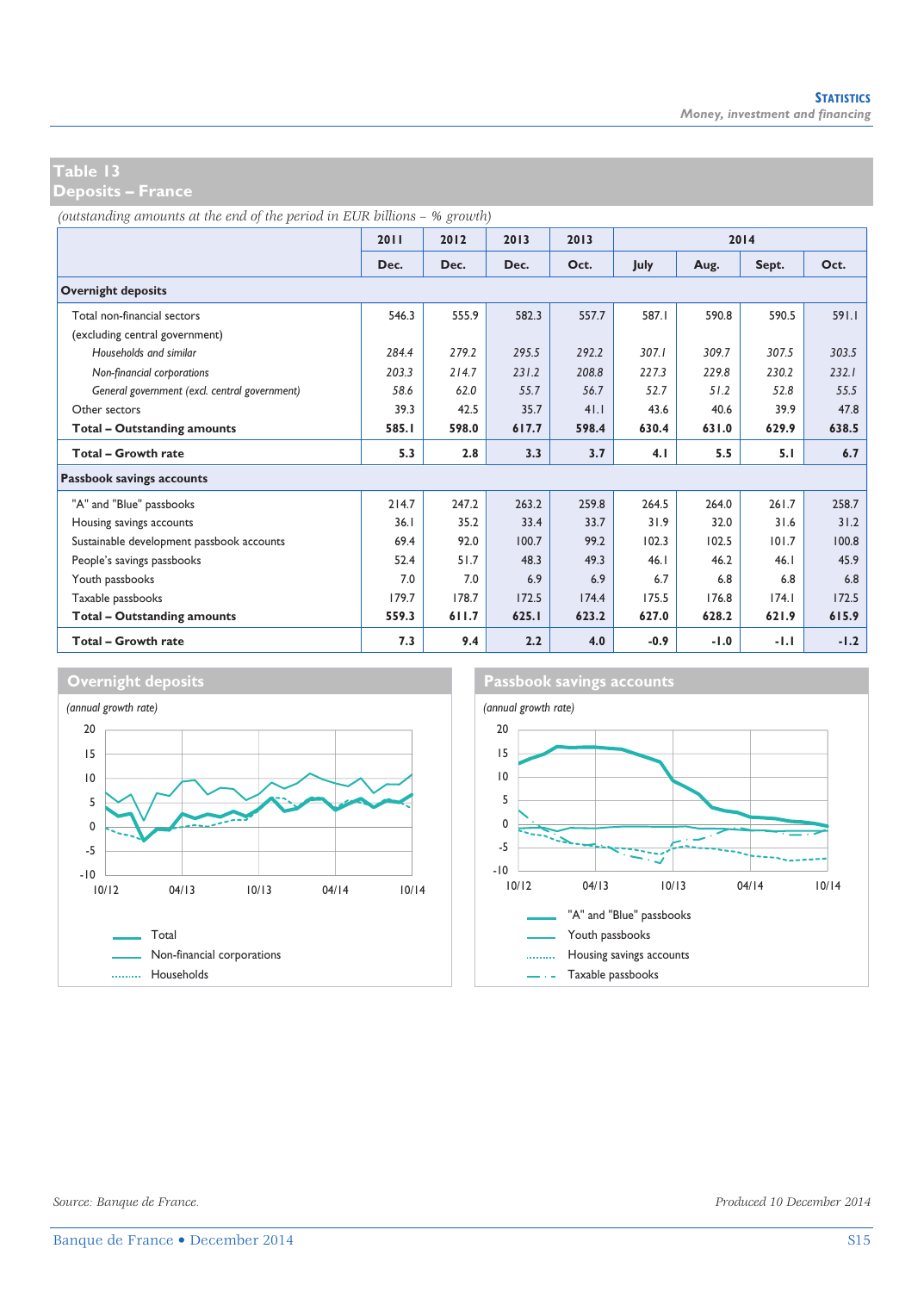*Money, investment and financing* 

**Time deposits – France** 

*(outstanding amounts at the end of the period in EUR billions – % growth)*

|                                                        | 2011  | 2012   | 2013   | 2013   |         | 2014   |         |         |
|--------------------------------------------------------|-------|--------|--------|--------|---------|--------|---------|---------|
|                                                        | Dec.  | Dec.   | Dec.   | Oct.   | July    | Aug.   | Sept.   | Oct.    |
| Deposits with agreed maturity up to two years          |       |        |        |        |         |        |         |         |
| Total non-financial sectors (excl. central government) | 108.1 | 111.8  | 117.3  | 110.1  | 110.5   | 109.4  | 108.3   | 107.5   |
| Households and similar                                 | 31.7  | 30.9   | 28.6   | 28.6   | 28.5    | 28.7   | 28.6    | 28.3    |
| Non-financial corporations                             | 75.5  | 79.9   | 87.7   | 80.4   | 80.7    | 79.4   | 78.5    | 77.9    |
| General government (excl. central government)          | 1.0   | 0.9    | 1.0    | 1.1    | 1.3     | 1.3    | 1.3     | 1.3     |
| Other sectors                                          | 42.7  | 40.7   | 33.5   | 32.2   | 32.1    | 39.0   | 41.4    | 40.1    |
| <b>Total - Outstanding amounts</b>                     | 150.9 | 152.5  | 150.7  | 142.3  | 142.6   | 148.4  | 149.7   | 147.6   |
| Total - Growth rate                                    | 10.9  | $-1.1$ | $-1.1$ | $-6.9$ | $-1.9$  | 1.2    | 2.8     | 3.8     |
| Deposits with agreed maturity of over two years        |       |        |        |        |         |        |         |         |
| Total non-financial sectors (excl. central government) | 306.7 | 328.9  | 342.2  | 337.3  | 350.5   | 351.9  | 352.6   | 355.1   |
| Households and similar                                 | 259.0 | 269.4  | 274.8  | 270.5  | 278.8   | 279.8  | 280.9   | 282.9   |
| PEL                                                    | 186.6 | 188.2  | 197.7  | 192.6  | 204.3   | 205.7  | 207.4   | 208.8   |
| PEP                                                    | 24.4  | 24.0   | 23.0   | 22.7   | 22.2    | 22.1   | 22.0    | 21.9    |
| Other                                                  | 48.0  | 57.1   | 54.1   | 55.2   | 52.4    | 51.9   | 51.5    | 52.2    |
| Non-financial corporations                             | 46.6  | 58.1   | 65.5   | 65.1   | 69.7    | 70.2   | 69.8    | 70.4    |
| General government (excl. central government)          | 1.1   | 1.4    | 1.9    | 1.7    | 1.9     | 1.9    | 1.9     | 1.9     |
| Other sectors                                          | 177.0 | 154.7  | 157.0  | 164.8  | 95.9    | 99.3   | 92.7    | 92.8    |
| <b>Total - Outstanding amounts</b>                     | 483.7 | 483.5  | 499.3  | 502.1  | 446.3   | 451.2  | 445.3   | 447.9   |
| Total - Growth rate                                    | 18.8  | 0.3    | 3.4    | 4.6    | $-10.7$ | $-9.9$ | $-10.0$ | $-10.9$ |



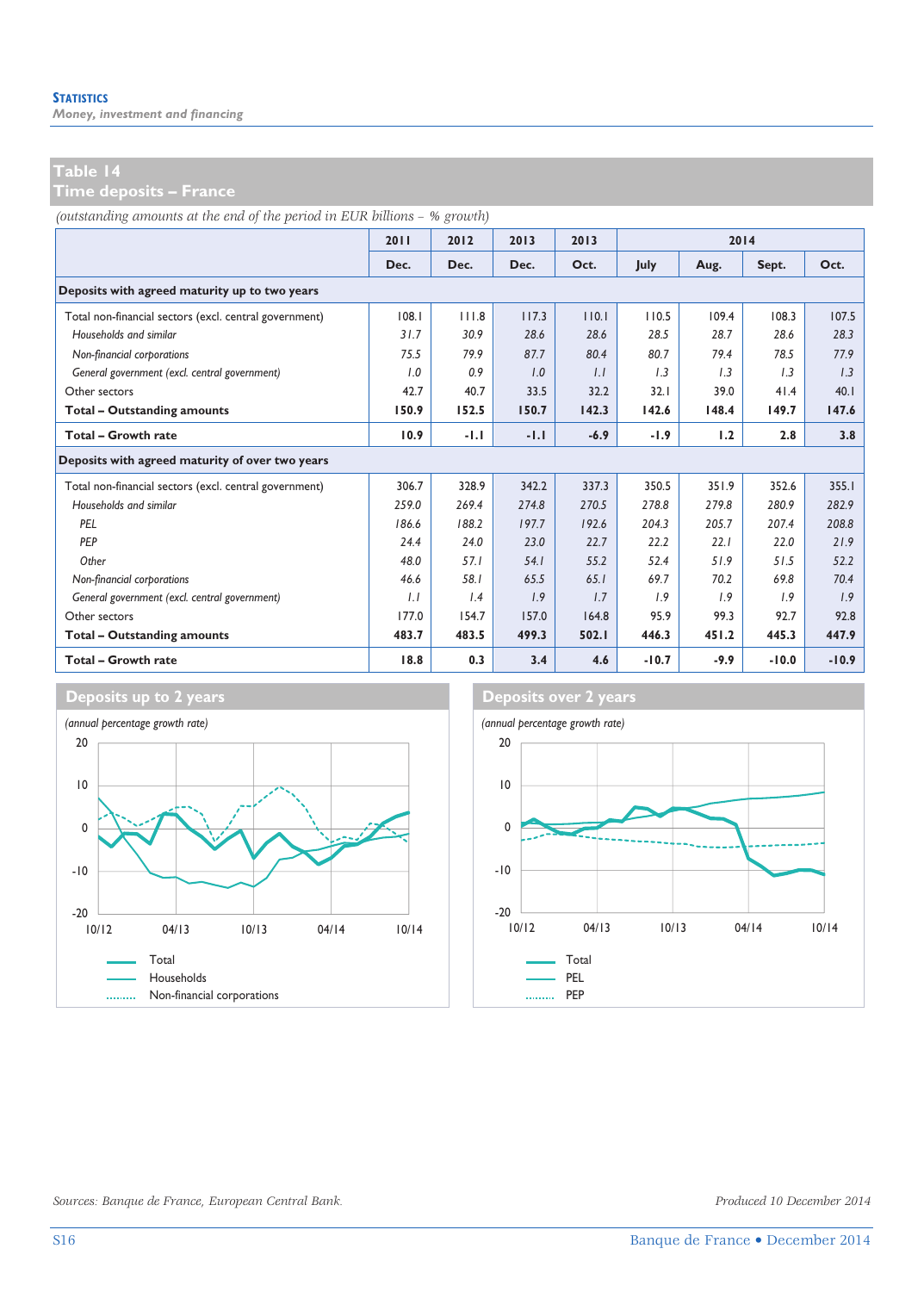**Loans extended by credit institutions established in France to French residents – France** 

*(outstanding amounts at the end of the period in EUR billions – % growth)*

|                                    | 2011    | 2012    | 2013    | 2013    |         |         | 2014    |         |         |
|------------------------------------|---------|---------|---------|---------|---------|---------|---------|---------|---------|
|                                    | Dec.    | Dec.    | Dec.    | Oct.    | lune    | July    | Aug.    | Sept.   | Oct.    |
| <b>Loans to resident clients</b>   |         |         |         |         |         |         |         |         |         |
| Private sector                     | 2.053.7 | 2.100.0 | 2.114.9 | 2.124.0 | 2.152.5 | 2.150.2 | 2.144.5 | 2.158.8 | 2.155.8 |
| General government                 | 195.1   | 206.8   | 213.1   | 212.9   | 211.1   | 213.8   | 214.6   | 213.6   | 216.7   |
| <b>Total - Outstanding amounts</b> | 2,248.7 | 2,306.7 | 2,328.1 | 2,336.9 | 2,363.5 | 2,364.0 | 2,359.1 | 2,372.4 | 2,372.5 |
| Private sector                     | 3.1     | 2.5     | 0.7     | 1.5     | 1.6     | 1.6     | 1.5     | 2.0     | 1.7     |
| General government                 | $-6.7$  | 6.1     | 2.8     | 3.5     | 1.7     | 0.7     | 1.2     | 1.2     | 1.8     |
| Total - Growth rate                | 2.2     | 2.8     | 0.9     | 1.7     | 1.6     | 1.5     | 1.5     | 1.9     | 1.7     |
| Loans to non-financial companies   |         |         |         |         |         |         |         |         |         |
| <b>Fixed investment</b>            | 547.1   | 563.0   | 568.0   | 563.9   | 570.7   | 572.6   | 574.1   | 572.8   | 575.2   |
| Inventories and working capital    | 187.5   | 174.1   | 167.5   | 167.1   | 175.4   | 175.7   | 172.3   | 171.6   | 174.8   |
| Other lending                      | 81.2    | 82.0    | 81.3    | 79.3    | 80.7    | 78.5    | 78.9    | 80.6    | 79.8    |
| <b>Total - Outstanding amounts</b> | 815.9   | 819.1   | 816.7   | 810.2   | 826.8   | 826.8   | 825.3   | 825.0   | 829.8   |
| <b>Total - Growth rate</b>         | 4.4     | 1.0     | 0.2     | $-0.1$  | 1.3     | 1.8     | 2.1     | 1.9     | 2.6     |
| <b>Loans to households</b>         |         |         |         |         |         |         |         |         |         |
| Loans for house purchase           | 847.0   | 874.2   | 907.0   | 901.0   | 915.7   | 920.1   | 921.9   | 922.1   | 924.5   |
| Consumer Ioans                     | 161.1   | 160.4   | 157.3   | 155.8   | 157.3   | 157.9   | 155.9   | 157.1   | 158.6   |
| Other lending                      | 92.8    | 92.1    | 92.3    | 93.0    | 93.8    | 93.8    | 93.9    | 92.5    | 92.7    |
| <b>Total - Outstanding amounts</b> | 1,100.9 | 1,126.7 | 1,156.6 | 1,149.9 | 1,166.7 | 1,171.9 | 1,171.6 | 1,171.7 | 1,175.8 |
| Total - Growth rate                | 5.6     | 2.3     | 2.5     | 2.5     | 2.7     | 2.7     | 2.7     | 2.5     | 2.5     |



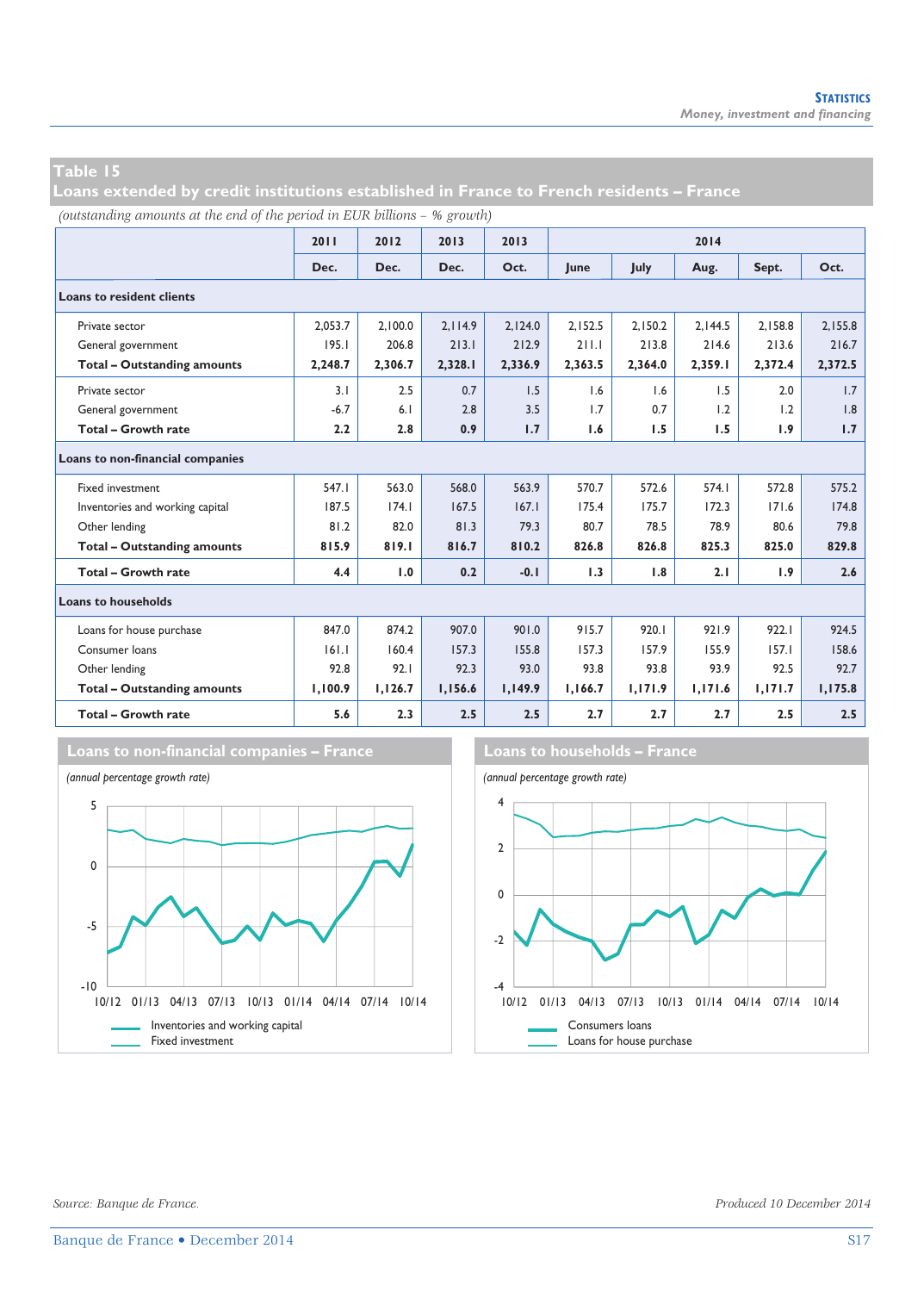*Money, investment and financing* 

#### **Table 16**

**New loans to residents, (excl. overdrafts) – France** 

*(monthly flows - seasonally adjusted - in euro billions)*

|                                                                                                                                |             | 2013        |             | 2014        |            |             |  |
|--------------------------------------------------------------------------------------------------------------------------------|-------------|-------------|-------------|-------------|------------|-------------|--|
|                                                                                                                                | Aug.        | Sept.       | Oct.        | Aug.        | Sept.      | Oct.        |  |
| Loans to non-financial corporations<br>Loans $\leq$ 1 million euro <sup><math>q</math></sup><br>Loans > 1 million euro $q$     | 5.6<br>11.9 | 5.7<br>10.7 | 6.2<br>9.8  | 5.7<br>9.5  | 5.2<br>9.4 | 4.7<br>10.3 |  |
| <b>Loans to households</b><br>Cash loans to sole traders and individuals<br>(excl. revolving consumer credit)<br>Housing loans | 4.0<br>14.0 | 4.1<br>13.7 | 4.0<br>13.6 | 4.0<br>10.2 | 3.9<br>9.8 | 4.0<br>9.5  |  |







*a) All initial rate fixation periods.* 





#### **Households - Cash loans Households - Cash loans**



*Sources: Banque de France, European Central Bank. Produced 10 December 2014*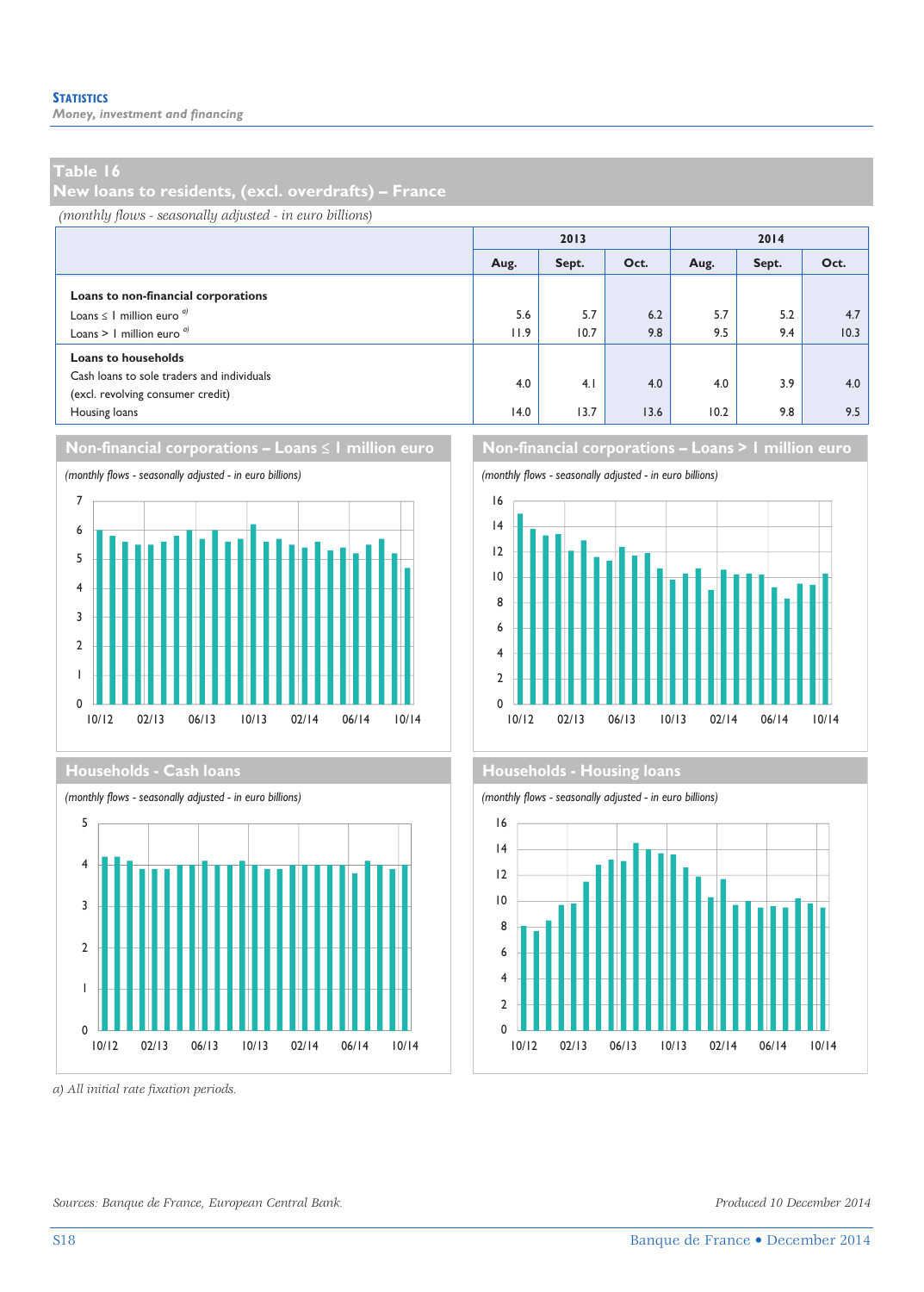**Investment and financing – Insurance corporations and pension funds – Euro area and France**  *(EUR billions)*

**Euro area**

|                                                |         | <b>Cumulated transaction flows over 4 quarters</b> |                |                |         |         |  |
|------------------------------------------------|---------|----------------------------------------------------|----------------|----------------|---------|---------|--|
|                                                |         |                                                    | 2013           |                | 2014    | 2014    |  |
|                                                | QI      | Q <sub>2</sub>                                     | Q <sub>3</sub> | Q <sub>4</sub> | QI      | March   |  |
| <b>Financial assets</b>                        |         |                                                    |                |                |         |         |  |
| Currency and deposits                          | $-7.8$  | $-7.7$                                             | $-15.0$        | $-23.6$        | $-22.5$ | 794.3   |  |
| of which deposits included in M3 <sup>a)</sup> | 11.0    | 7.6                                                | 2.7            | $-14.0$        | $-6.9$  | 209.8   |  |
| Short-term debt securities                     | $-0.5$  | $-13.4$                                            | $-22.3$        | $-13.6$        | $-11.1$ | 58.2    |  |
| Long-term debt securities                      | 105.5   | 119.2                                              | 123.4          | 156.5          | 140.5   | 3,235.5 |  |
| Loans                                          | 11.4    | 10.3                                               | 1.2            | 3.8            | 14.2    | 504.5   |  |
| Shares and other equity                        | 106.4   | 103.1                                              | 138.8          | 113.6          | 119.5   | 3,015.2 |  |
| of which quoted shares                         | 0.1     | $-0.5$                                             | 9.4            | 0.9            | 4.3     | 444.5   |  |
| Remaining net assets                           | $-28.2$ | $-31.0$                                            | $-35.4$        | $-3.6$         | 6.2     | 238.2   |  |
| <b>Financing</b>                               |         |                                                    |                |                |         |         |  |
| Debt securities                                | 5.4     | 3.3                                                | 2.8            | $-0.2$         | 0.1     | 55.4    |  |
| Loans                                          | 0.1     | $-7.4$                                             | $-23.2$        | $-4.6$         | $-4.8$  | 298.3   |  |
| Shares and other equity                        | 2.1     | 2.2                                                | 1.3            | 4.7            | 4.8     | 535.6   |  |
| Insurance technical reserves                   | 170.6   | 176.2                                              | 184.3          | 195.2          | 215.9   | 6,909.1 |  |
| Life insurance                                 | 155.9   | 164.5                                              | 171.0          | 179.6          | 192.4   | 6,041.6 |  |
| Non-life insurance                             | 14.7    | 11.6                                               | 13.3           | 15.6           | 23.5    | 867.5   |  |
| Net lending/net borrowing (B9B)                | 8.6     | 6.2                                                | 25.4           | 38.1           | 30.8    |         |  |

# *(EUR billions)*

| France                           |                |                                                    |                |         |                |         |  |  |
|----------------------------------|----------------|----------------------------------------------------|----------------|---------|----------------|---------|--|--|
|                                  |                | <b>Cumulated transaction flows over 4 quarters</b> |                |         |                |         |  |  |
|                                  |                | 2013                                               |                |         | 2014           | 2014    |  |  |
|                                  | Q <sub>2</sub> | Q <sub>3</sub>                                     | Q <sub>4</sub> | QI      | Q <sub>2</sub> | June    |  |  |
| <b>Financial assets</b>          |                |                                                    |                |         |                |         |  |  |
| Currency and deposits            | 6.2            | 8.0                                                | 4.1            | 1.2     | 7.0            | 39.6    |  |  |
| Short-term debt securities       | $-7.5$         | $-11.4$                                            | $-4.5$         | $-9.3$  | $-4.6$         | 20.3    |  |  |
| Long-term debt securities        | 58.1           | 74.4                                               | 67.4           | 47.0    | 36.4           | 1,366.2 |  |  |
| Loans                            | 0.9            | 0.9                                                | 0.3            | 0.2     | 0.5            | 36.1    |  |  |
| Shares and other equity          | 4.9            | $-2.6$                                             | $-3.4$         | 10.3    | 16.0           | 734.I   |  |  |
| of which quoted shares           | $-1.8$         | $-2.4$                                             | $-1.2$         | $-1.6$  | $-1.9$         | 81.6    |  |  |
| Remaining net assets             | $-20.8$        | $-15.9$                                            | $-13.7$        | $-10.6$ | $-7.1$         | $-31.8$ |  |  |
| Financing                        |                |                                                    |                |         |                |         |  |  |
| Debt securities                  | 1.7            | 2.5                                                | 1.4            | 1.2     | 1.5            | 3.1     |  |  |
| Loans                            | 15.9           | 16.1                                               | 11.8           | 8.9     | 5.0            | 95.5    |  |  |
| Shares and other equity          | 1.5            | 1.2                                                | 1.6            | 1.1     | 1.0            | 112.5   |  |  |
| Insurance technical reserves     | 52.0           | 55.2                                               | 50.5           | 51.9    | 55.6           | 1,858.8 |  |  |
| Life insurance and pension funds | 37.5           | 39.7                                               | 38.3           | 38.7    | 42.2           | 1,567.3 |  |  |
| Non-life insurance               | 14.5           | 15.5                                               | 12.2           | 13.2    | 13.4           | 291.5   |  |  |
| Net lending/net borrowing (B9B)  | $-8.8$         | 1.5                                                | 6.6            | $-1.8$  | 8.9            |         |  |  |

*a) Deposits with agreed maturity up to 2 years and redeemable at notice up to 3 months of insurance corporations held with MFIs and central government.* 

*Sources: Banque de France, European Central Bank. Produced 10 December 2014*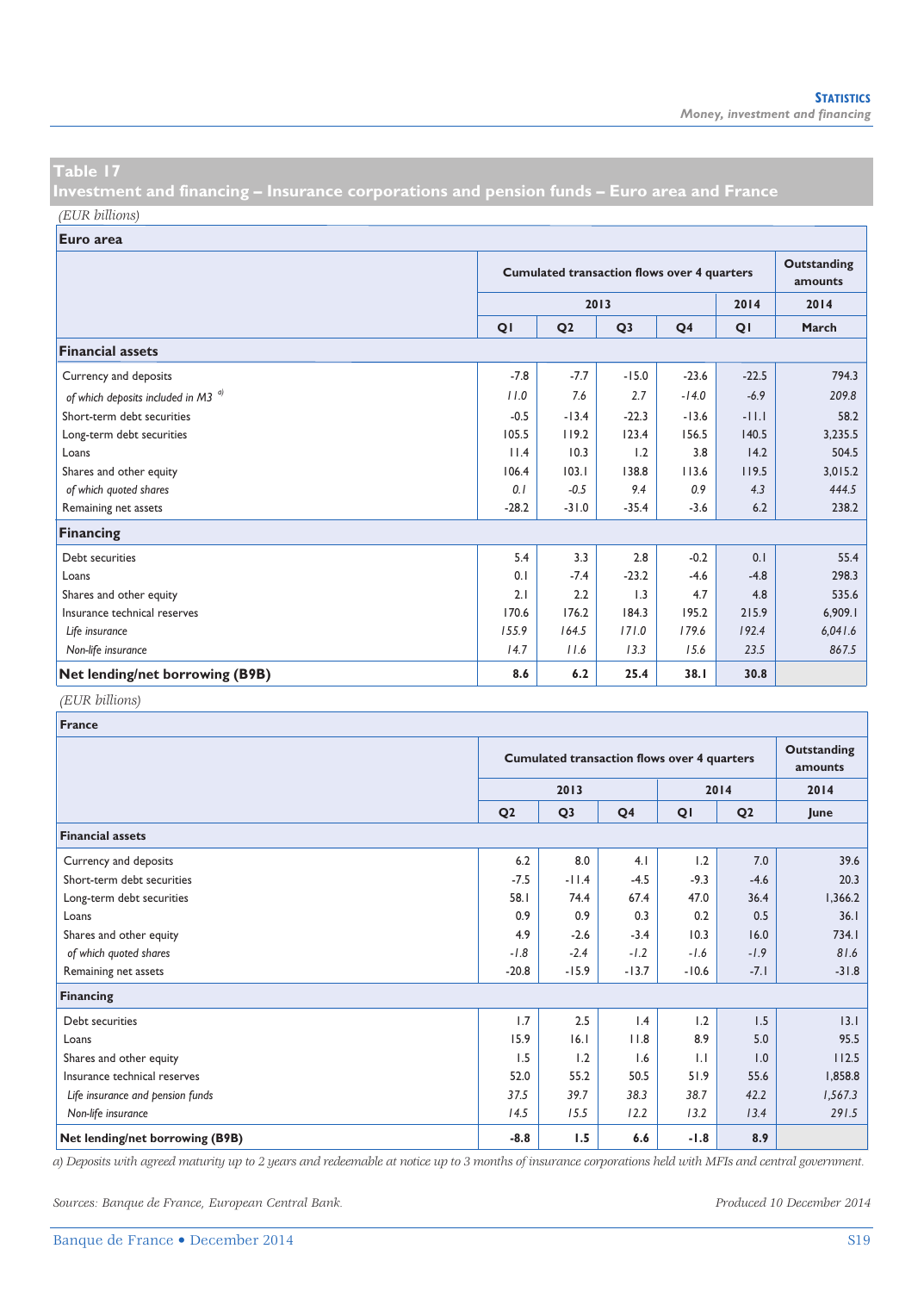*Money, investment and financing* 

#### **Table 18**

**Investment and financing – Households – Euro area** 

*(EUR billions)*

|                                          |          | <b>Cumulated transaction flows over 4 quarters</b> |                |                |          |          |  |  |
|------------------------------------------|----------|----------------------------------------------------|----------------|----------------|----------|----------|--|--|
|                                          |          |                                                    | 2013           |                | 2014     | 2014     |  |  |
|                                          | QI       | Q <sub>2</sub>                                     | Q <sub>3</sub> | Q <sub>4</sub> | QI       | March    |  |  |
| <b>Financial assets</b>                  |          |                                                    |                |                |          |          |  |  |
| Currency and deposits                    | 234.3    | 225.8                                              | 214.2          | 182.9          | 159.8    | 7,254.5  |  |  |
| of which deposits included in M3 $^{a)}$ | 213.5    | 206.3                                              | 171.0          | 102.9          | 74.1     | 5,440.5  |  |  |
| Short-term debt securities               | $-15.6$  | $-20.6$                                            | $-27.7$        | $-20.5$        | $-14.8$  | 33.1     |  |  |
| Long-term debt securities                | $-115.1$ | $-118.7$                                           | $-134.9$       | $-126.4$       | $-110.3$ | 1,222.3  |  |  |
| Shares and other equity                  | 111.8    | 118.1                                              | 139.9          | 121.7          | 79.0     | 5.273.5  |  |  |
| Ouoted shares                            | 9.9      | 0.4                                                | $-97$          | $-14.6$        | $-13.6$  | 957.2    |  |  |
| Unquoted shares and other equity         | 57.5     | 57.1                                               | 85.2           | 76.7           | 49.2     | 2,775.3  |  |  |
| Mutual fund shares                       | 44.4     | 60.6                                               | 64.3           | 59.6           | 43.4     | 1,541.0  |  |  |
| of which money market fund shares        | $-39.4$  | $-30.4$                                            | $-27.2$        | $-14.5$        | $-20.9$  | 90.7     |  |  |
| Insurance technical reserves             | 157.6    | 163.3                                              | 173.8          | 182.6          | 192.3    | 6.647.9  |  |  |
| Remaining net assets                     | $-50.0$  | $-65.8$                                            | $-63.5$        | $-57.2$        | $-25.2$  | $-156.1$ |  |  |
| <b>Financing</b>                         |          |                                                    |                |                |          |          |  |  |
| Loans                                    | $-1.0$   | $-12.0$                                            | $-2.4$         | $-19.3$        | $-8.4$   | 6.147.8  |  |  |
| of which from euro area MFIs             | 21.1     | 1.4                                                | 7.6            | $-4.1$         | $-5.0$   | 5,267.5  |  |  |
| <b>Revaluation of financial assets</b>   |          |                                                    |                |                |          |          |  |  |
| Shares and other equity                  | 249.6    | 270.1                                              | 318.8          | 447.8          | 555.1    |          |  |  |
| Insurance technical reserves             | 166.6    | 132.5                                              | 85.0           | 72.3           | 94.5     |          |  |  |
| Other flows                              | 22.5     | 65.5                                               | 50.6           | 21.9           | 75.0     |          |  |  |
| Change in net financial worth            | 762.7    | 782.3                                              | 758.7          | 844.5          | 1,013.8  |          |  |  |





*a) Deposits with agreed maturity up to 2 years and redeemable at notice up to 3 months of households held with MFIs and central government.*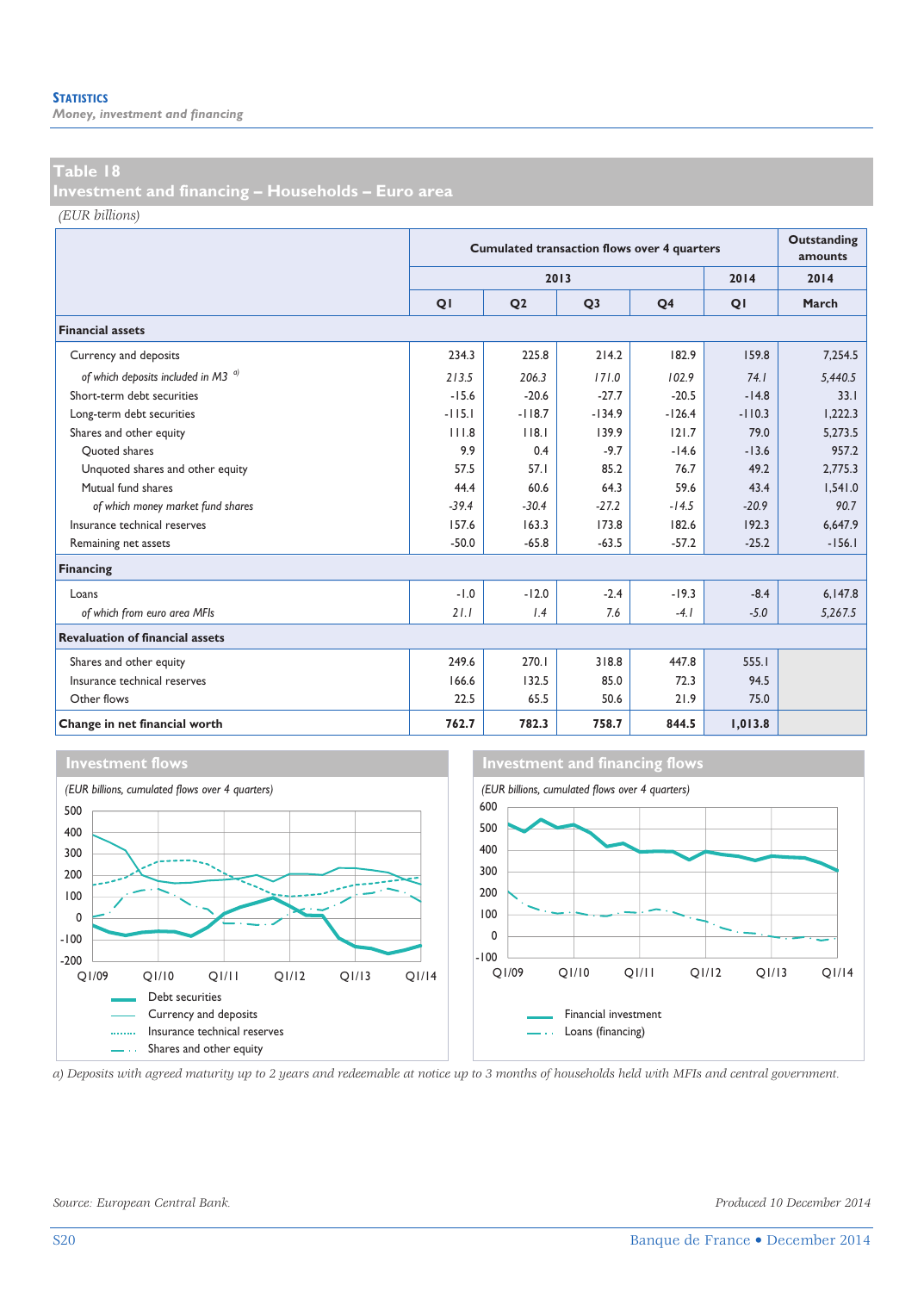**Investment and financing – Households – France** 

*(EUR billions)*

|                                        |                | <b>Cumulated transaction flows over 4 quarters</b> |                |         |                |         |  |
|----------------------------------------|----------------|----------------------------------------------------|----------------|---------|----------------|---------|--|
|                                        |                | 2013                                               |                |         | 2014           | 2014    |  |
|                                        | Q <sub>2</sub> | Q <sub>3</sub>                                     | Q <sub>4</sub> | QI      | Q <sub>2</sub> | June    |  |
| <b>Financial assets</b>                |                |                                                    |                |         |                |         |  |
| Currency and deposits                  | 41.8           | 37.1                                               | 33.2           | 30.6    | 25.8           | 1,323.6 |  |
| Short-term debt securities             | 0.5            | 0.0                                                | $-0.5$         | $-0.3$  | 0.0            | 18.7    |  |
| Long-term debt securities              | $-1.2$         | $-4.5$                                             | $-5.9$         | $-6.9$  | $-8.1$         | 65.0    |  |
| Shares and other equity                | 9.5            | 11.2                                               | 9.6            | 3.0     | 6.6            | 1,339.2 |  |
| Ouoted shares                          | $-5.7$         | $-5.0$                                             | $-4.8$         | $-4.8$  | $-3.5$         | 186.3   |  |
| Unquoted shares and other equity       | 20.5           | 23.2                                               | 24.0           | 19.4    | 21.9           | 840.1   |  |
| Mutual fund shares                     | $-5.3$         | $-7.1$                                             | $-9.5$         | $-11.7$ | $-11.9$        | 312.7   |  |
| of which money market fund shares      | $-7.8$         | $-5.9$                                             | $-5.5$         | $-6.4$  | $-6.1$         | 17.1    |  |
| Insurance technical reserves           | 39.6           | 41.2                                               | 39.0           | 39.8    | 43.2           | 1,670.0 |  |
| Remaining net assets                   | 32.9           | 20.9                                               | 23.3           | $-2.9$  | $-14.6$        | 71.7    |  |
| <b>Financing</b>                       |                |                                                    |                |         |                |         |  |
| Loans                                  | 21.7           | 26.7                                               | 22.9           | 23.1    | 23.8           | 1.184.9 |  |
| <b>Revaluation of financial assets</b> |                |                                                    |                |         |                |         |  |
| Shares and other equity                | 93.8           | 114.5                                              | 96.2           | 94.8    | 122.4          |         |  |
| Insurance technical reserves           | 20.0           | 22.5                                               | 17.3           | 22.0    | 27.9           |         |  |
| Other flows                            | 7.6            | 2.2                                                | 1.1            | 6.0     | 5.8            |         |  |
| Change in net financial worth          | 222.6          | 218.5                                              | 190.4          | 163.0   | 185.2          |         |  |



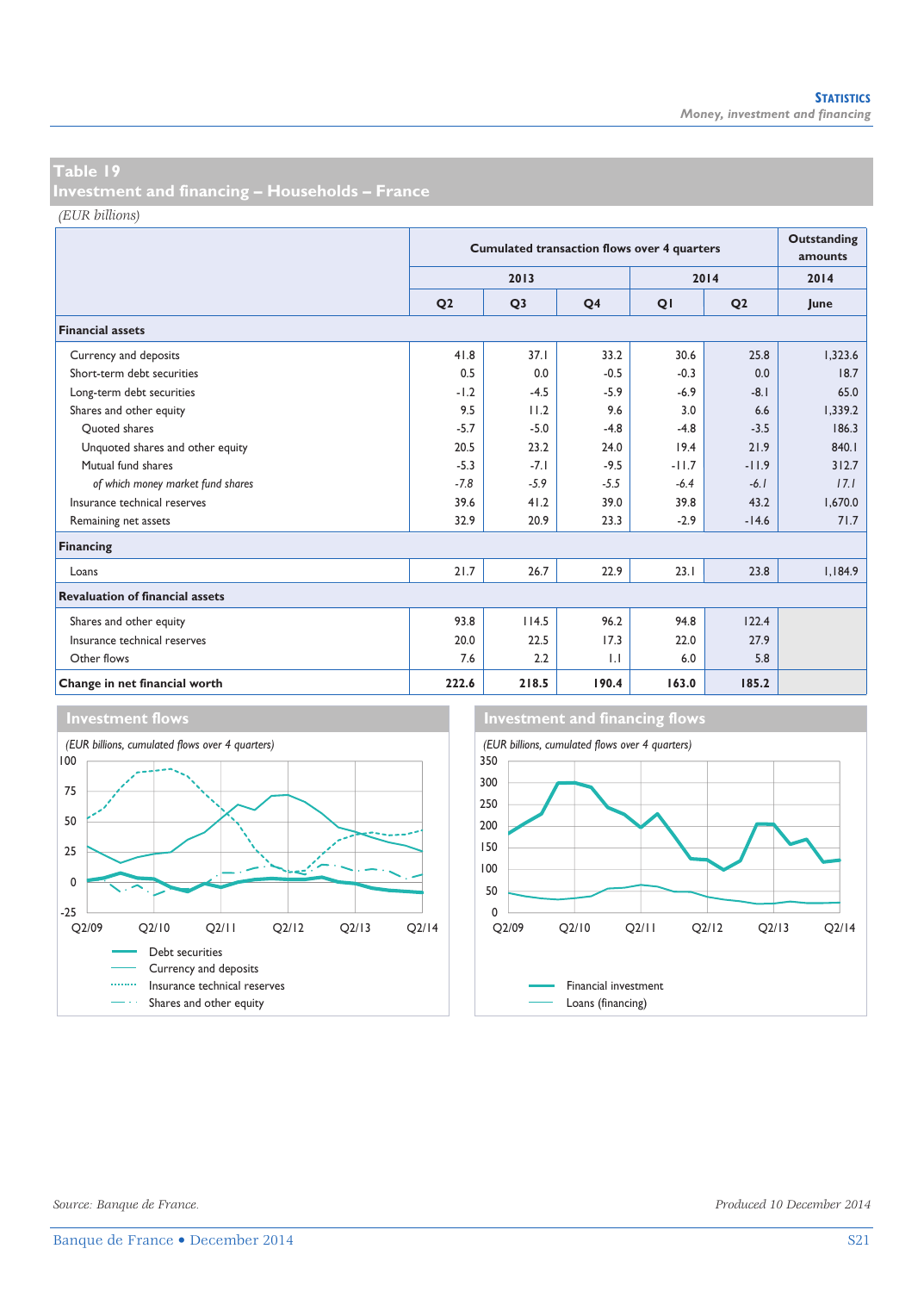*Money, investment and financing* 

#### **Table 20**

**Investment and financing – Non-financial corporations – Euro area** 

*(EUR billions)*

|                                                |          | <b>Cumulated transaction flows over 4 quarters</b> | Outstanding<br>amounts |                |          |          |
|------------------------------------------------|----------|----------------------------------------------------|------------------------|----------------|----------|----------|
|                                                |          |                                                    | 2013                   |                | 2014     | 2014     |
|                                                | QI       | Q <sub>2</sub>                                     | Q <sub>3</sub>         | Q <sub>4</sub> | QI       | March    |
| <b>Financial assets</b>                        |          |                                                    |                        |                |          |          |
| Currency and deposits                          | 46.1     | 50.0                                               | 97.5                   | 124.0          | 102.5    | 2.116.8  |
| of which deposits included in M3 <sup>a)</sup> | 75.9     | 76.1                                               | 86.7                   | 102.1          | 91.6     | 1,729.0  |
| Debt securities                                | $-29.1$  | $-35.5$                                            | $-33.2$                | $-42.9$        | $-11.2$  | 330.2    |
| Loans                                          | 65.9     | 10.5                                               | $-21.4$                | 2.0            | 4.3      | 3,125.0  |
| Shares and other equity                        | 166.8    | 81.0                                               | 70.9                   | 82.8           | 24.4     | 9,152.3  |
| Insurance technical reserves                   | 4.5      | 4.1                                                | 4.3                    | 2.8            | 3.2      | 177.8    |
| Remaining net assets                           | 5.5      | 80.6                                               | 45.9                   | 76.3           | 114.4    | 321.1    |
| Financing                                      |          |                                                    |                        |                |          |          |
| Debt                                           | 119.9    | 35.6                                               | $-43.0$                | $-0.8$         | $-5.1$   | 10.039.5 |
| Loans                                          | 13.7     | $-57.6$                                            | $-132.6$               | $-87.3$        | $-91.9$  | 8.565.3  |
| of which from euro area MFIs                   | $-115.1$ | $-157.4$                                           | $-165.7$               | $-133.2$       | $-137.0$ | 4,336.8  |
| Debt securities                                | 102.2    | 89.5                                               | 86.2                   | 83.1           | 82.8     | 1.120.3  |
| Pension fund reserves                          | 4.0      | 3.7                                                | 3.3                    | 3.4            | 4.0      | 353.9    |
| Shares and other equity                        | 165.5    | 160.4                                              | 193.4                  | 215.6          | 196.7    | 15,495.6 |
| Quoted shares                                  | 10.8     | 20.9                                               | 22.8                   | 30.6           | 56.6     | 4,672.8  |
| Unquoted shares and other equity               | 154.7    | 139.5                                              | 170.5                  | 185.0          | 140.2    | 10,822.7 |
| Net lending/net borrowing (B9B)                | $-25.8$  | $-5.4$                                             | 13.6                   | 30.1           | 46.0     |          |



*a) Deposits with agreed maturity up to 2 years and redeemable at notice up to 3 months of non-financial corporations held with MFIs and central government.*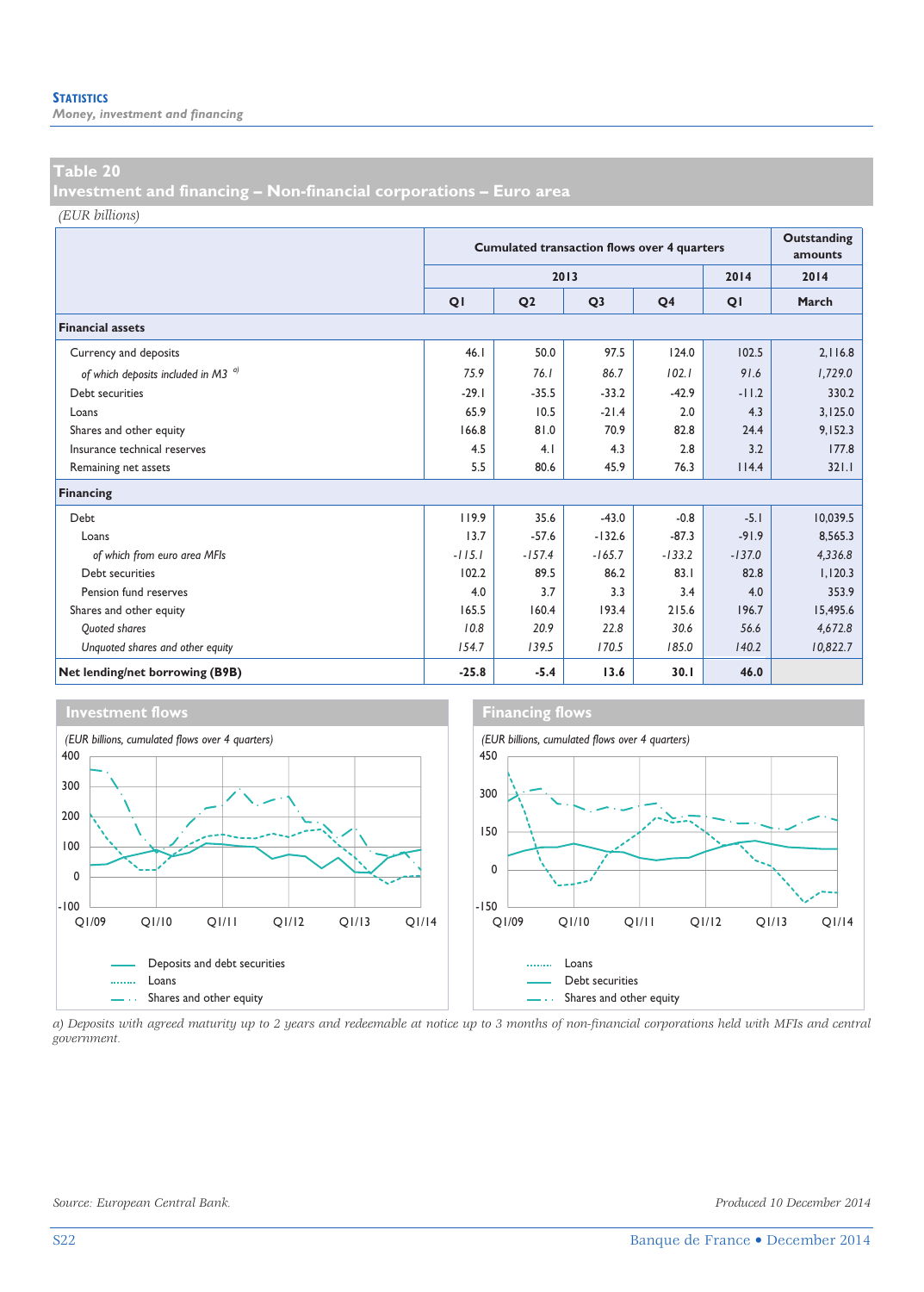**Investment and financing – Non-financial corporations – France** 

*(EUR billions)*

|                                  |                | <b>Cumulated transaction flows over 4 quarters</b> | Outstanding<br>amounts |         |                |         |
|----------------------------------|----------------|----------------------------------------------------|------------------------|---------|----------------|---------|
|                                  |                | 2013                                               |                        |         | 2014           | 2014    |
|                                  | Q <sub>2</sub> | Q <sub>3</sub>                                     | Q <sub>4</sub>         | QI      | Q <sub>2</sub> | June    |
| <b>Financial assets</b>          |                |                                                    |                        |         |                |         |
| Currency and deposits            | 36.2           | 34.9                                               | 46.0                   | 34.7    | 32.3           | 453.0   |
| Debt securities                  | $-13.9$        | $-10.7$                                            | $-9.8$                 | $-1.7$  | $-5.5$         | 56.8    |
| Loans                            | 16.1           | 14.0                                               | 19.3                   | 18.8    | 16.8           | 1,108.1 |
| Shares and other equity          | 64.8           | 62.3                                               | 36.9                   | 6.2     | 17.2           | 3,482.7 |
| Insurance technical reserves     | 0.6            | 0.5                                                | 0.2                    | 0.1     | $-0.1$         | 49.9    |
| Remaining net assets             | $-11.2$        | $-32.2$                                            | $-17.7$                | 15.4    | 24.9           | 142.5   |
| Financing                        |                |                                                    |                        |         |                |         |
| Debt                             | 33.3           | 41.1                                               | 41.3                   | 43.5    | 70.4           | 2,582.8 |
| Loans                            | 11.8           | 15.6                                               | 24.4                   | 15.4    | 18.8           | 2,037.4 |
| Debt securities                  | 21.5           | 25.5                                               | 16.9                   | 28.1    | 51.5           | 545.4   |
| Shares and other equity          | 70.8           | 74.8                                               | 68.4                   | 68.2    | 74.9           | 5,006.9 |
| Quoted shares                    | 11.6           | 11.7                                               | 9.7                    | 12.6    | 15.9           | 1,433.3 |
| Unquoted shares and other equity | 59.2           | 63.1                                               | 58.7                   | 55.6    | 59.0           | 3,573.6 |
| Net lending/net borrowing (B9B)  | $-11.6$        | $-47.0$                                            | $-34.9$                | $-38.2$ | $-59.5$        |         |





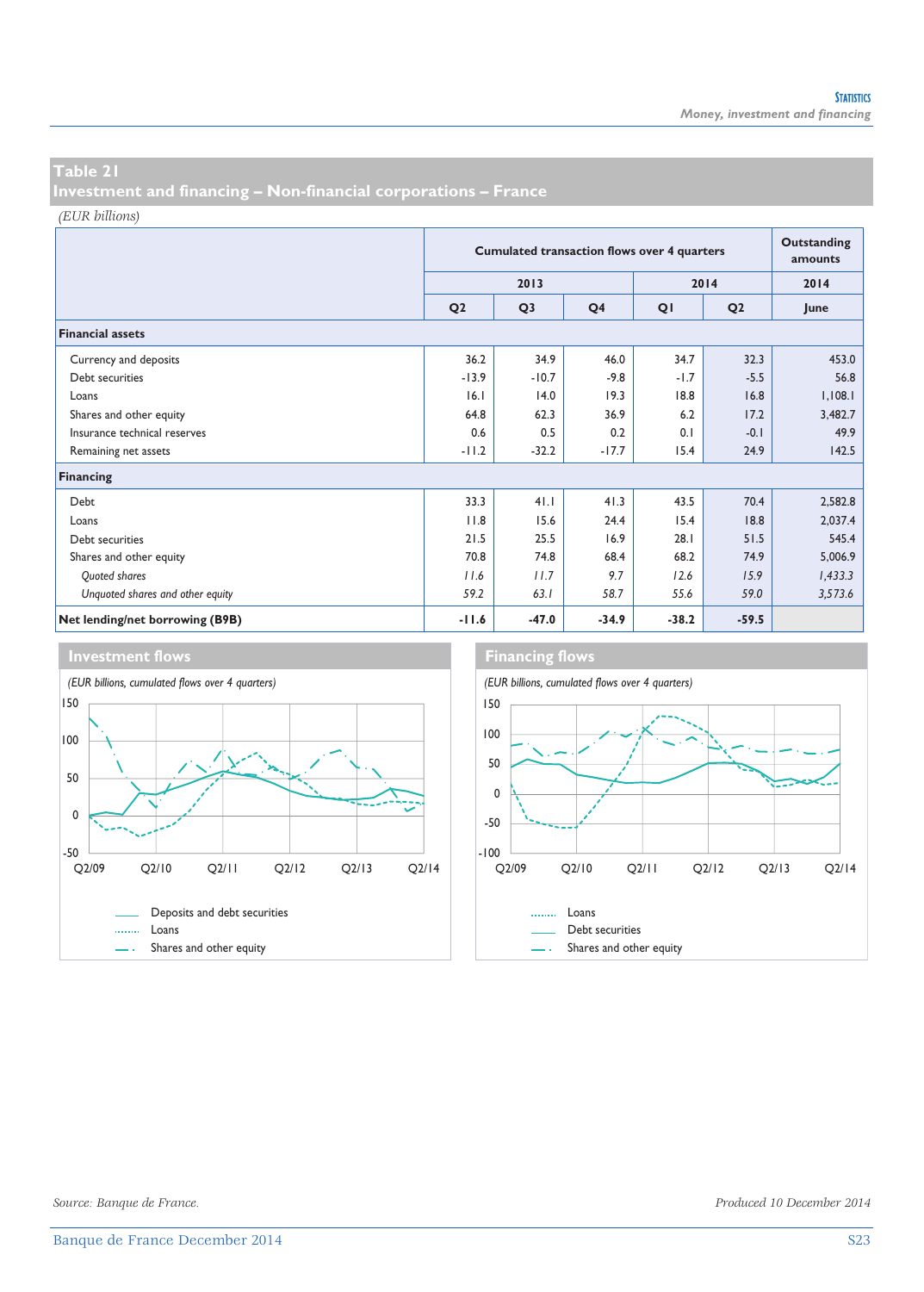*Money, investment and financing* 

### **Table 22**

**Interest rates on bank deposits – France and the euro area** 

#### *(average monthly rates – %)*

|                                                           | 2012 | 2013 | 2013 | 2014 |      |      |       |      |
|-----------------------------------------------------------|------|------|------|------|------|------|-------|------|
|                                                           | Dec. | Dec. | Oct. | June | July | Aug. | Sept. | Oct. |
| Euro area                                                 |      |      |      |      |      |      |       |      |
| Overnight deposits - households                           | 0.39 | 0.29 | 0.29 | 0.27 | 0.24 | 0.24 | 0.23  | 0.22 |
| Deposits redeemable at notice up to 3 months - households | 1.59 | 1.11 | 1.13 | 1.04 | 1.01 | 0.93 | 0.92  | 0.91 |
| Time deposits with agreed maturity over 2 years -         |      |      |      |      |      |      |       |      |
| non-financial corporations                                | 2.16 | 1.63 | 2.28 | 1.52 | 1.49 | 1.63 | 1.53  | 1.40 |
| France                                                    |      |      |      |      |      |      |       |      |
| "A" passbooks (end of period)                             | 2.25 | 1.25 | 1.25 | 1.25 | 1.25 | 00.1 | 1.00  | 00.1 |
| Regulated savings deposits                                | 2.26 | 1.29 | 1.29 | 1.28 | 1.28 | 1.05 | 1.06  | 1.05 |
| Deposits with agreed maturity up to 2 years               | 2.26 | 1.97 | 2.04 | 1.92 | 1.91 | 1.88 | 1.94  | 1.95 |
| Deposits with agreed maturity over 2 years                | 3.01 | 2.91 | 2.92 | 2.89 | 2.83 | 2.84 | 2.87  | 2.81 |









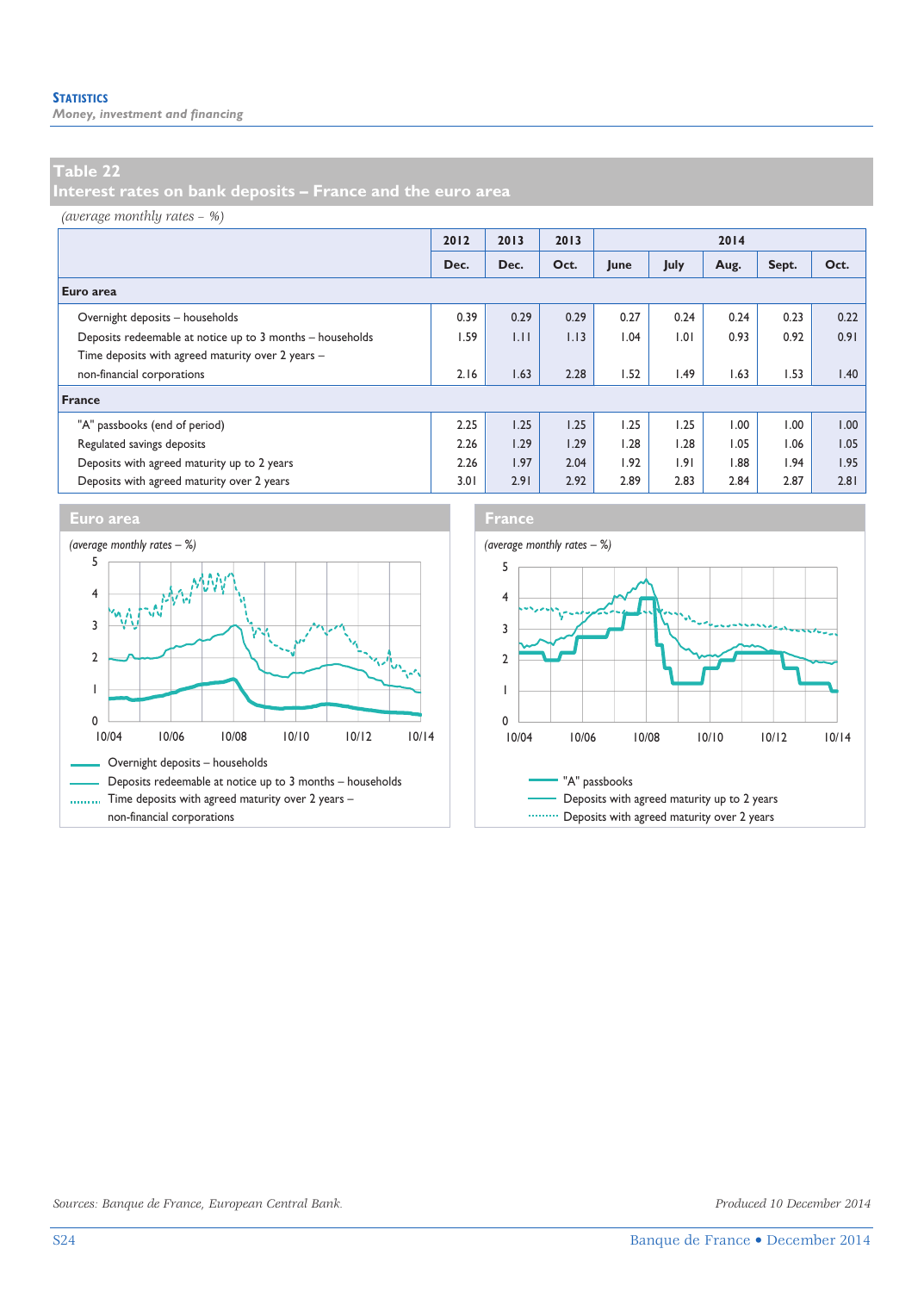*(average monthly rate – %)*

|                                                      |      | 2013 |      |      |       |       |      | 2014 |      |      |       |      |
|------------------------------------------------------|------|------|------|------|-------|-------|------|------|------|------|-------|------|
|                                                      | Nov. | Dec. | Jan. | Feb. | March | April | May  | June | July | Aug. | Sept. | Oct. |
| Euro area                                            |      |      |      |      |       |       |      |      |      |      |       |      |
| <b>Consumer loans</b>                                |      |      |      |      |       |       |      |      |      |      |       |      |
| Floating rate and IRFP of up to 1 year <sup>a)</sup> | 5.81 | 5.63 | 5.73 | 5.87 | 5.83  | 5.61  | 5.64 | 5.47 | 5.57 | 5.58 | 5.39  | 5.48 |
| Loans for house purchase                             |      |      |      |      |       |       |      |      |      |      |       |      |
| Floating rate and IRFP of between                    |      |      |      |      |       |       |      |      |      |      |       |      |
| 1 and 5 years $a^{(1)}$                              | 3.06 | 3.00 | 3.01 | 2.95 | 2.90  | 2.91  | 2.87 | 2.85 | 2.75 | 2.74 | 2.69  | 2.63 |
| Non financial corporations                           |      |      |      |      |       |       |      |      |      |      |       |      |
| of over EUR   million                                |      |      |      |      |       |       |      |      |      |      |       |      |
| IRFP of up to 1 year $a$ )                           | 2.28 | 2.29 | 2.25 | 2.17 | 2.25  | 2.24  | 2.11 | 2.09 | 1.99 | 1.83 | 1.89  | 1.81 |
| France                                               |      |      |      |      |       |       |      |      |      |      |       |      |
| <b>Consumer loans</b>                                | 5.82 | 5.83 | 5.90 | 5.85 | 5.78  | 5.62  | 5.58 | 5.43 | 5.25 | 5.35 | 5.21  | 5.02 |
| Loans for house purchase                             |      |      |      |      |       |       |      |      |      |      |       |      |
| IRFP of up to 1 year $a^{(1)}$                       | 2.74 | 2.71 | 2.81 | 2.81 | 2.70  | 2.76  | 2.67 | 2.68 | 2.65 | 2.62 | 2.42  | 2.40 |
| IRFP of over $1$ year $a$ )                          | 3.21 | 3.21 | 3.23 | 3.22 | 3.21  | 3.17  | 3.12 | 3.05 | 2.96 | 2.89 | 2.85  | 2.77 |
| Non-financial corporations                           |      |      |      |      |       |       |      |      |      |      |       |      |
| IRFP of up to 1 year $a^{(1)}$                       | 1.87 | 1.95 | 1.92 | 1.87 | 1.96  | 1.87  | 1.80 | 1.94 | 1.85 | 1.83 | 1.76  | 1.75 |
| IRFP of over $1$ year $a$ <sup>)</sup>               | 3.13 | 3.07 | 3.09 | 3.07 | 3.06  | 3.08  | 3.00 | 3.03 | 2.86 | 2.86 | 2.71  | 2.66 |



*a) IRFP: initial rate fixation period i.e. the period for which the rate of a loan is fixed.* 

*IRFP ≤ 1 year: loans for which the rate is adjusted at least once a year + fixed-rate loans with an initial maturity of up to 1 year. IRFP > 1 year: loans for which the rate is adjusted less than once a year + fixed-rate loans with an initial maturity of over 1 year.*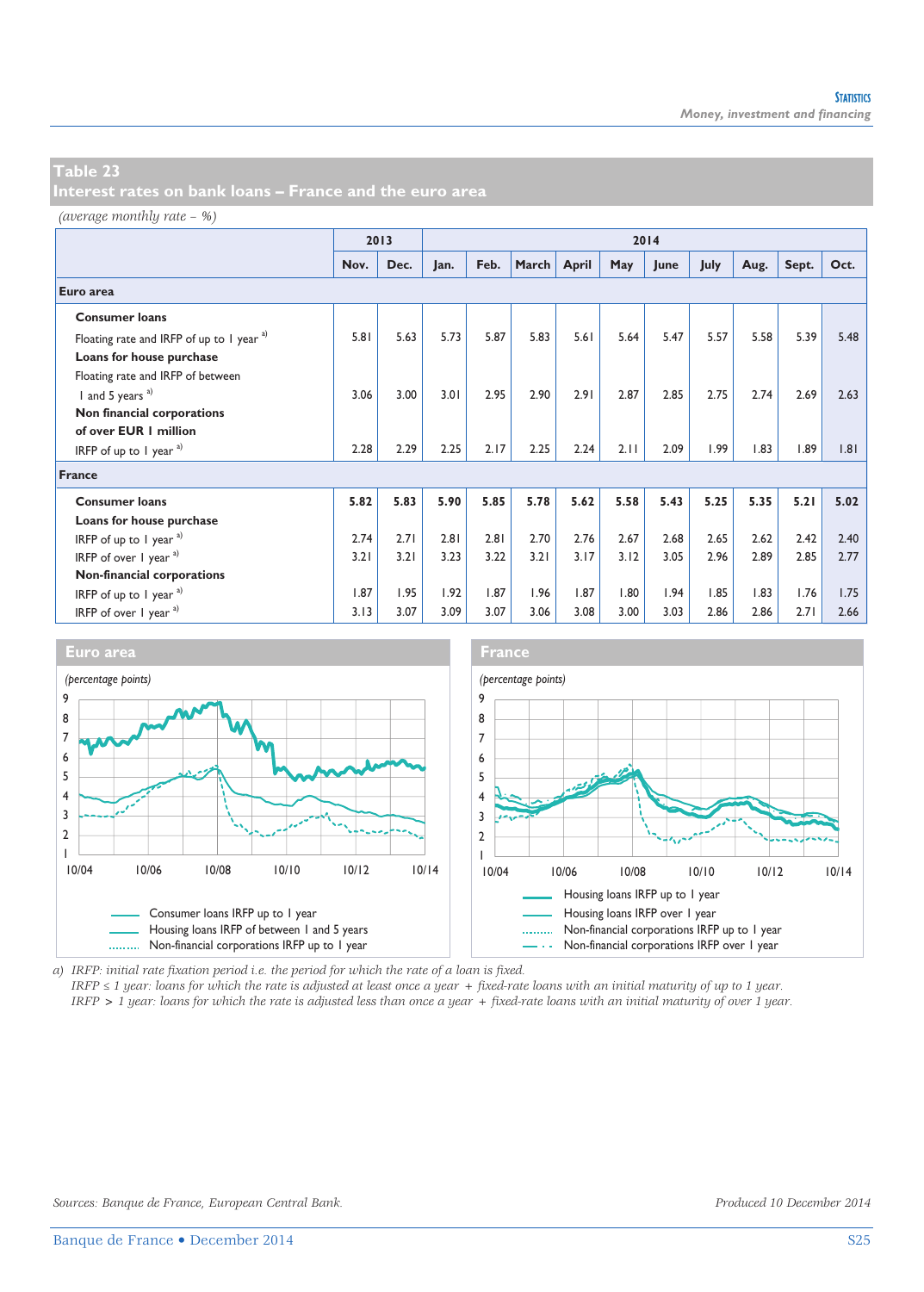*Money, investment and financing* 

#### **Table 24**

**Usury rates on loans to households and cost of business credit – France** 

*(%)*

|                                                                                                                                              | 2014        |       |       |       |             |
|----------------------------------------------------------------------------------------------------------------------------------------------|-------------|-------|-------|-------|-------------|
| Usury ceiling with effect from the 1st day of the reference period                                                                           |             | Jan.  | April | July  | Oct.        |
| Loans to households under Articles L312-1 to L312-36 of the french Consumer Code (housing loans)                                             |             |       |       |       |             |
| Fixed-rate loans                                                                                                                             |             | 5.04  | 5.19  | 5.11  | 4.85        |
| Floating-rate loans                                                                                                                          |             | 4.51  | 4.64  | 4.71  | 4.53        |
| Bridge loans                                                                                                                                 |             | 5.23  | 5.39  | 5.27  | 5.19        |
| Loans to households not within the scope of Articles L312-1 to L312-36 of the French Consumer Code (consumer loans)<br>Loans up to EUR 3,000 |             | 20.23 | 20.27 | 20.35 | 20.28       |
| Loans comprised between EUR 3,000 and EUR 6,000                                                                                              |             | 15.12 | 15.09 | 14.81 | 14.59       |
| Loans over EUR 6,000                                                                                                                         |             | 10.35 | 10.21 | 9.79  | 9.47        |
|                                                                                                                                              |             | 2013  |       | 2014  |             |
|                                                                                                                                              | <b>July</b> | Oct.  | lan.  | April | <b>July</b> |
| Loans to enterprises                                                                                                                         |             |       |       |       |             |
| <b>Discount</b>                                                                                                                              |             |       |       |       |             |
| up to EUR 15,245                                                                                                                             | 2.69        | 3.09  | 3.10  | 3.17  | 2.93        |
| EUR 15,245 to EUR 45,735                                                                                                                     | 3.91        | 3.63  | 4.30  | 4.14  |             |
| ELID AR 73R $\leftrightarrow$ ELID 74 33R                                                                                                    | 2 M         | ר כפ  | つつに   | 2.40  | 2.70        |

| EUR 13,243 to EUR 43,733     | 3.Z3 | 3.71 | 3.O3 | 4.3V | 4.14 |
|------------------------------|------|------|------|------|------|
| EUR 45.735 to EUR 76.225     | 3.04 | 3.32 | 3.25 | 3.40 | 3.70 |
| EUR 76,225 to EUR 304,898    | 2.15 | 2.52 | 2.40 | 2.81 | 2.41 |
| EUR 304,898 to EUR 1,524,490 | 1.42 | 1.55 | 1.76 | 1.87 | 1.55 |
| over EUR 1,524,490           | 0.85 | 1.10 | 1.00 | 1.23 | 1.06 |
| <b>Overdrafts</b>            |      |      |      |      |      |
| up to EUR 15,245             | 9.92 | 9.94 | 9.98 | 9.80 | 9.86 |
| EUR 15,245 to EUR 45,735     | 6.19 | 6.66 | 6.82 | 6.47 | 6.52 |
| EUR 45.735 to EUR 76.225     | 4.55 | 5.11 | 5.52 | 5.48 | 4.92 |
| EUR 76,225 to EUR 304,898    | 3.69 | 3.87 | 4.16 | 3.74 | 3.36 |
| EUR 304,898 to EUR 1,524,490 | 1.83 | 2.13 | 2.41 | 2.13 | 2.32 |
| over EUR 1,524,490           | 1.15 | 1.36 | 1.34 | 1.25 | 1.21 |
| Other short-term loans       |      |      |      |      |      |
| up to EUR 15,245             | 3.43 | 3.63 | 3.47 | 3.35 | 3.36 |
| EUR 15,245 to EUR 45,735     | 3.15 | 3.39 | 3.10 | 2.99 | 3.08 |
| EUR 45,735 to EUR 76,225     | 2.61 | 2.73 | 2.64 | 2.49 | 2.77 |
| EUR 76,225 to EUR 304,898    | 2.22 | 2.21 | 2.40 | 2.58 | 2.38 |
| EUR 304,898 to EUR 1,524,490 | 1.74 | 1.72 | 1.70 | 1.80 | 1.77 |
| over EUR 1.524,490           | 1.80 | 1.92 | 1.92 | 1.93 | 1.95 |
| Medium and long-term loans   |      |      |      |      |      |
| up to EUR 15,245             | 3.20 | 3.22 | 3.20 | 3.06 | 2.98 |
| EUR 15,245 to EUR 45,735     | 2.89 | 2.95 | 2.89 | 2.78 | 2.68 |
| EUR 45,735 to EUR 76,225     | 2.88 | 2.89 | 2.92 | 2.84 | 2.68 |
| EUR 76,225 to EUR 304,898    | 2.92 | 2.96 | 2.96 | 2.88 | 2.75 |
| EUR 304,898 to EUR 1,524,490 | 2.78 | 2.83 | 2.90 | 2.89 | 2.65 |
| over EUR 1.524,490           | 2.38 | 2.50 | 2.44 | 2.59 | 2.30 |
|                              |      |      |      |      |      |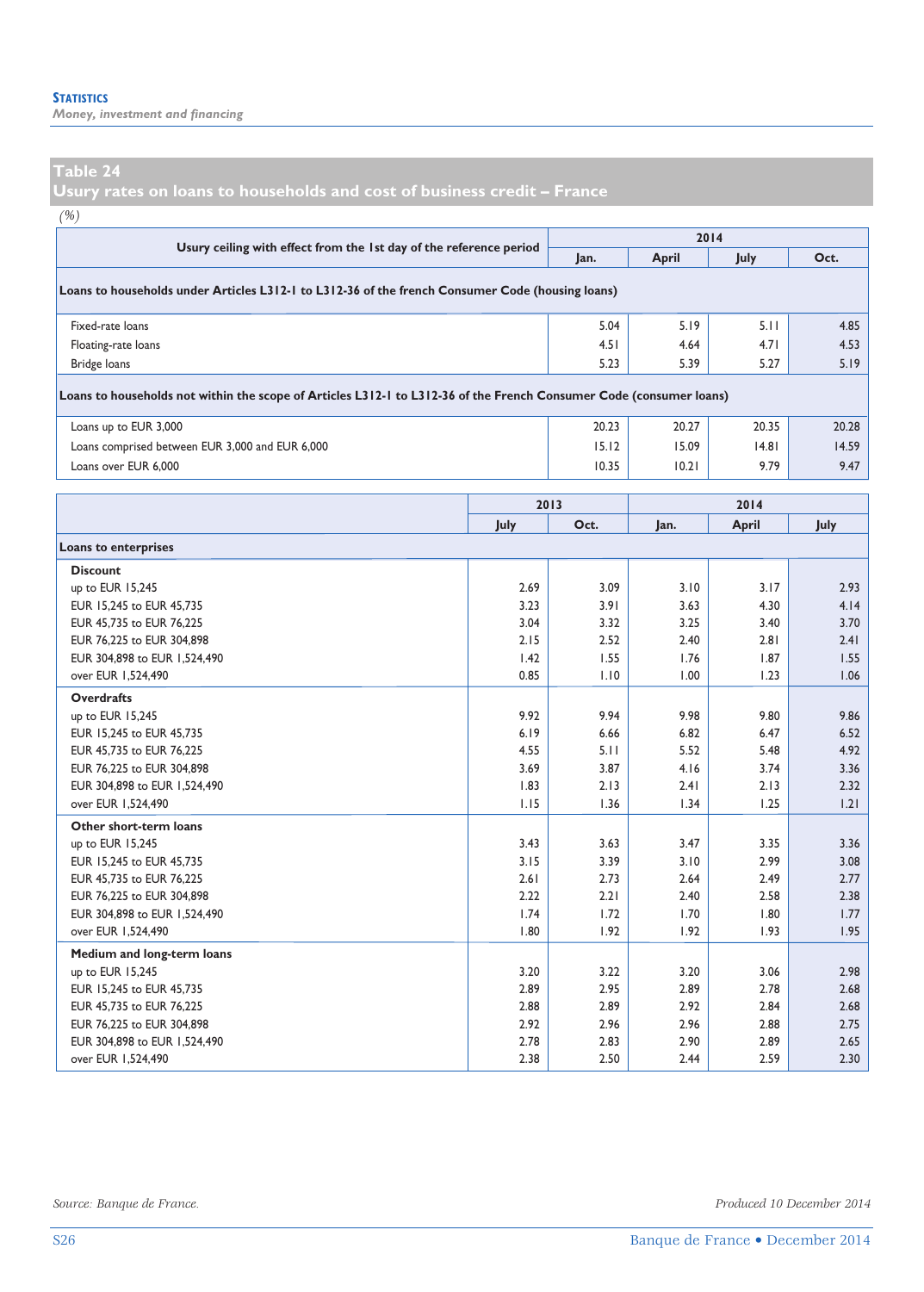| Ξ<br><b>SALE</b> |  |  |
|------------------|--|--|

|                                             |      | Monthly average <sup>a)</sup><br>2014 |       |      |      |      |      |       |      |      | <b>Key</b> |
|---------------------------------------------|------|---------------------------------------|-------|------|------|------|------|-------|------|------|------------|
|                                             | Feb. | March                                 |       |      |      |      |      |       | Oct. | Nov. | interest   |
|                                             |      |                                       | April | May  | June | July | Aug. | Sept. |      |      | rates at   |
| Short-term interbank interest rates         |      |                                       |       |      |      |      |      |       |      |      | 09/12/14   |
| Euro                                        |      |                                       |       |      |      |      |      |       |      |      | 0.05       |
| Overnight                                   | 0.13 | 0.14                                  | 0.22  | 0.24 | 0.06 | 0.02 | 0.04 | 0.00  | 0.00 | 0.00 |            |
| 3-month                                     | 0.25 | 0.27                                  | 0.28  | 0.29 | 0.20 | 0.18 | 0.16 | 0.06  | 0.06 | 0.07 |            |
| I-year                                      | 0.54 | 0.55                                  | 0.57  | 0.54 | 0.48 | 0.49 | 0.47 | 0.36  | 0.34 | 0.40 |            |
| <b>Pound sterling</b>                       |      |                                       |       |      |      |      |      |       |      |      | 0.50       |
| Overnight                                   | 0.45 | 0.44                                  | 0.44  | 0.44 | 0.44 | 0.45 | 0.46 | 0.48  | 0.49 | 0.47 |            |
| 3-month                                     | 0.53 | 0.54                                  | 0.53  | 0.55 | 0.60 | 0.61 | 0.64 | 0.64  | 0.59 | 0.60 |            |
| I-year                                      | 0.91 | 0.89                                  | 0.92  | 1.02 | 1.13 | 1.16 | 1.15 | 1.13  | 1.06 | 1.02 |            |
| <b>Dollar</b>                               |      |                                       |       |      |      |      |      |       |      |      | 0.25       |
| Overnight                                   | 0.14 | 0.13                                  | 0.14  | 0.14 | 0.14 | 0.16 | 0.17 | 0.15  | 0.17 | 0.14 |            |
| 3-month                                     | 0.25 | 0.24                                  | 0.23  | 0.26 | 0.30 | 0.29 | 0.33 | 0.31  | 0.27 | 0.25 |            |
| I-year                                      | 0.57 | 0.56                                  | 0.55  | 0.60 | 0.63 | 0.64 | 0.67 | 0.70  | 0.63 | 0.63 |            |
| Yen                                         |      |                                       |       |      |      |      |      |       |      |      | 0.10       |
| Overnight                                   | 0.07 | 0.06                                  | 0.06  | 0.06 | 0.05 | 0.05 | 0.06 | 0.05  | 0.04 | 0.04 |            |
| 3-month                                     | 0.14 | 0.14                                  | 0.14  | 0.14 | 0.13 | 0.13 | 0.13 | 0.12  | 0.11 | 0.11 |            |
| I-year                                      | 0.27 | 0.26                                  | 0.25  | 0.27 | 0.28 | 0.25 | 0.22 | 0.23  | 0.18 | 0.18 |            |
| 10-year benchmark government bond yields b) |      |                                       |       |      |      |      |      |       |      |      |            |
| France                                      | 2.25 | 2.15                                  | 2.03  | 1.84 | 1.71 | 1.56 | .4   | 1.35  | 1.26 | 1.14 |            |
| Germany                                     | 1.66 | 1.60                                  | 1.53  | 1.40 | 1.35 | 1.20 | 1.02 | 1.00  | 0.88 | 0.79 |            |
| Euro area                                   | 3.09 | 2.89                                  | 2.61  | 2.55 | 2.28 | 2.16 | 1.99 | 1.85  | 1.69 | 1.62 |            |
| United Kingdom                              | 2.75 | 2.73                                  | 2.68  | 2.63 | 2.70 | 2.64 | 2.46 | 2.49  | 2.23 | 2.13 |            |
| <b>United States</b>                        | 2.70 | 2.72                                  | 2.70  | 2.55 | 2.59 | 2.54 | 2.42 | 2.52  | 2.29 | 2.32 |            |
| Japan                                       | 0.60 | 0.62                                  | 0.62  | 0.60 | 0.59 | 0.54 | 0.51 | 0.54  | 0.49 | 0.47 |            |





*a) Short-term: the interbank average of rates situated in the middle of the range between bid and ask rates. Quotes taken from Reuters, posted at 4.30pm for the euro and 11.30am for other currencies. b) Benchmark bonds: rates posted by Reuters at 4.30pm.* 

*Sources: Banque de France, European Central Bank. Produced 10 December 2014*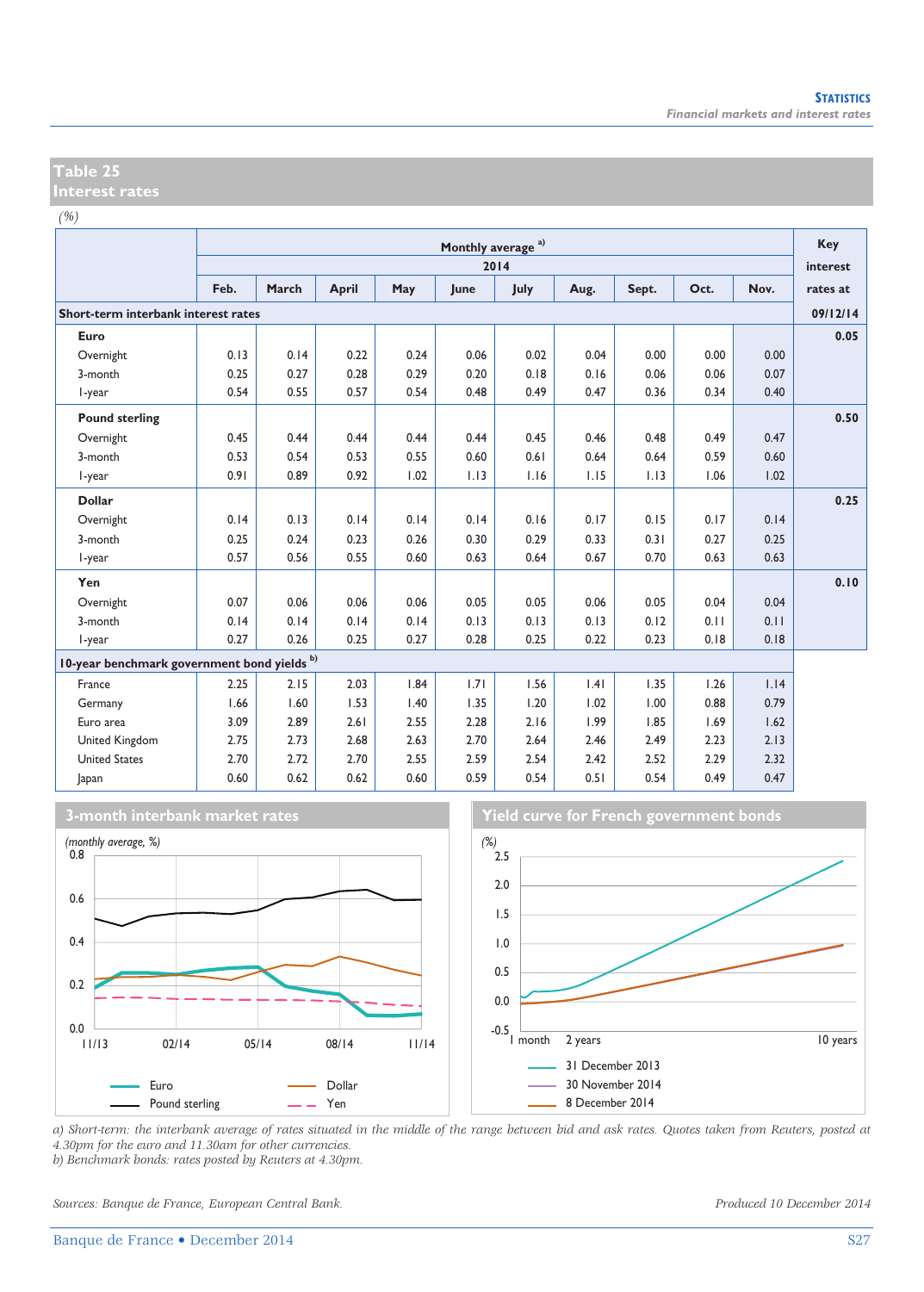**Banking system liquidity and refinancing operations – Euro area** 

*(EUR billions, daily average for the reserve maintenance period from 8 October to 11 November 2014)*

|                                                            | Liquidity<br>providing | Liquidity<br>absorbing | <b>Net</b><br>contribution |  |  |  |  |  |  |  |
|------------------------------------------------------------|------------------------|------------------------|----------------------------|--|--|--|--|--|--|--|
| Contribution to banking system liquidity                   |                        |                        |                            |  |  |  |  |  |  |  |
| (a) Eurosystem monetary policy operations                  | 701.2                  | 31.0                   | 670.3                      |  |  |  |  |  |  |  |
| Main refinancing operations                                | 95.2                   |                        | 95.2                       |  |  |  |  |  |  |  |
| Longer-term refinancing operations                         | 412.5                  |                        | 412.5                      |  |  |  |  |  |  |  |
| <b>Standing facilities</b>                                 | 0.3                    | 31.0                   | $-30.7$                    |  |  |  |  |  |  |  |
| Other                                                      | 193.3                  | 0.0                    | 193.3                      |  |  |  |  |  |  |  |
| (b) Other factors affecting banking system liquidity       | 567.7                  | 1,049.7                | $-482.0$                   |  |  |  |  |  |  |  |
| Banknotes in circulation                                   |                        | 973.6                  | $-973.6$                   |  |  |  |  |  |  |  |
| Government deposits with the Eurosystem                    |                        | 76.1                   | $-76.1$                    |  |  |  |  |  |  |  |
| Net foreign assets (including gold)                        | 562.0                  |                        | 562.0                      |  |  |  |  |  |  |  |
| Other factors (net)                                        | 5.7                    |                        | 5.7                        |  |  |  |  |  |  |  |
| (c) Reserves maintained by credit institutions (a) $+$ (b) |                        |                        | 188.3                      |  |  |  |  |  |  |  |
| including reserve requirements                             |                        |                        | 105.7                      |  |  |  |  |  |  |  |

#### **Net contribution to banking system liquidity**

*(EUR billions, daily average for the reserve maintenance period from 8 October to 11 November 2014)*

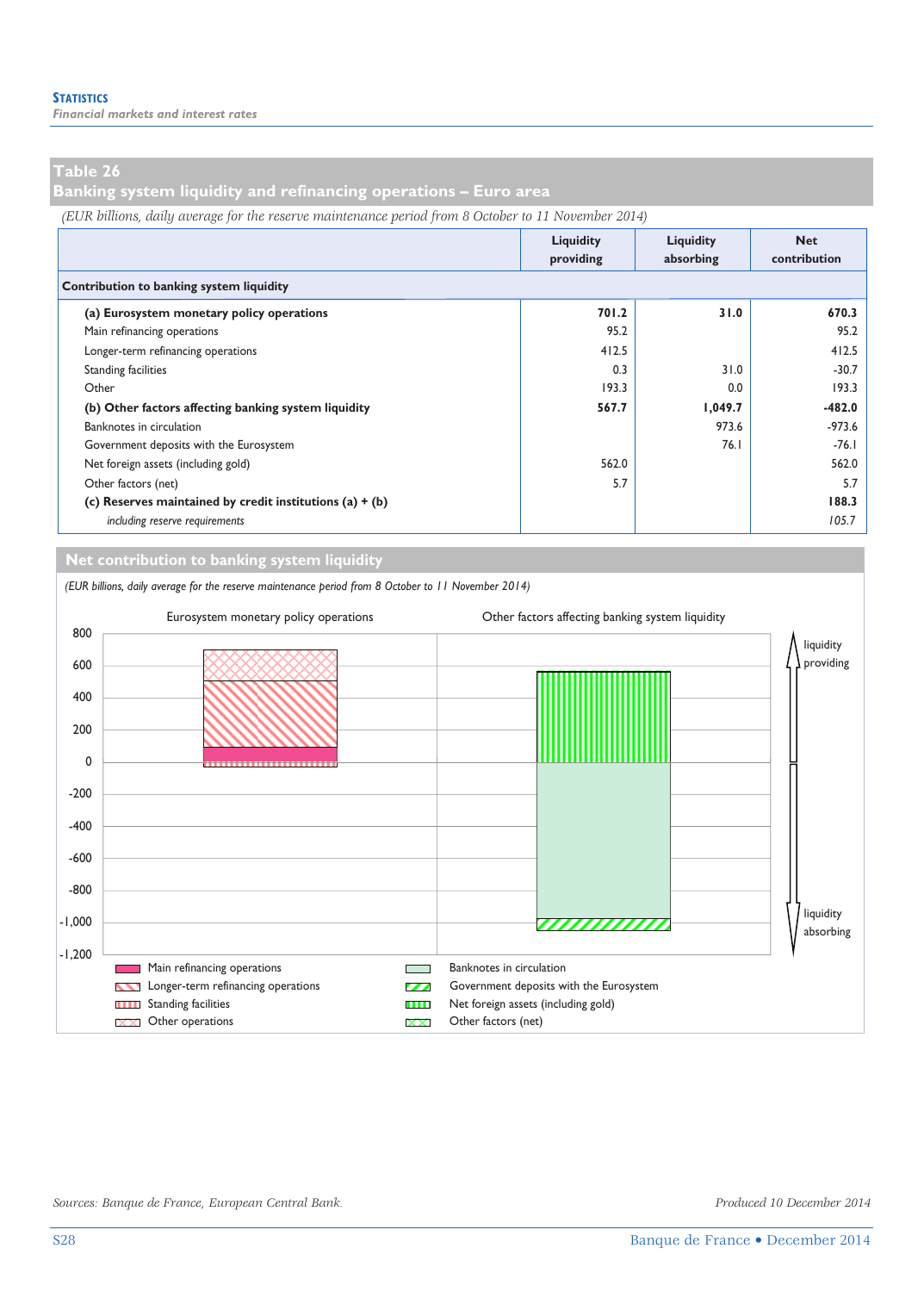**Eurosystem key rates; minimum reserves** 

#### *(%)*

#### **Key rates for the Eurosystem (latest changes)**

|          | Main refinancing operations  |      | <b>Standing facilities</b> |            |                |          |  |  |
|----------|------------------------------|------|----------------------------|------------|----------------|----------|--|--|
|          | Date of<br><b>Fixed rate</b> |      |                            | Date of    |                | Marginal |  |  |
| decision | settlement                   |      | decision                   | settlement | <b>Deposit</b> | lending  |  |  |
| 07/11/13 | 13/11/13                     | 0.25 | 07/11/13                   | 13/11/13   | 0.00           | 0.75     |  |  |
| 05/06/14 | 1/06/14                      | 0.15 | 05/06/14                   | 11/06/14   | $-0.10$        | 0.40     |  |  |
| 04/09/14 | 10/09/14                     | 0.05 | 04/09/14                   | 10/09/14   | $-0.20$        | 0.30     |  |  |

#### *(%)*

|      | Main refinancing operations |                      | Longer-term refinancing operations |      |            |                      |
|------|-----------------------------|----------------------|------------------------------------|------|------------|----------------------|
|      |                             | <b>Marginal rate</b> | Weighted average rate              |      |            | <b>Marginal rate</b> |
| 2014 | 29 October <sup>a)</sup>    | 0.05                 | 0.05                               | 2014 | 2 December | 0.05                 |
|      | 5 November                  | 0.05                 | 0.05                               |      | 3 December | 0.05                 |
|      | 12 November                 | 0.05                 | 0.05                               |      | 4 December | 0.05                 |
|      | 19 November                 | 0.05                 | 0.05                               |      | 5 December | 0.05                 |
|      | 26 November                 | 0.05                 | 0.05                               |      | 8 December | 0.05                 |
|      | 3 December                  | 0.05                 | 0.05                               |      | 9 December | 0.05                 |

*(EUR billions – rates as a %)*

#### **Minimum reserves (daily averages)**

| Reserve maintenance |             |           | <b>Required reserves</b> |           | <b>Current accounts</b> | <b>Excess reserves</b> | Interest rate |                        |  |
|---------------------|-------------|-----------|--------------------------|-----------|-------------------------|------------------------|---------------|------------------------|--|
| period ending on    |             | Euro area | <b>France</b>            | Euro area | <b>France</b>           | Euro area              | <b>France</b> | on minimum<br>reserves |  |
| 2014                | 13 May      | 103.50    | 20.00                    | 191.20    | 34.70                   | 87.70                  | 14.60         | 0.25                   |  |
|                     | 10 June     | 103.90    | 20.00                    | 192.30    | 36.10                   | 88.30                  | 16.00         | 0.25                   |  |
|                     | 8 July      | 104.40    | 20.30                    | 214.30    | 38.60                   | 109.80                 | 18.30         | 0.15                   |  |
|                     | 12 August   | 105.00    | 20.10                    | 210.20    | 43.30                   | 105.20                 | 23.10         | 0.15                   |  |
|                     | 9 September | 105.20    | 20.30                    | 210.10    | 40.70                   | 104.90                 | 20.50         | 0.15                   |  |
|                     | 7 October   | 105.30    | 20.10                    | 192.60    | 35.00                   | 87.30                  | 14.90         | 0.05                   |  |







*Sources: European Central Bank, ESCB. Produced 10 December 2014* 

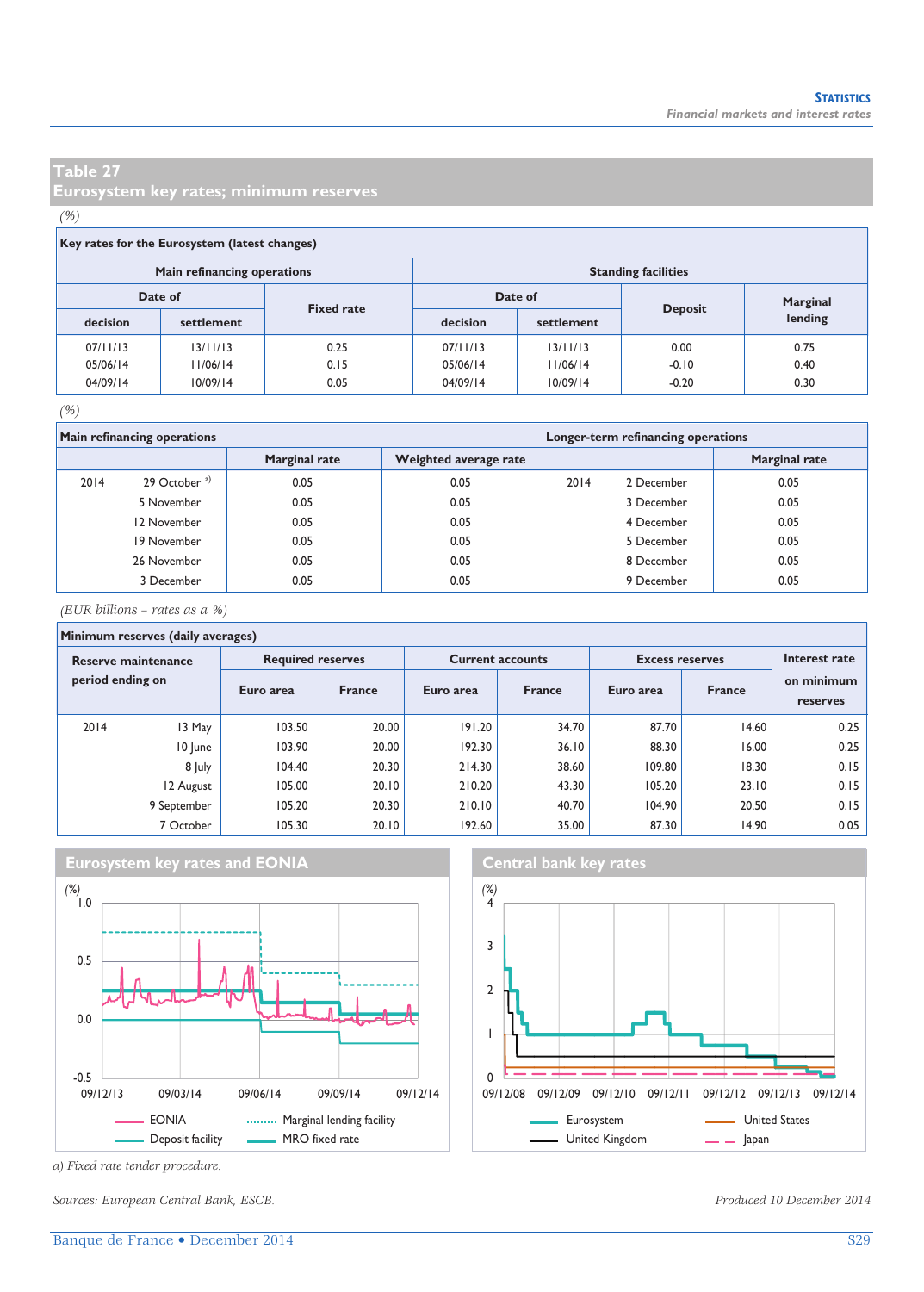**Negotiable debt securities – France** 

| <b>Certificates of deposit</b> |                                  |               |               |  |  |  |  |  |  |
|--------------------------------|----------------------------------|---------------|---------------|--|--|--|--|--|--|
|                                | <b>EUR billions<sup>a)</sup></b> |               | <b>Number</b> |  |  |  |  |  |  |
|                                | <b>Issues</b>                    | <b>Stocks</b> | of issuers    |  |  |  |  |  |  |
| 06/09/14 to 12/09/14           | 19.42                            | 258.51        | 44            |  |  |  |  |  |  |
| 13/09/14 to 19/09/14           | 20.27                            | 258.22        | 44            |  |  |  |  |  |  |
| 20/09/14 to 26/09/14           | 16.01                            | 252.57        | 43            |  |  |  |  |  |  |
| 27/09/14 to 03/10/14           | 22.61                            | 244.93        | 4             |  |  |  |  |  |  |
| 04/10/14 to 10/10/14           | 13.15                            | 249.32        | 4             |  |  |  |  |  |  |
| 11/10/14 to 17/10/14           | 10.53                            | 246.63        | 140           |  |  |  |  |  |  |
| 18/10/14 to 24/10/14           | 10.78                            | 246.13        | 140           |  |  |  |  |  |  |
| 25/10/14 to 31/10/14           | 15.04                            | 245.53        | 139           |  |  |  |  |  |  |
| $01/11/14$ to $07/11/14$       | 14.97                            | 241.81        | 139           |  |  |  |  |  |  |
| 08/11/14 to 14/11/14           | 11.08                            | 242.37        | 139           |  |  |  |  |  |  |
| 15/11/14 to 21/11/14           | 8.79                             | 241.12        | 138           |  |  |  |  |  |  |
| 22/11/14 to 28/11/14           | 14.34                            | 242.44        | 138           |  |  |  |  |  |  |
| 29/11/14 to 05/12/14           | 17.51                            | 240.00        | 139           |  |  |  |  |  |  |

|                          | EUR billions <sup>a)</sup> |               | <b>Number</b> |
|--------------------------|----------------------------|---------------|---------------|
|                          | <b>Issues</b>              | <b>Stocks</b> | of issuers    |
| 06/09/14 to 12/09/14     | 6.79                       | 59.27         | 102           |
| 13/09/14 to 19/09/14     | 6.41                       | 59.69         | 101           |
| 20/09/14 to 26/09/14     | 7.23                       | 57.60         | 98            |
| 27/09/14 to 03/10/14     | 8.87                       | 53.80         | 96            |
| 04/10/14 to 10/10/14     | 10.90                      | 55.78         | 101           |
| 11/10/14 to 17/10/14     | 7.49                       | 55.42         | 103           |
| 18/10/14 to 24/10/14     | 7.24                       | 52.18         | 101           |
| 25/10/14 to 31/10/14     | 6.71                       | 52.62         | 101           |
| 01/11/14 to 07/11/14     | 4.65                       | 52.19         | 103           |
| $08/11/14$ to $14/11/14$ | 5.40                       | 53.92         | 103           |
| 15/11/14 to 21/11/14     | 6.04                       | 54.93         | 101           |
| 22/11/14 to 28/11/14     | 7.87                       | 54.92         | 99            |
| 29/11/14 to 05/12/14     | 5.52                       | 53.05         | 101           |

#### **Regotiable medium-term notes Negotiable medium-term notes**

|                      | <b>EUR billions<sup>a)</sup></b> |               | <b>Number</b> |
|----------------------|----------------------------------|---------------|---------------|
|                      | <b>Issues</b>                    | <b>Stocks</b> | of issuers    |
| 06/09/14 to 12/09/14 | 0.16                             | 71.00         | 115           |
| 13/09/14 to 19/09/14 | 0.14                             | 70.04         | 115           |
| 20/09/14 to 26/09/14 | 0.80                             | 70.58         | 116           |
| 27/09/14 to 03/10/14 | 0.12                             | 70.44         | 116           |
| 04/10/14 to 10/10/14 | 1.30                             | 71.52         | 116           |
| 11/10/14 to 17/10/14 | 0.18                             | 71.40         | 116           |
| 18/10/14 to 24/10/14 | 0.06                             | 70.31         | 116           |
| 25/10/14 to 31/10/14 | 0.24                             | 70.09         | 115           |
| 01/11/14 to 07/11/14 | 0.26                             | 69.93         | 116           |
| 08/11/14 to 14/11/14 | 0.04                             | 69.89         | 116           |
| 15/11/14 to 21/11/14 | 0.08                             | 69.79         | 116           |
| 22/11/14 to 28/11/14 | 0.25                             | 69.42         | 115           |
| 29/11/14 to 05/12/14 | 0.11                             | 66.57         | <b>II5</b>    |
|                      |                                  |               |               |



#### **Commercial paper Commercial paper Commercial paper**

*(daily data, EUR billions)*







*a) Issues in euro are cumulative over the reference period. Outstanding amounts are calculated from the cut-off date (the last day of the period under review).*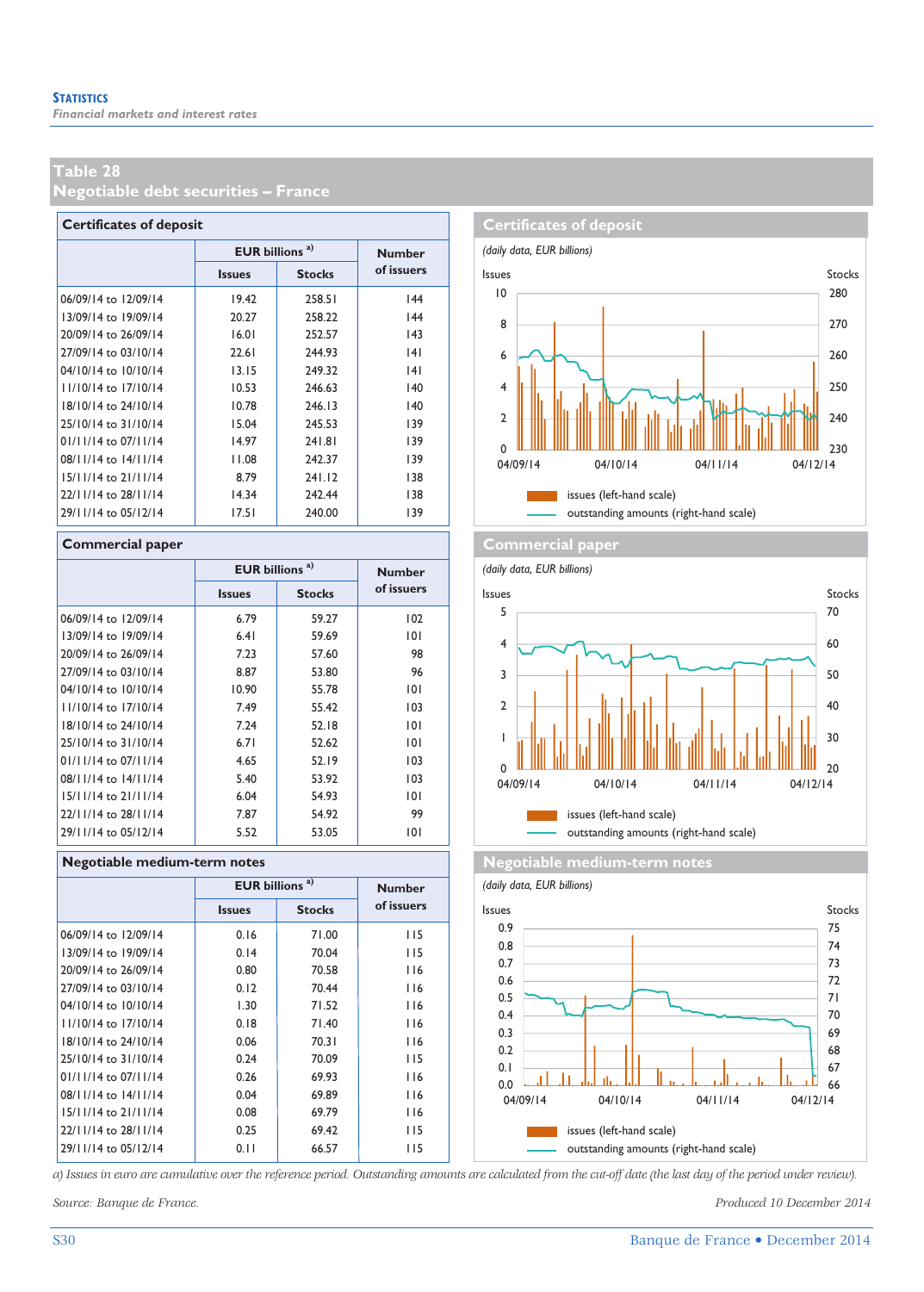### **Table 29 Negotiable debt securities – France Certificates of deposit** *(daily outstanding amounts in EUR billions)* 450 400 350 300 250  $\frac{200}{31/12/09}$ 31/12/09 30/06/10 31/12/10 30/06/11 31/12/11 30/06/12 31/12/12 30/06/13 31/12/13 30/06/14 31/12/14 **Commercial paper** *(daily outstanding amounts in EUR billions)* 80 70 **Unport** 60 50  $40$   $31/12/09$ 31/12/09 30/06/10 31/12/10 30/06/11 31/12/11 30/06/12 31/12/12 30/06/13 31/12/13 30/06/14 31/12/14 **Negotiable medium-term notes** *(daily outstanding amounts in EUR billions)* 80 75 70 65  $60$ <br> $31/12/09$ 31/12/09 30/06/10 31/12/10 30/06/11 31/12/11 30/06/12 31/12/12 30/06/13 31/12/13 30/06/14 31/12/14 **Negotiable debt securities, cumulated outstandings** *(daily outstanding amounts in EUR billions)* 600 550 500 450 400 350 31/12/09 30/06/10 31/12/10 30/06/11 31/12/11 30/06/12 31/12/12 30/06/13 31/12/13 30/06/14 31/12/14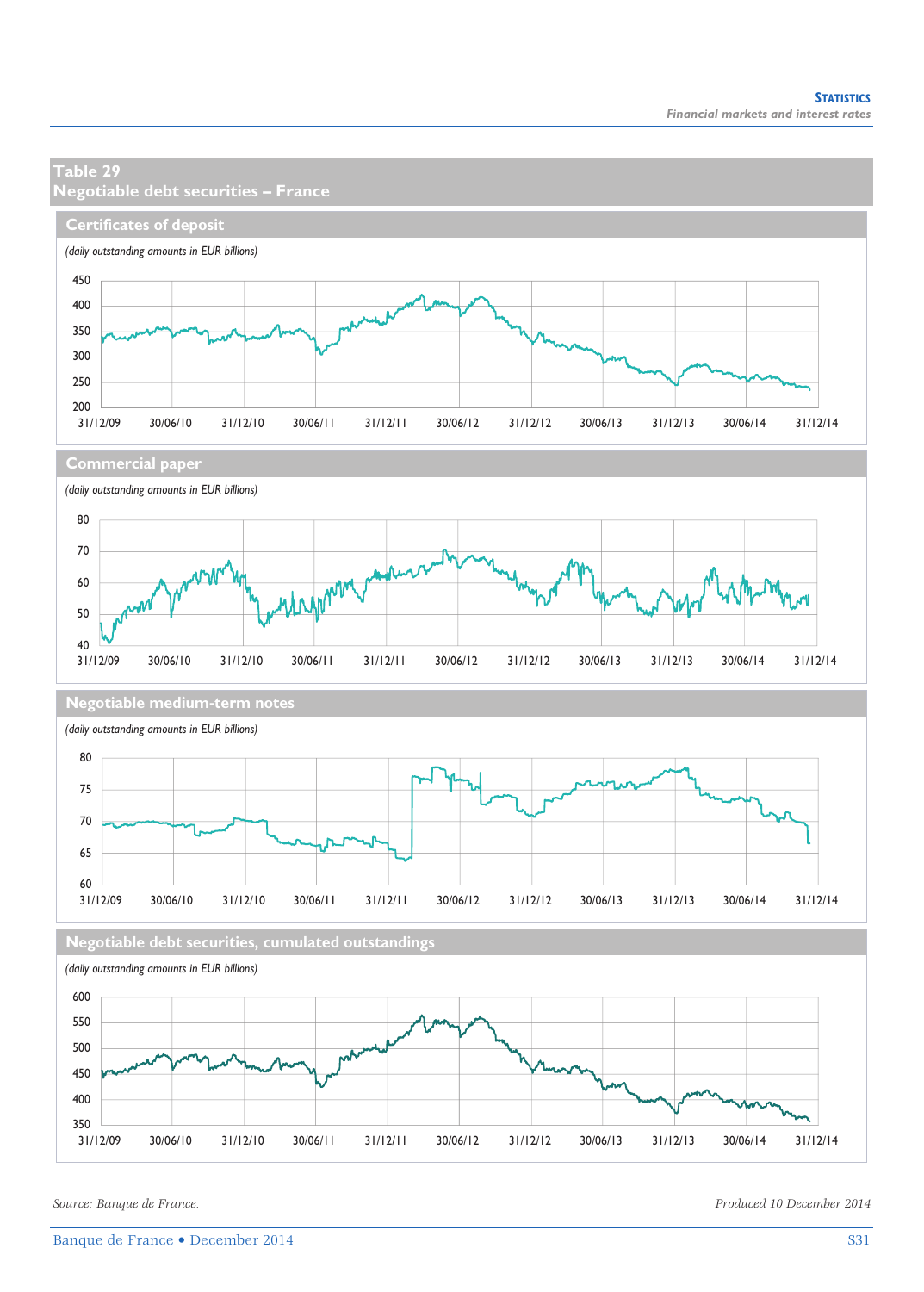*Financial markets and interest rates* 

#### **Table 30**

**Investment funds' investments – France** 

*(EUR billions)*

|                                                         | 2013   | 2014   |        | 2014   |
|---------------------------------------------------------|--------|--------|--------|--------|
|                                                         | Dec.   | March  | June   | Sept.  |
| Net assets of investment funds' investments by category |        |        |        |        |
| Money-market funds                                      | 318.23 | 323.32 | 308.41 | 303.90 |
| Bond mutual funds                                       | 207.92 | 220.76 | 228.87 |        |
| Equity mutual funds                                     | 272.06 | 277.90 | 286.02 |        |
| Mixed funds                                             | 272.34 | 276.66 | 284.68 |        |
| Funds of alternative funds                              | 12.50  | 12.91  | 12.77  |        |
| Guaranteed-performance mutual funds                     | 0.00   | 0.00   | 0.00   |        |
| Structured funds ("fonds à formule")                    | 43.04  | 41.57  | 38.10  |        |

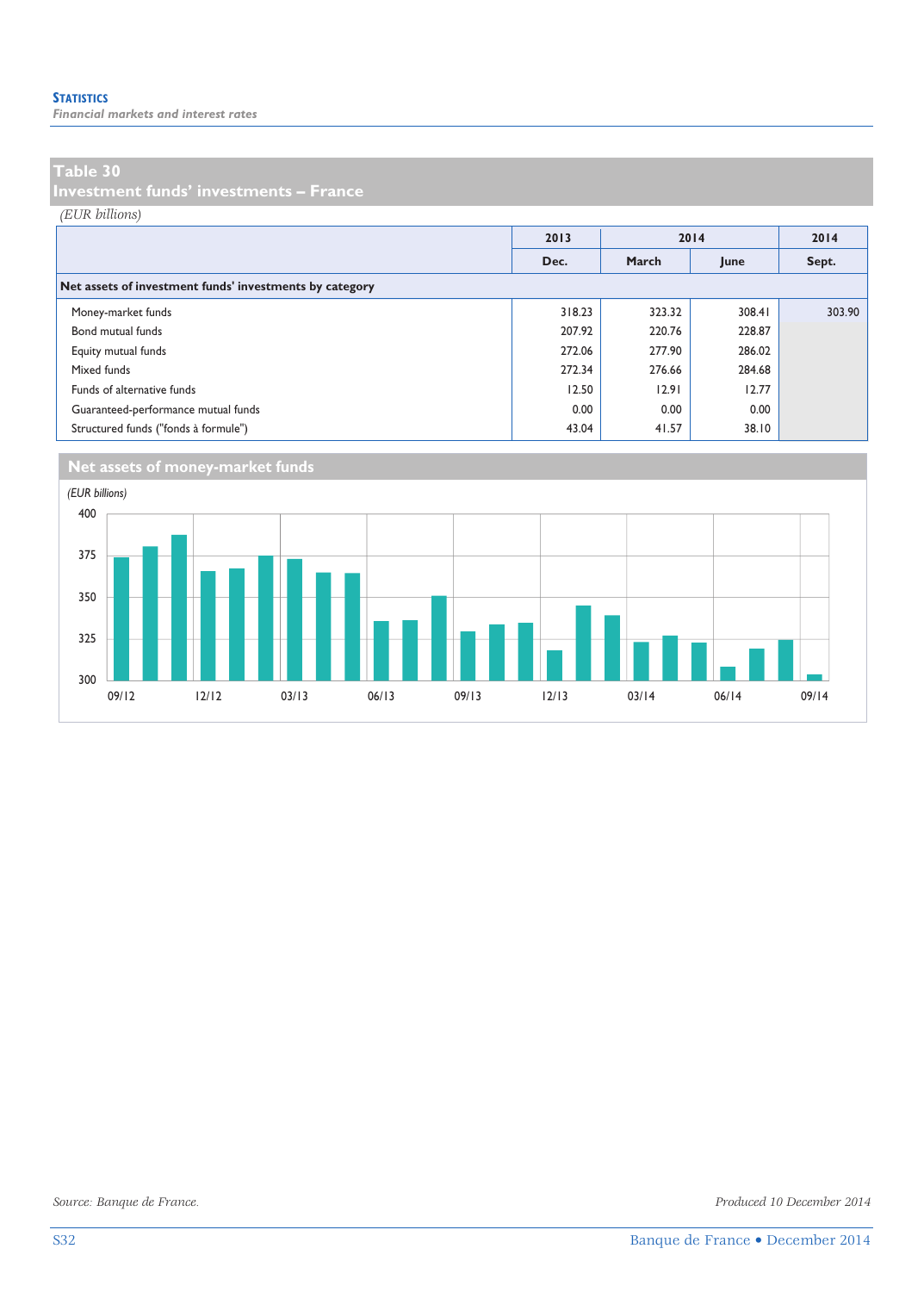**Debt securities and quoted shares issued by French residents** 

#### *(EUR billions)*

|                                                   |           | Outstanding amounts <sup>a)</sup> |          |                    | Net issues <sup>b)</sup> |          |  |  |  |  |  |  |
|---------------------------------------------------|-----------|-----------------------------------|----------|--------------------|--------------------------|----------|--|--|--|--|--|--|
|                                                   | 2013      | 2014                              | 12-month |                    | 2014                     |          |  |  |  |  |  |  |
|                                                   | Oct. $c)$ | Oct. $c)$                         | total    | Aug. <sup>c)</sup> | Sept. <sup>c)</sup>      | Oct. $c$ |  |  |  |  |  |  |
| Debt securities issued by French residents        |           |                                   |          |                    |                          |          |  |  |  |  |  |  |
| Total                                             | 3,344.4   | 3,442.7                           | 98.2     | 8.9                | 13.5                     | $-16.2$  |  |  |  |  |  |  |
| Non-financial corporations                        | 498.3     | 549.8                             | 51.5     | 2.9                | 1.2                      | 3.3      |  |  |  |  |  |  |
| Short-term $( \leq l$ year)                       | 41.5      | 50.3                              | 8.8      | 0.7                | $-0.7$                   | 2.4      |  |  |  |  |  |  |
| Long-term $(> 1$ year)                            | 456.7     | 499.5                             | 42.7     | 2.2                | 2.0                      | 0.9      |  |  |  |  |  |  |
| General government                                | 1,606.2   | 1,677.6                           | 71.4     | 8.2                | 13.5                     | $-12.5$  |  |  |  |  |  |  |
| Short-term $( \leq l$ year)                       | 208.3     | 206.5                             | $-1.8$   | 5.5                | 1.9                      | $-12.7$  |  |  |  |  |  |  |
| Long-term $(> 1$ year)                            | 1,397.9   | 1,471.2                           | 73.2     | 2.8                | 11.6                     | 0.2      |  |  |  |  |  |  |
| Monetary financial institutions <sup>d)</sup>     | 1,106.5   | 1,109.9                           | 3.4      | $-1.7$             | 1.2                      | $-6.8$   |  |  |  |  |  |  |
| Short-term $( \leq l$ year)                       | 252.4     | 232.5                             | $-19.9$  | $-1.3$             | $-5.0$                   | $-1.9$   |  |  |  |  |  |  |
| Long-term $(> 1$ year) $^{d)}$                    | 854.1     | 877.3                             | 23.3     | $-0.4$             | 6.2                      | $-4.9$   |  |  |  |  |  |  |
| Non-monetary financial institutions <sup>e)</sup> | 133.4     | 105.4                             | $-28.0$  | $-0.6$             | $-2.4$                   | $-0.3$   |  |  |  |  |  |  |

#### *(EUR billions)*

|                                     |         | Outstanding amounts <sup>1</sup> |          | Net issues b) | Gross<br>issues <sup>g)</sup> | Repurchases <sup>8)</sup> |          |  |  |  |  |
|-------------------------------------|---------|----------------------------------|----------|---------------|-------------------------------|---------------------------|----------|--|--|--|--|
|                                     | 2013    | 2014                             | 12-month |               | 2014                          | 12-month                  | 12-month |  |  |  |  |
|                                     | Oct.    | Oct.                             | total    | Sept.         | Oct.                          | total                     | total    |  |  |  |  |
| <b>French quoted shares</b>         |         |                                  |          |               |                               |                           |          |  |  |  |  |
| Total                               | 1,539.7 | 1,559.1                          | 10.8     | 1.0           | 0.0                           | 21.4                      | 10.6     |  |  |  |  |
| Non-financial corporations          | 1,327.4 | .339.3                           | 9.1      | 0.7           | 0.1                           | 19.7                      | 10.6     |  |  |  |  |
| Monetary financial institutions     | 145.0   | 150.3                            | 1.2      | 0.2           | 0.0                           | 1.2                       | 0.0      |  |  |  |  |
| Non-monetary financial institutions | 67.3    | 69.5                             | 0.5      | 0.1           | $-0.1$                        | 0.5                       | 0.0      |  |  |  |  |

*a) Nominal values for outstanding amounts of debt securities.* 

*b) Monthly data are seasonally adjusted. The 12-month total is unadjusted.* 

*c) Data possibly revised.* 

*d) Excluding the impact of intra-group transactions between banks.* 

*e) Including units issued by SPVs.* 

*f) Market values for outstanding amounts of quoted shares.* 

*g) Non-seasonally adjusted data.*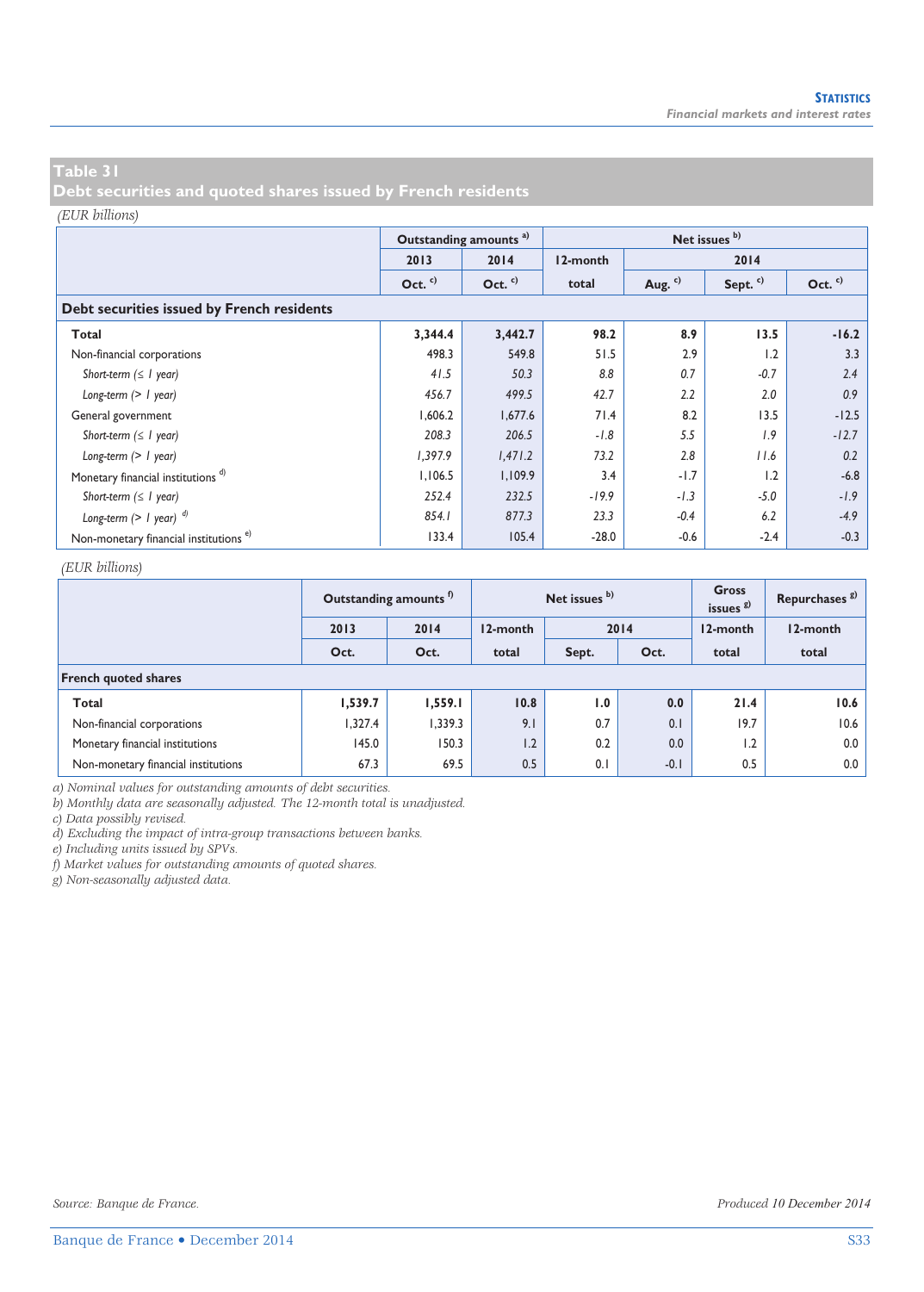**Debt securities and quoted shares issued by French residents, by sector** 







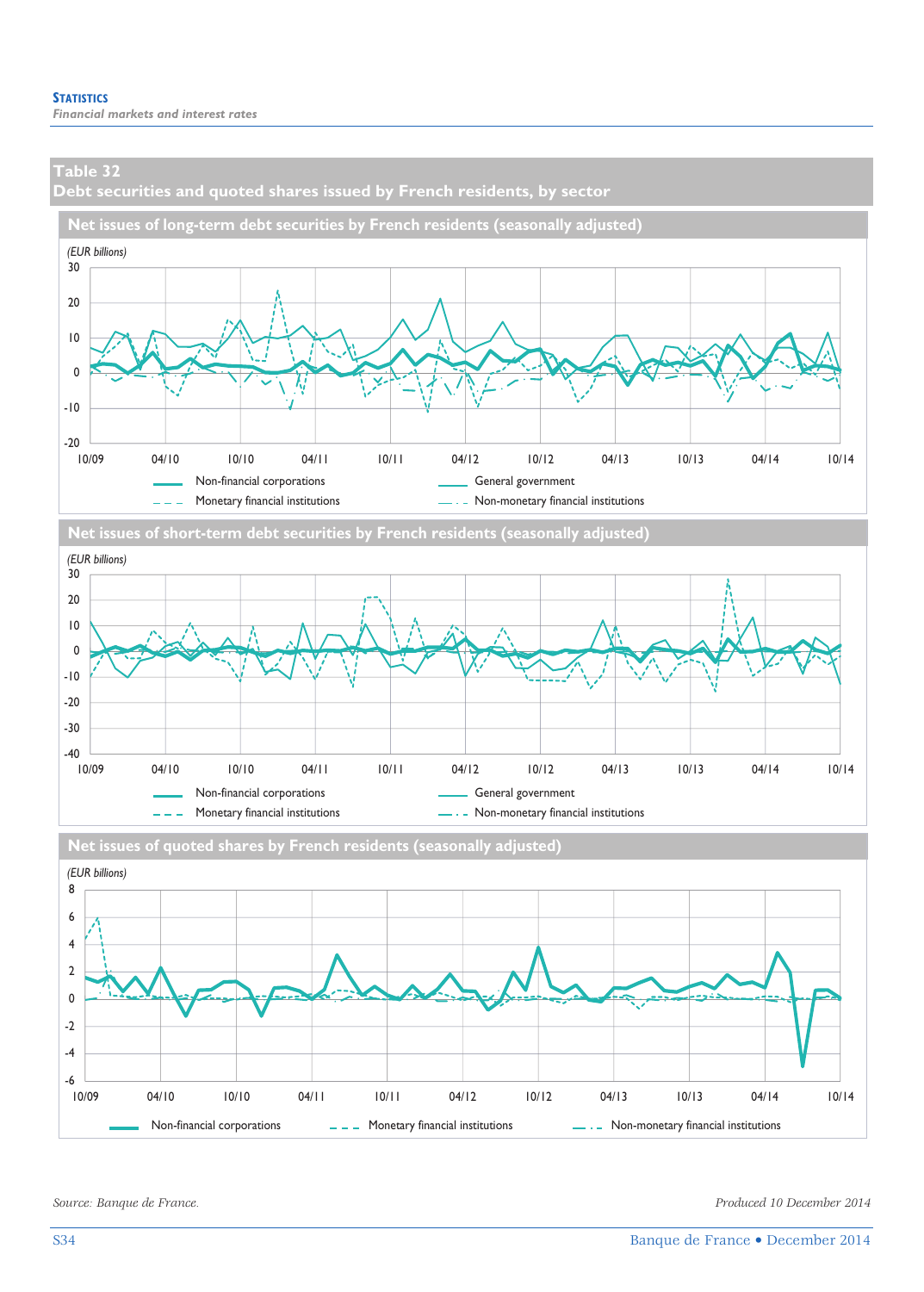**Company failures by economic sector – France** 

*(number of companies, unadjusted data, 12-month total)*

|                                                                               |        | 2013   |        |         |        |        |        |         | 2014    |        |        |         |        |
|-------------------------------------------------------------------------------|--------|--------|--------|---------|--------|--------|--------|---------|---------|--------|--------|---------|--------|
|                                                                               | Oct.   | Nov.   | Dec.   | Jan.    | Feb.   | March  | April  | May     | June    | July   | Aug.   | Sept.   | Oct.   |
| Agriculture, forestry and fishing<br>(AZ)                                     | 1,287  | 1.287  | 1.315  | 1,336   | 1.359  | 1.379  | 1.381  | 1,373   | 1.379   | 1.348  | 1.348  | 1,343   | 1,336  |
| Industry (BE)                                                                 | 4,755  | 4.736  | 4.750  | 4.758   | 4.772  | 4.750  | 4.767  | 4.718   | 4,750   | 4.756  | 4.733  | 4.769   | 4,729  |
| Construction (FZ)                                                             | 15,943 | 15,920 | 15,739 | 15,749  | 15,848 | 15,866 | 15,858 | 15,809  | 15,912  | 15,947 | 15,942 | 15,987  | 15,997 |
| Trade and<br>automotive repair (G)                                            | 14,070 | 14,031 | 14,127 | 14, 130 | 14,291 | 14,238 | 14.283 | 14, 153 | 14, 130 | 14,100 | 14,090 | 14, 134 | 14,061 |
| Transportation<br>and storage (H)                                             | 1.960  | 1.966  | 1.997  | 1.993   | 2.026  | 2.024  | 2.006  | 2.001   | 1.984   | 1.993  | 1.983  | 1.945   | 1.875  |
| Accomodation and<br>restaurant services (I)                                   | 7.603  | 7.586  | 7.576  | 7.565   | 7.623  | 7.608  | 7.677  | 7.669   | 7.760   | 7.811  | 7.840  | 7.855   | 7,860  |
| Information and<br>communication sector ( Z)                                  | 1,557  | 1,578  | 1.602  | 1.597   | 1.609  | 1.635  | 1,628  | 1.610   | 1.594   | 1.546  | 1.546  | 1,560   | 1,547  |
| Financial and insurance<br>activities (KZ)                                    | 1,145  | 1.148  | 1.168  | 1,195   | 1,215  | 1,209  | 1,224  | 1,253   | 1.272   | 1,248  | 1.257  | 1,272   | 1,278  |
| Real estate<br>activities (LZ)                                                | 2.180  | 2.173  | 2.155  | 2.175   | 2.208  | 2.184  | 2.184  | 2.198   | 2.201   | 2,220  | 2,214  | 2,218   | 2,219  |
| <b>Business support</b><br>activities (MN)                                    | 6.738  | 6.729  | 6.729  | 6.756   | 6.810  | 6.814  | 6.808  | 6.804   | 6.735   | 6.767  | 6.782  | 6.733   | 6.673  |
| Education, human health, social<br>work and household services (P<br>to $S$ ) | 5,347  | 5,321  | 5.352  | 5,368   | 5,441  | 5,457  | 5.456  | 5,423   | 5,390   | 5,365  | 5,362  | 5,392   | 5,353  |
| Sector unknown                                                                | 93     | 88     | 88     | 90      | 99     | 106    | 110    | 107     | 105     | 110    | 114    | 14      | 20     |
| <b>Total sectors</b>                                                          | 62,678 | 62.563 | 62,598 | 62,712  | 63,301 | 63,270 | 63,382 | 63,118  | 63,212  | 63,211 | 63,211 | 63,322  | 63,048 |

#### **Company failures – 12-month total**



*NB: The two-letter codes correspond to the aggregation level A10, and the one-letter codes to revised NAF sections 2 A21. Data for last month are preliminary.*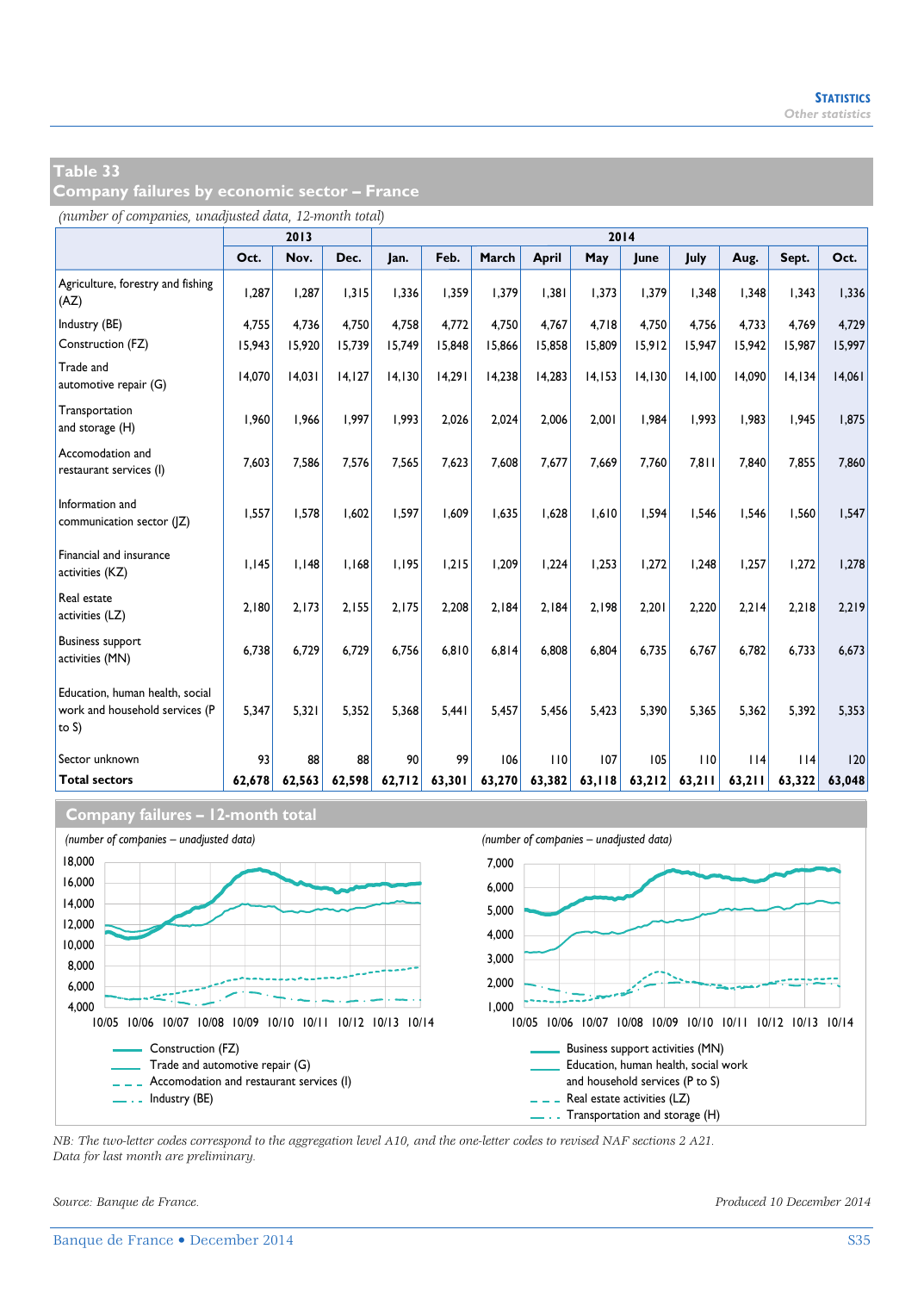**Retail payment systems – France** 

*(daily average in EUR millions, % share for the last month)*

|                                | 2010   | 2011   | 2012   | 2013   | 2014   |        |              | 2014         |
|--------------------------------|--------|--------|--------|--------|--------|--------|--------------|--------------|
|                                |        |        |        |        | Sept.  | Oct.   | Nov.         | <b>Share</b> |
| Cheques                        | 5,590  | 5,478  | 4,947  | 3.986  | 3.404  | 3.789  | 3,484        | 17.2         |
| Credit transfers               | 8,865  | 9,646  | 10,167 | 10,827 | 10.581 | 10.958 | 10,958       | 54.1         |
| of which SEPA credit transfers | 683    | 2.555  | 4.130  | 5.967  | 10.581 | 10.958 | 10.958       | 54.1         |
| Promissory notes               | 1.138  | 1.142  | 1,079  | 981    | 900    | 816    | 983          | 4.9          |
| Direct debits                  | 1,827  | 1,938  | 2,004  | 2,048  | 1,824  | 2,066  | 1,749        | 8.6          |
| Interbank payment orders       | 133    | 130    | 3      | 129    | 193    | 291    | 163          | 0.8          |
| Electronic payment orders      | 1.141  | 1.343  | 1.491  | 1,766  | 2.089  | 2.092  | 1,527        | 7.5          |
| Card payments                  | 1.009  | 1.085  | 1.152  | 1.200  | 1.205  | 1.159  | 1.233        | 6.1          |
| ATM withdrawals                | 140    | 145    | 146    | 147    | 150    | 138    | $ 43\rangle$ | 0.7          |
| Total                          | 19,844 | 20,907 | 21,116 | 21,085 | 20,346 | 21,308 | 20,240       | 100.0        |

*(daily average in thousands of transactions, % share for the last month)*

|                                | 2010   | 2011   | 2012   | 2013   | 2014   |        |        | 2014         |
|--------------------------------|--------|--------|--------|--------|--------|--------|--------|--------------|
|                                |        |        |        |        | Sept.  | Oct.   | Nov.   | <b>Share</b> |
| Cheques                        | 9.507  | 9.112  | 8,588  | 8,040  | 7.128  | 7.749  | 7.437  | 13.8         |
| Credit transfers               | 7,356  | 7.549  | 7.593  | 7.722  | 7.638  | 7.847  | 7,940  | 14.7         |
| of which SEPA credit transfers | 270    | 1.400  | 2.154  | 3.641  | 7.638  | 7.847  | 7,940  | 14.7         |
| Promissory notes               | 311    | 303    | 291    | 281    | 243    | 255    | 291    | 0.5          |
| Direct debits                  | 8.194  | 8.502  | 8,680  | 8.737  | 8.197  | 9.297  | 8.168  | 15.1         |
| Interbank payment orders       | 364    | 342    | 320    | 301    | 307    | 479    | 320    | 0.6          |
| Electronic payment orders      | 66     | 76     | 0      | 127    | 135    | 251    | 169    | 0.3          |
| Card payments                  | 21.505 | 22.969 | 24.489 | 25,868 | 27.017 | 25.984 | 27.355 | 50.6         |
| ATM withdrawals                | 2.375  | 2.422  | 2.407  | 2.397  | 2.463  | 2,266  | 2.328  | 4.3          |
| Total                          | 49.677 | 51,275 | 52.469 | 53,472 | 53,129 | 54,128 | 54,009 | 100.0        |

### **Market share developments** Market share developments





*a) Debits: direct debits, interbank payment orders and electronic payment orders.* 

*Sources: GSIT, STET. Produced 10 December 2014*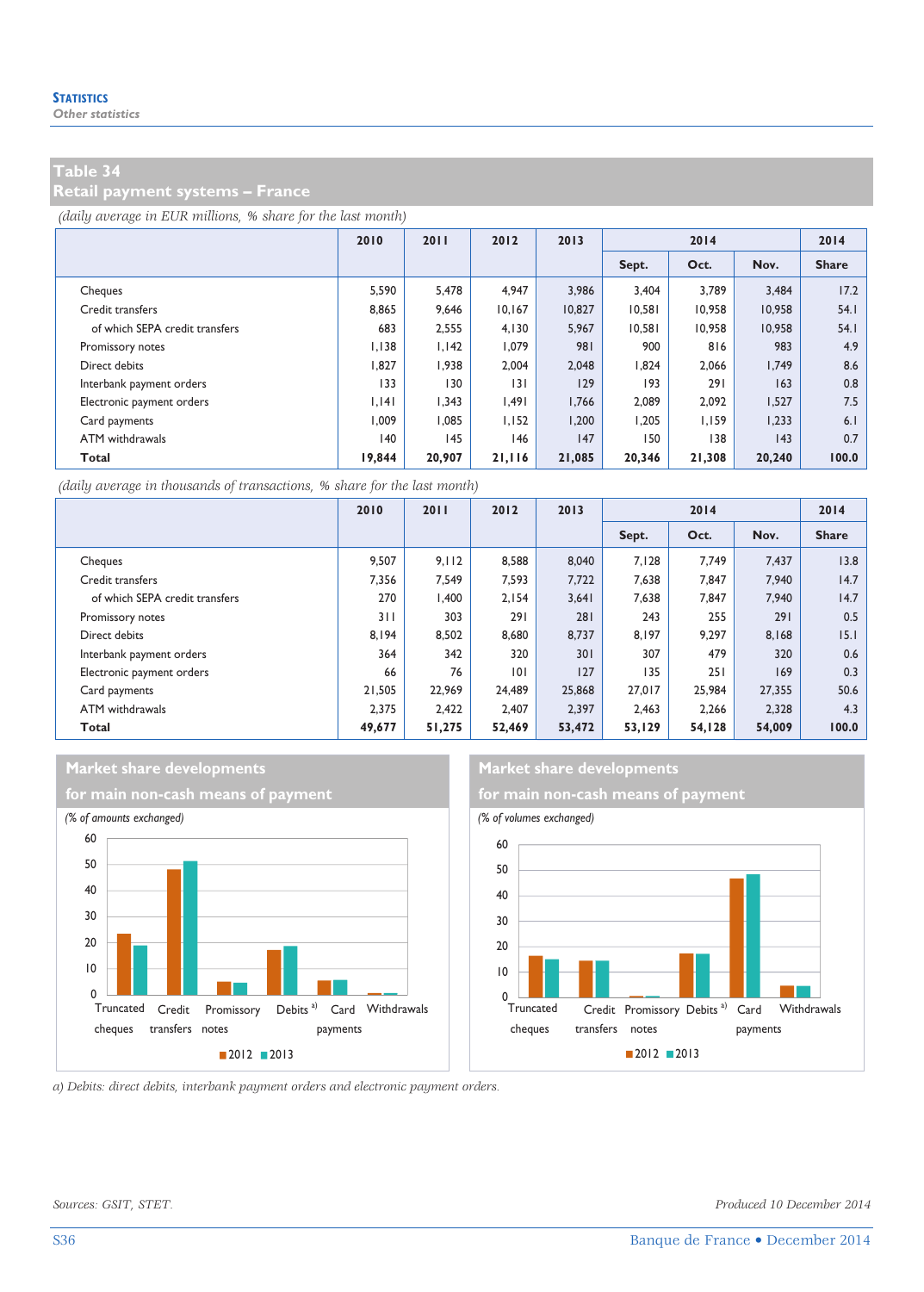**Large-value payment systems – EU** 

*(daily average in EUR billions, % share for the last month)*

|                                | 2010                     | 2011                     | 2012                     | 2013              | 2014            |             |                | 2014         |
|--------------------------------|--------------------------|--------------------------|--------------------------|-------------------|-----------------|-------------|----------------|--------------|
|                                |                          |                          |                          |                   | Sept.           | Oct.        | Nov.           | <b>Share</b> |
| France                         | 365                      | 398                      | 431                      | 343               | 339             | 329         | 310            | 17.2         |
| Germany                        | 829                      | 818                      | 764                      | 594               | 607             | 589         | 598            | 33.2         |
| Austria                        | 27                       | 27                       | 25                       | 21                | 29              | 31          | 28             | 1.5          |
| Belgium                        | 95                       | 106                      | 104                      | 84                | 82              | 82          | 79             | 4.4          |
| Cyprus                         | 2                        | 2                        | 3                        |                   |                 | $\mathbf 0$ | $\mathbf{0}$   | 0.0          |
| Spain                          | 342                      | 367                      | 345                      | 255               | 231             | 256         | 227            | 12.6         |
| Estonia                        | $\qquad \qquad -$        |                          | 1                        | ı                 | 1               | I.          | -1             | 0.0          |
| Finland                        | 35                       | 47                       | 85                       | 39                | 45              | 42          | 37             | 2.1          |
| Greece                         | 28                       | 23                       | 20                       | 34                | 21              | 22          | 20             | 1.1          |
| Ireland                        | 30                       | 21                       | 17                       | 15                | 4               | 3           | 4              | 0.8          |
| Italy                          | 129                      | 129                      | 128                      | 147               | 146             | 152         | 139            | 7.7          |
| Latvia                         | $\overline{\phantom{0}}$ | $\overline{\phantom{0}}$ | $\overline{\phantom{0}}$ | $\qquad \qquad -$ |                 | т           | -1             | 0.1          |
| Luxembourg                     | 40                       | 57                       | 70                       | 67                | 63              | 71          | 72             | 4.0          |
| Malta                          | 0                        | 0                        | T                        | 0                 | 0               | $\mathbf 0$ | $\mathbf{0}$   | 0.0          |
| Netherlands <sup>a)</sup>      | 300                      | 308                      | 412                      | 272               | 223             | 214         | 209            | 11.6         |
| Portugal                       | 20                       | 22                       | 4                        | $\mathbf{H}$      | $\overline{10}$ | 10          | 9              | 0.5          |
| Slovakia                       | 3                        | 3                        | 3                        | $\overline{2}$    | $\overline{2}$  | 3           | 3              | 0.1          |
| Slovenia                       | $\overline{2}$           | $\overline{2}$           | 3                        | $\overline{2}$    | 5               | 3           | $\overline{2}$ | 0.1          |
| EPM-ECB                        | 37                       | 36                       | 35                       | 29                | 38              | 39          | 38             | 2.1          |
| Total TARGET2 euro area b)     | 2,283                    | 2,368                    | 2,462                    | 1,918             | 1,858           | 1,859       | 1,789          | 99.3         |
| Non-euro area                  | 16                       | 17                       | 15                       | 17                | 4               | 3           | 3              | 0.7          |
| Total TARGET2 EU <sup>b)</sup> | 2,299                    | 2,385                    | 2,477                    | 1,935             | 1,873           | 1,872       | 1,803          | 100.0        |
| Eurol $\prescript{c)}{}$       | 241                      | 249                      | 226                      | 191               | 183             | 183         | na             |              |

**Market share of each financial centre in the TARGET2 system**



*The sum of the components may not be equal to the total (or to 100) due to rounding.* 

*Since January 2009, a new methodology for collecting and reporting statistics has been established on the TARGET2 data to improve data quality. This must be taken into account when comparing 2009 data with previous data.* 

*a) Since 19 May 2008, the operations of the United Kingdom pass in transit by this country.* 

*b) Variable composition according to the countries which participate in the systems of payment in euro.* 

*c) Euro1 (EBA): clearing system of the Euro Banking Association. Euro1 data include retail payments recorded in STEP1.*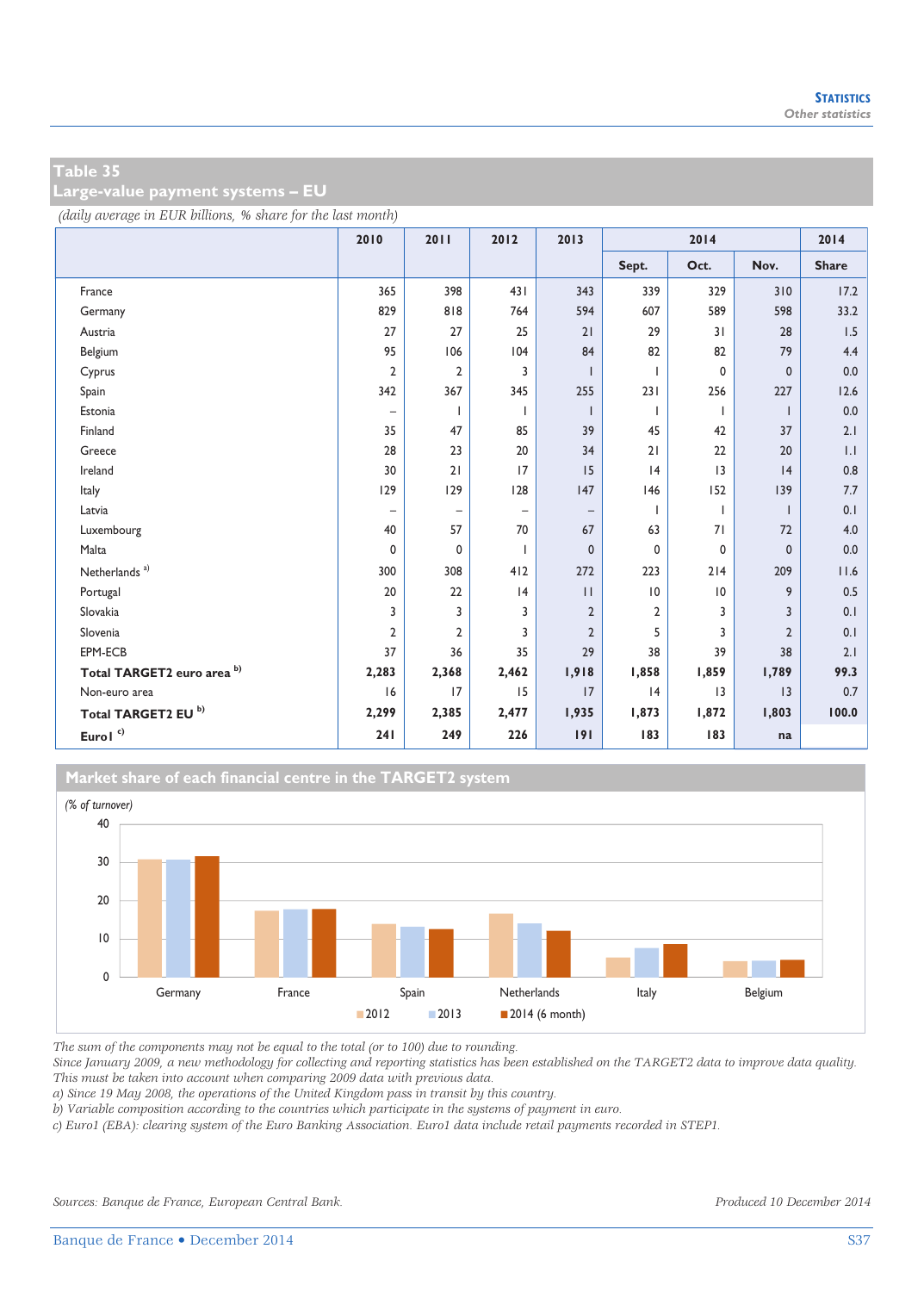**Large-value payment systems – EU** 

*(daily average in number of transactions, % share for the last month)*

|                                | 2010    | 2011    | 2012              | 2013    | 2014    |         |         | 2014         |
|--------------------------------|---------|---------|-------------------|---------|---------|---------|---------|--------------|
|                                |         |         |                   |         | Sept.   | Oct.    | Nov.    | <b>Share</b> |
| France                         | 31,850  | 34,139  | 33,830            | 35,753  | 34,649  | 36,387  | 34,602  | 10.0         |
| Germany                        | 173,218 | 172,884 | 175,611           | 179,655 | 165,840 | 164,836 | 168,696 | 49.0         |
| Austria                        | 5,266   | 6,294   | 6,711             | 4,719   | 4,424   | 4,392   | 4,429   | 1.3          |
| Belgium                        | 9,454   | 10,265  | 9,955             | 9,322   | 10,337  | 9,695   | 9,325   | 2.7          |
| Cyprus                         | 466     | 515     | 613               | 872     | 499     | 504     | 481     | 0.1          |
| Spain                          | 29,195  | 29,509  | 29,760            | 30,105  | 26,757  | 28,704  | 28,870  | 8.4          |
| Estonia                        |         | 329     | 360               | 417     | 486     | 549     | 971     | 0.3          |
| Finland                        | 1,589   | 1,571   | 1,611             | 1,596   | 1,690   | 1,631   | 1,623   | 0.5          |
| Greece                         | 5,904   | 5,861   | 4,335             | 4,292   | 3,416   | 3,479   | 3,361   | 1.0          |
| Ireland                        | 4,961   | 4,376   | 4,012             | 3,589   | 3,575   | 3,554   | 3,667   | $  \cdot  $  |
| Italy                          | 33,649  | 33,643  | 34,837            | 40,711  | 42,258  | 45,426  | 43,356  | 12.6         |
| Latvia                         |         |         | $\qquad \qquad -$ |         | 1,386   | 1,369   | 1,800   | 0.5          |
| Luxembourg                     | 3,033   | 3,229   | 3,509             | 4,398   | 4,497   | 5,009   | 5,124   | 1.5          |
| Malta                          | 65      | 72      | 157               | 236     | 199     | 205     | 209     | 0.1          |
| Netherlands <sup>a)</sup>      | 33,304  | 32,490  | 33,144            | 31,300  | 22,623  | 23,008  | 22,778  | 6.6          |
| Portugal                       | 4,206   | 4,165   | 4,166             | 4,276   | 4,466   | 4,662   | 4,425   | 1.3          |
| Slovakia                       | 582     | 730     | 1,090             | 1,255   | 884     | 932     | 969     | 0.3          |
| Slovenia                       | 3,023   | 3,039   | 2,786             | 2,697   | 2,763   | 2,725   | 2,851   | 0.8          |
| EPM-ECB                        | 333     | 379     | 553               | 590     | 672     | 677     | 667     | 0.2          |
| Total TARGET2 euro area b)     | 340,099 | 343,488 | 347,040           | 355,785 | 331,419 | 337,743 | 338,205 | 98.2         |
| Non-euro area                  | 3,281   | 5,017   | 7,145             | 7,313   | 6,007   | 6,184   | 6,158   | 1.8          |
| Total TARGET2 EU <sup>b)</sup> | 343,380 | 348,505 | 354,185           | 363,099 | 337,426 | 343,926 | 344,363 | 100.0        |
| Eurol <sup>c)</sup>            | 343,380 | 348,505 | 354,185           | 363,099 | 219,326 | 217,719 | na      |              |







*The sum of the components may not be equal to the total (or to 100) due to rounding.* 

*Since January 2009, a new methodology for collecting and reporting statistics has been established on the TARGET2 data to improve data quality. This must be taken into account when comparing 2009 data with previous data.* 

*a) Since 19 May 2008, the operations of the United Kingdom pass in transit by this country.* 

*b) Variable composition according to the countries which participate in the systems of payment in euro.* 

*c) Euro1 (EBA): clearing system of the Euro Banking Association. Euro1 data include retail payments recorded in STEP1.*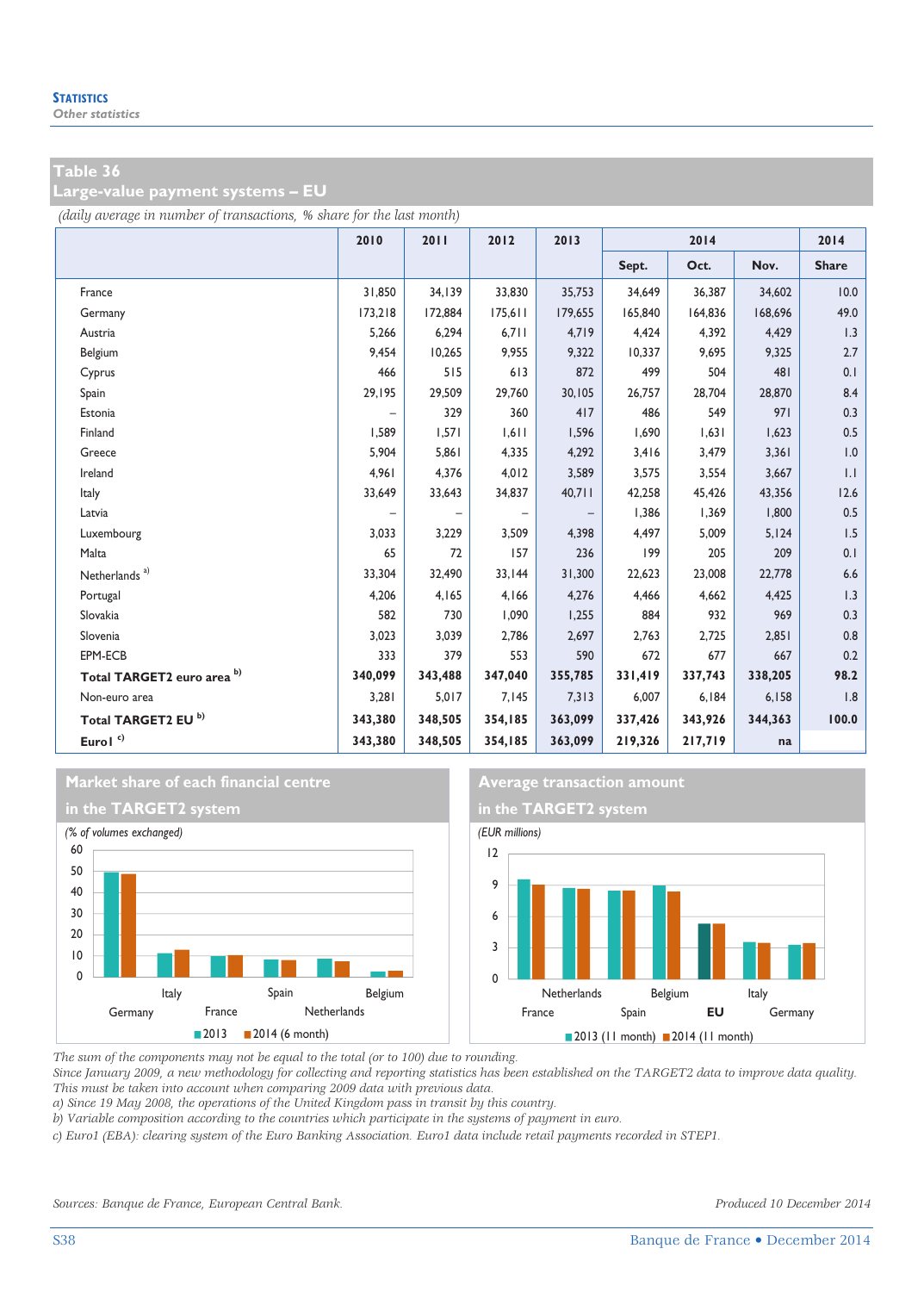**Large-value payment systems – France** 

#### *(daily average in EUR billions, % share for the last month)*

|                                                  | 2010  | 2011  | 2012  | 2013  | 2014  |       |       | 2014         |
|--------------------------------------------------|-------|-------|-------|-------|-------|-------|-------|--------------|
|                                                  |       |       |       |       | Sept. | Oct.  | Nov.  | <b>Share</b> |
| Collateral used in domestic TARGET <sup>b)</sup> |       |       |       |       |       |       |       |              |
| French negotiable securities                     | 105.7 | 81.6  | 127.4 | 109.8 | 63.3  | 62.8  | 43.9  | 16.7         |
| Private claims                                   | 149.8 | 146.4 | 189.9 | 180.7 | 134.6 | 137.0 | 139.6 | 53.1         |
| Securities collateralised through CCBM           | 76.9  | 60.5  | 53.7  | 63.7  | 70.4  | 72.7  | 75.9  | 28.9         |
| Other securities <sup>c)</sup>                   | 5.9   | 3.5   | 2.7   | 3.4   | 5.2   | 5.0   | 3.5   | 1.3          |
| <b>Total</b>                                     | 338.3 | 292.0 | 373.8 | 357.6 | 273.5 | 277.5 | 262.9 | 100.0        |





*a) Since 18 February 2008, TBF (the French component of TARGET) and PNS systems have been replaced by TARGET2-Banque de France, the single French large-value payment system.* 

*b) Until 15 February 2008, the indicated amounts corresponded to collateral used for intraday credit in TBF. Since the go-live of the "3G" system (Global management of collateral) and TARGET2-Banque de France on 18 February 2008, the amounts represent the collateral posted in a single pool of assets and that can be used for monetary policy and/or intraday credit operations.* 

*c) Other foreign securities submitted via links between securities settlement systems.*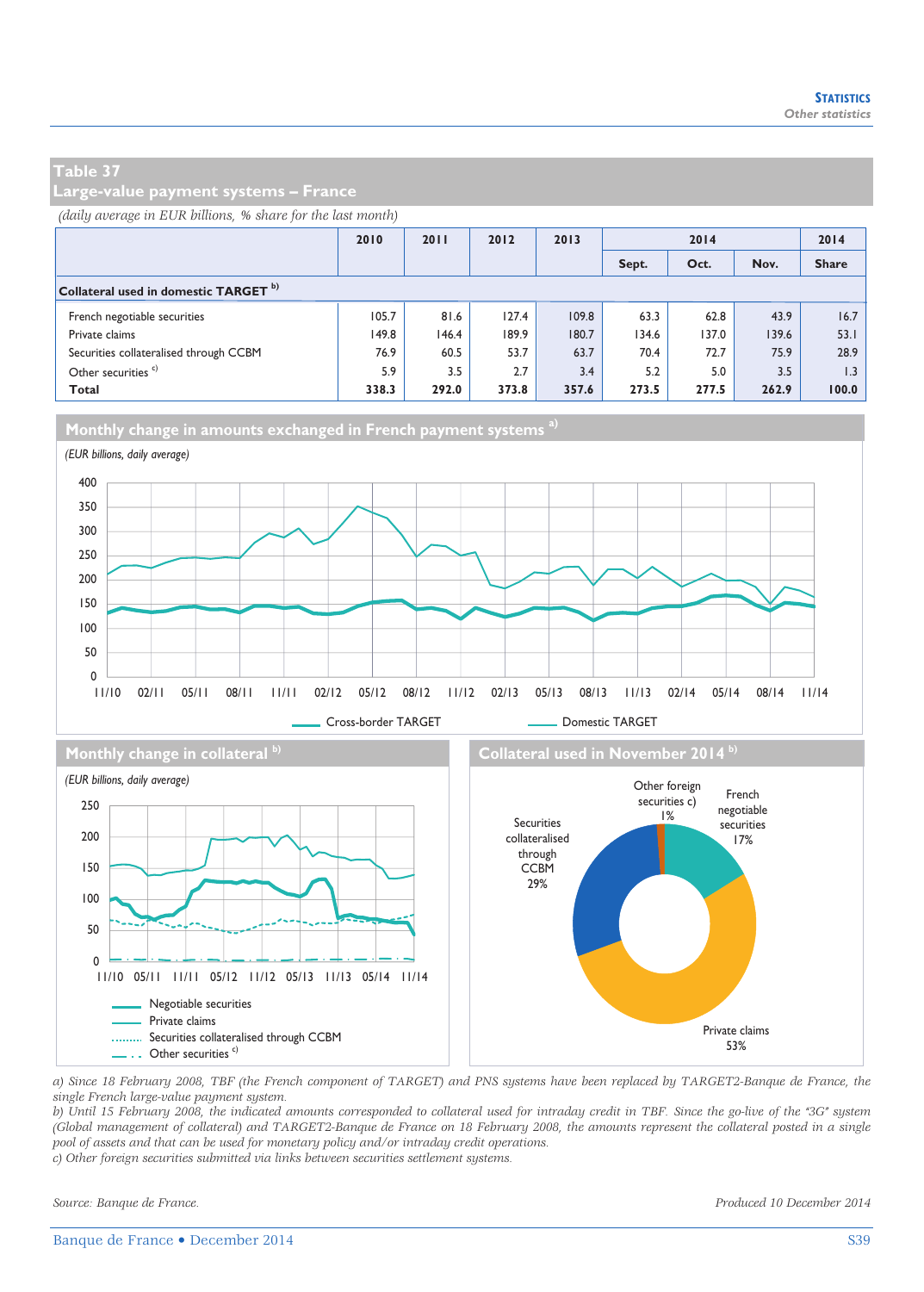# **Time series**

### **Money**

*http://www.banque-france.fr/en/economics-statistics/money.html*

- Monetary developments France
- Monetary aggregates Euro area
- Deposits and investments France

### **Securities, loans and deposits**

*http://www.banque-france.fr/en/economics-statistics/securities-loans-and-deposits.html*

- Deposits and investments
- Loans
- Debt and securities
- Financial accounts

### **Business and survey**

*http://www.banque-france.fr/en/economics-statistics/business-and-survey.html*

- Business surveys
- Regional publications

## **Balance of payments and other international statistics**

*<http://www.banque-france.fr/en/economics-statistics/balance-of-payments-and-other-international-statistics.html>*

- The Balance of Payments and International Investment Position
- International banking activity

### **Companies**

*http://www.banque-france.fr/en/economics-statistics/companies.html*

- Loans by type of company
- Payment periods
- Business failures
- Company accounts in Europe
- Structure and performance of companies